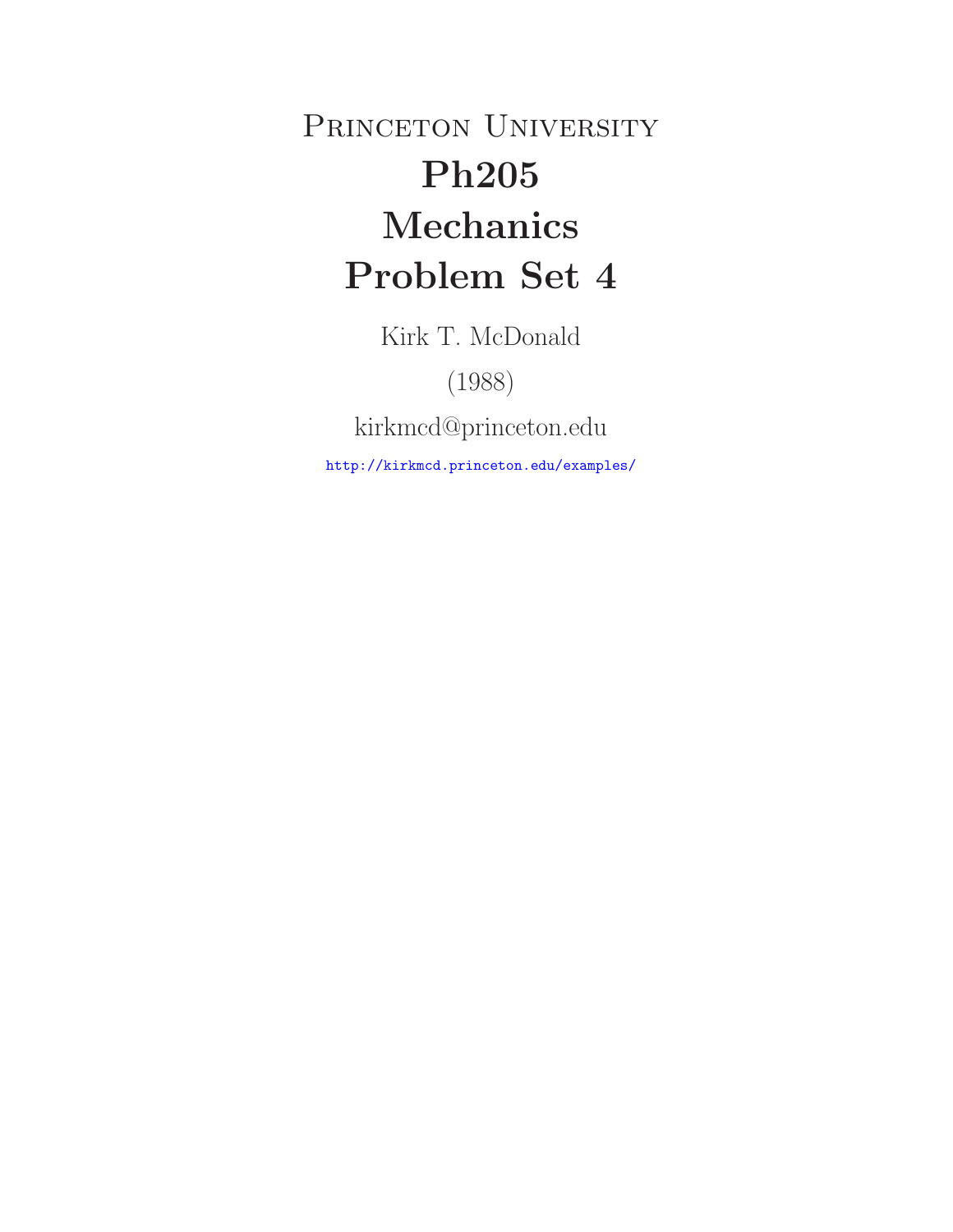1. A regular hexagon has edges of length  $2a$ . The edges are rigid rods of mass m that are joined together with frictionless pivots. If a blow is struck perpendicular to the midpoint of the lower edge, show that the ratio of the velocities  $v_1$  and  $v_2$  of the lower and upper edges is 10 : 1 just afterwards.

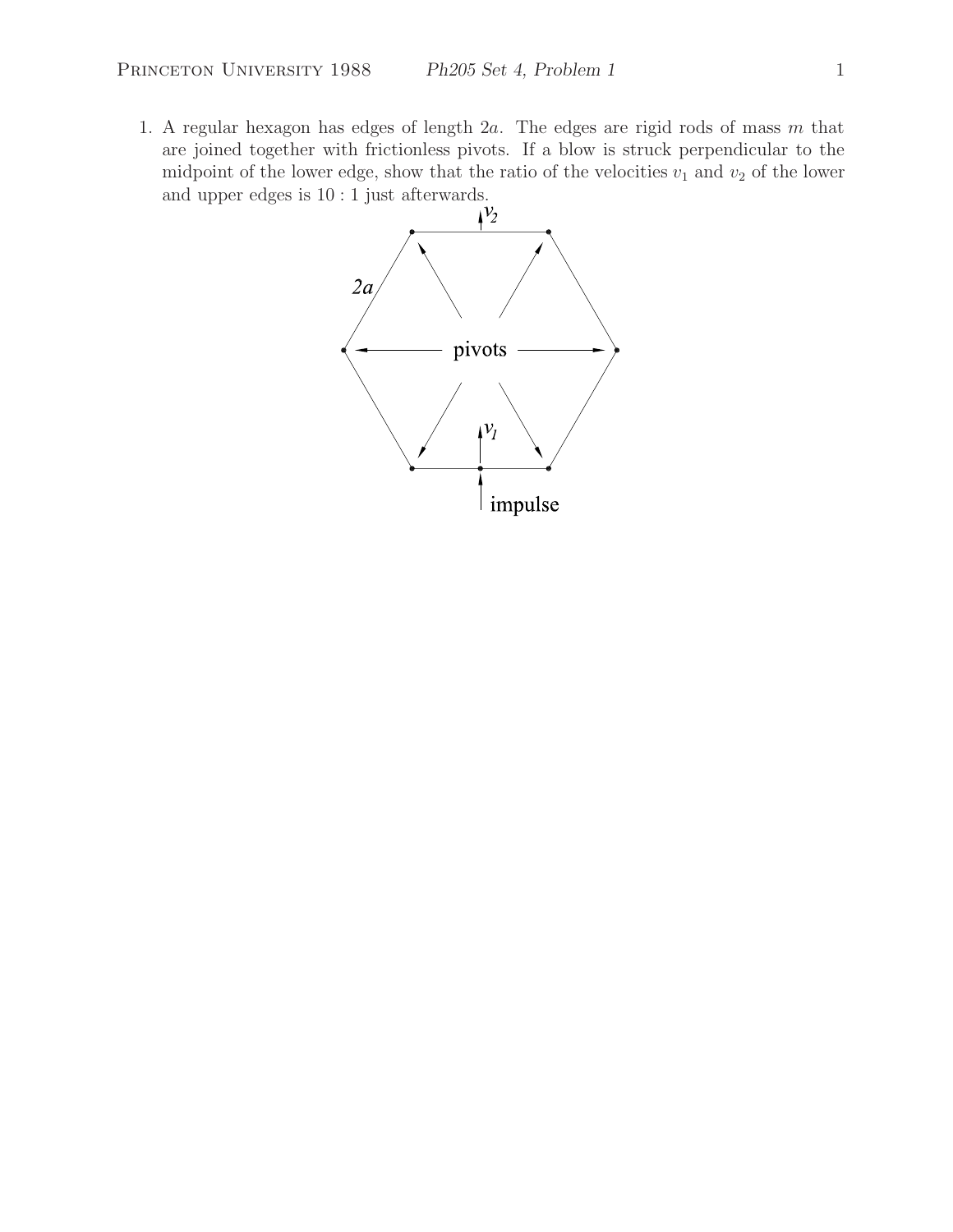2. Rods  $AB$  and  $BC$ , shown in the figure below, each have mass m and length  $2a$ . They are joined at  $B$  by a frictionless pivot. Initially the rods are at rest, with angle  $ABC = 90°$ . A blow is struck at the midpoint of AB such that the system moves as a rigid body in the next instant (*i.e.*, the angle  $ABC$  remains  $90°$  just after the impulse). Show that the impulse makes angle 45° to rod  $AB$ , and that velocity  $v_A = \sqrt{13} v_C$  just after the impulse.

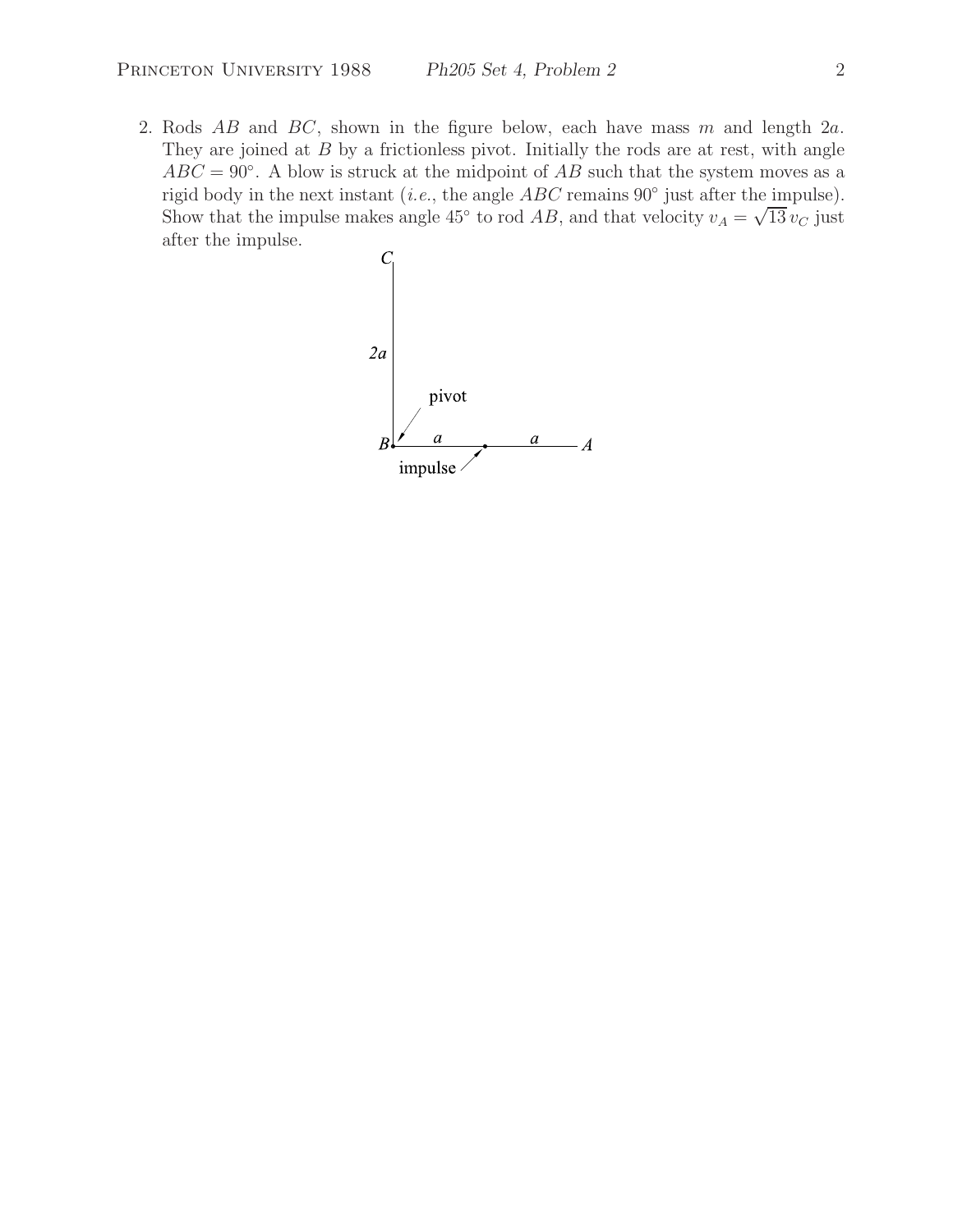3. A uniform disk of mass m rotates without friction in a vertical plane about a point on its circumference. Initially the disk is balanced above the pivot point – then it falls. Show that the force on the pivot is  $\sqrt{17} mg/3$  when the disk has rotated by 90°, and  $11 mg/3$  when it has rotated by 180°.



*It is instructive to consider the force component along both* x*-*y *and* r*-*θ *axes.*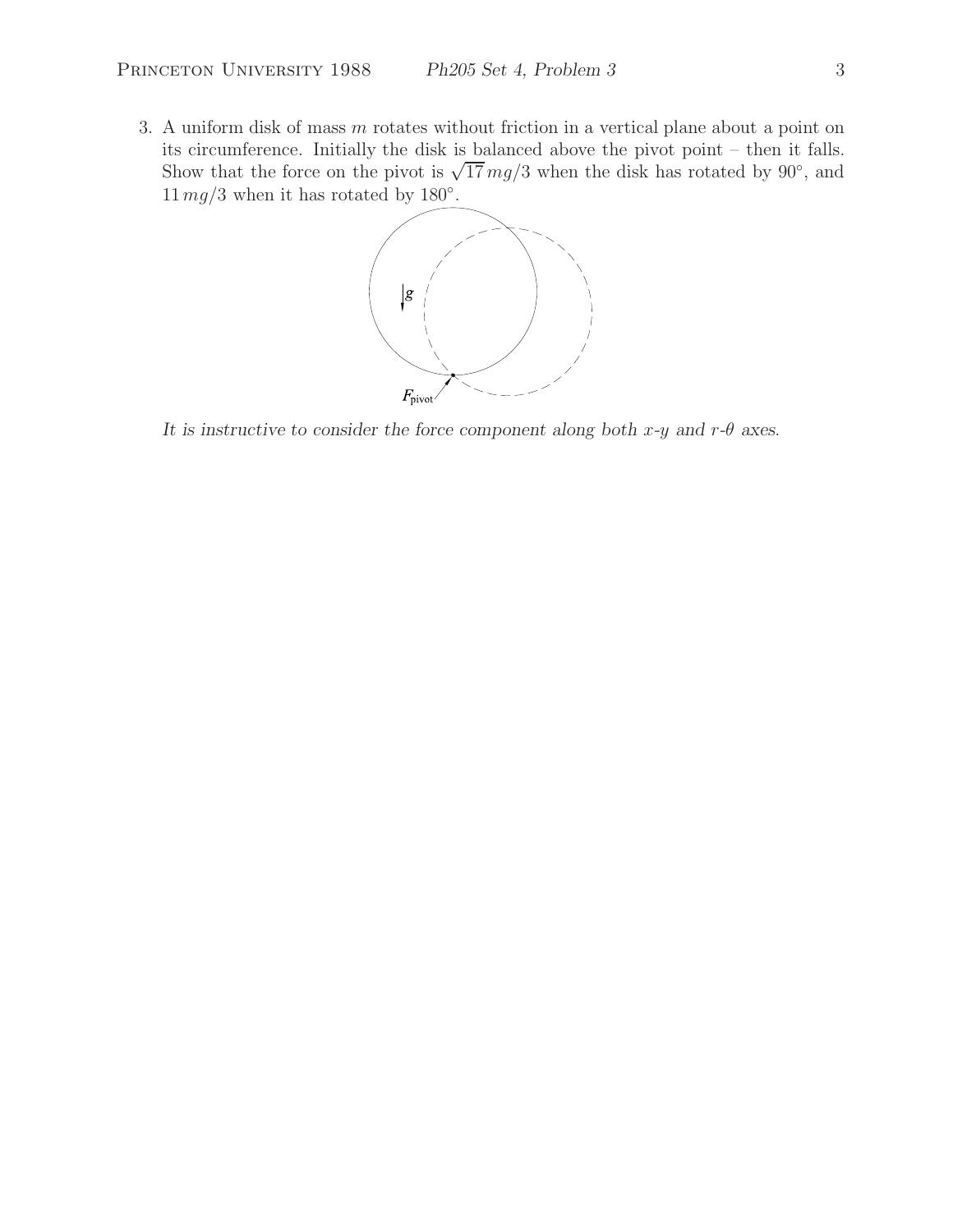## 4. **Billiards**

(a) **Returning Ball.** If the (uniform) cue ball, of radius a is struck with the cue horizontal, the ball can never return. But if the cue is tilted it is possible.

Suppose the impulse and the center of the ball lie in a vertical plane, and that the impulse is applied at height h above the table. Show that the angle  $\theta$  of the cue to the horizontal must obey  $\tan \theta > 1/\sqrt{2a/h - 1}$  for the ball to return (assuming that friction at the table during the impulse can be ignored, and that the ball remains in contact with the table at all times).



(b) **Follow Shots and Draw Shots.** The cue ball, 1, strikes another ball, 2, of the same mass and radius such that the initial (horizontal) velocity  $\mathbf{v}_{1,i}$  of ball 1 is along the line of centers of the balls 1 and 2, with ball 2 initially at rest. The initial angular velocity  $\omega_{1,i}$  is perpendicular to the vertical plane that contains the line of centers, but  $\omega_{1,i}$  is not necessarily equal to  $v_{1,i}/a$ .



Assume no friction between the balls, and that the collision is elastic.

Show that when ball 2 finally rolls without slipping,  $v_{2,f} = 5v_{1,i}/7$ , independent of  $\mu$  the coefficient of sliding friction of the ball with the table.

Also show that when ball 1 finally rolls without slipping,  $v_{1,f} = 2\omega_{1,i}/7$ . Hence, ball 1 follows ball 2 unless  $\omega_{1,i} \leq 0$ .

(c) **English** (optional).

If the cue is not horizontal, and not pointing at the center of the ball, the latter acquires "english", and does not move in a straight line. We wish to deduce the path of the center of mass of the ball.

If the ball is not to move in straight line, there must be some friction perpendicular to **v**<sub>cm</sub> of the ball. This requires there to be some rotation about an axis parallel to  $\mathbf{v}_{\rm cm}$ , which rotation is called "english".

The concept of "english" also includes rotation of the ball about the vertical axis, but this does not influence the motion of the ball between collisions. If the area of contact of the ball with the table is small, there is negligible torque about the vertical (*z*) axis, so  $\omega_z$  never changes, and does not affect  $\mathbf{v}_{cm}$ .

A uniform sphere, of moment of inertia  $I = ma^2/5$  about its center, has angular momentum  $\mathbf{L} = I\boldsymbol{\omega}$  for any direction of angular velocity  $\boldsymbol{\omega}$ .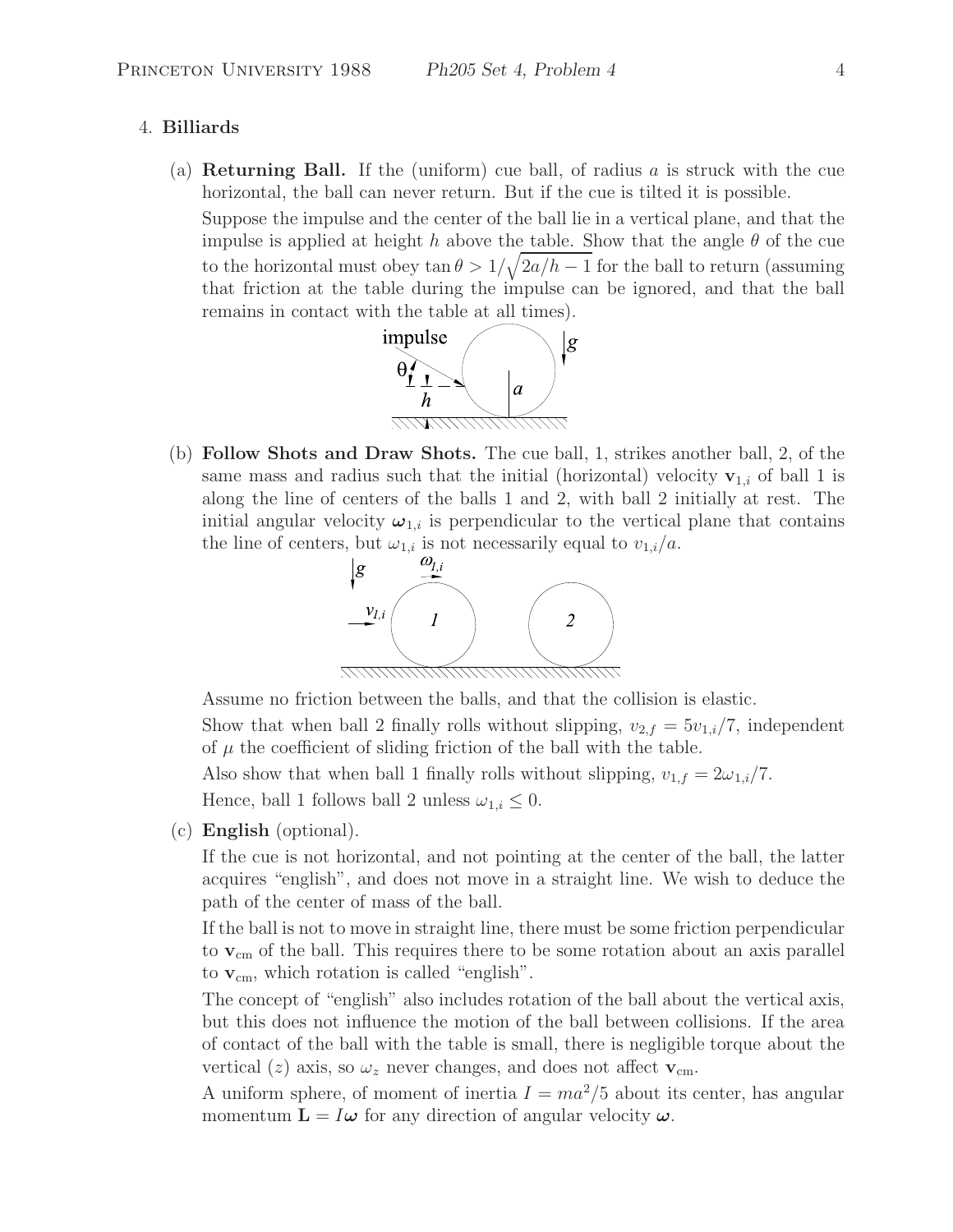To discuss the motion of the ball, first deduce its initial motion after being struck by the cue, and then deduce the subsequent motion (changes in which are caused by friction of the table against the ball.

Some suggestions:

To find the initial motion, use a coordinate system with z vertical, and the cue in the  $x-x$  plane, with the origin at the center of the ball (initially at rest). Let  $(X, Y, Z)$  be the coordinates of the point of contact of the cue with the ball,  $X^2 + Y^2 + Z^2 = a^2$ .



If P is the magnitude of the impulse, and the cue makes angle  $\theta$  to the horizontal, then  $\mathbf{P} = (P \cos \theta, 0, -P \sin \theta).$ 

Calculate  $v_{x,i}$ ,  $\omega_{x,i}$  and  $\omega_{y_i}$ .

To discuss the subsequent motion of the ball, define **u** to be the velocity of the point on the ball in instantaneous contact with the table  $(\mathbf{u} = 0)$  for rolling without slipping). Also define  $\alpha$  as the angle of **u** to the x-axis:  $u_x = u \cos \alpha$ ,  $u_y = u \sin \alpha$ . The force of sliding friction is then  $\mathbf{F} = -\mu mg \hat{\mathbf{u}}$ .

The equations of motion are then  $m\dot{\mathbf{v}} = \mathbf{F}$  and  $I\dot{\boldsymbol{\omega}} = \mathbf{r} \times \mathbf{F}$ , where  $\mathbf{r} = (0, 0, -a)$ . Relate **u** to **v** and  $\boldsymbol{\omega}$ , and find  $\dot{u}_x$  and  $\dot{u}_y$ , and then **u** and  $\dot{\alpha}$ .

Show that the ball begins to roll without slipping at time  $t = 2u_i/7\mu g$  after being struck by the cue, and that  $\alpha$  is constant.

Hence, in a coordinate system with  $x'$  along  $\mathbf{u}, v_{y'}$  and  $\dot{v}_{x'}$  are constant. The path of the ball is a parabola whose axis makes angle  $\alpha$  to the x-axis. Verify that,

$$
\tan \alpha = \frac{-\frac{5}{2}\frac{Y}{a}\sin\theta}{\left(1 + \frac{5}{2}\frac{Z}{a}\right)\cos\theta + \frac{5}{2}\frac{X}{a}\sin\theta}.
$$
\n(1)

If either  $\sin \theta = 0$  or  $Y = 0$ , then  $\alpha = 0$  and the path reduces to a straight line.

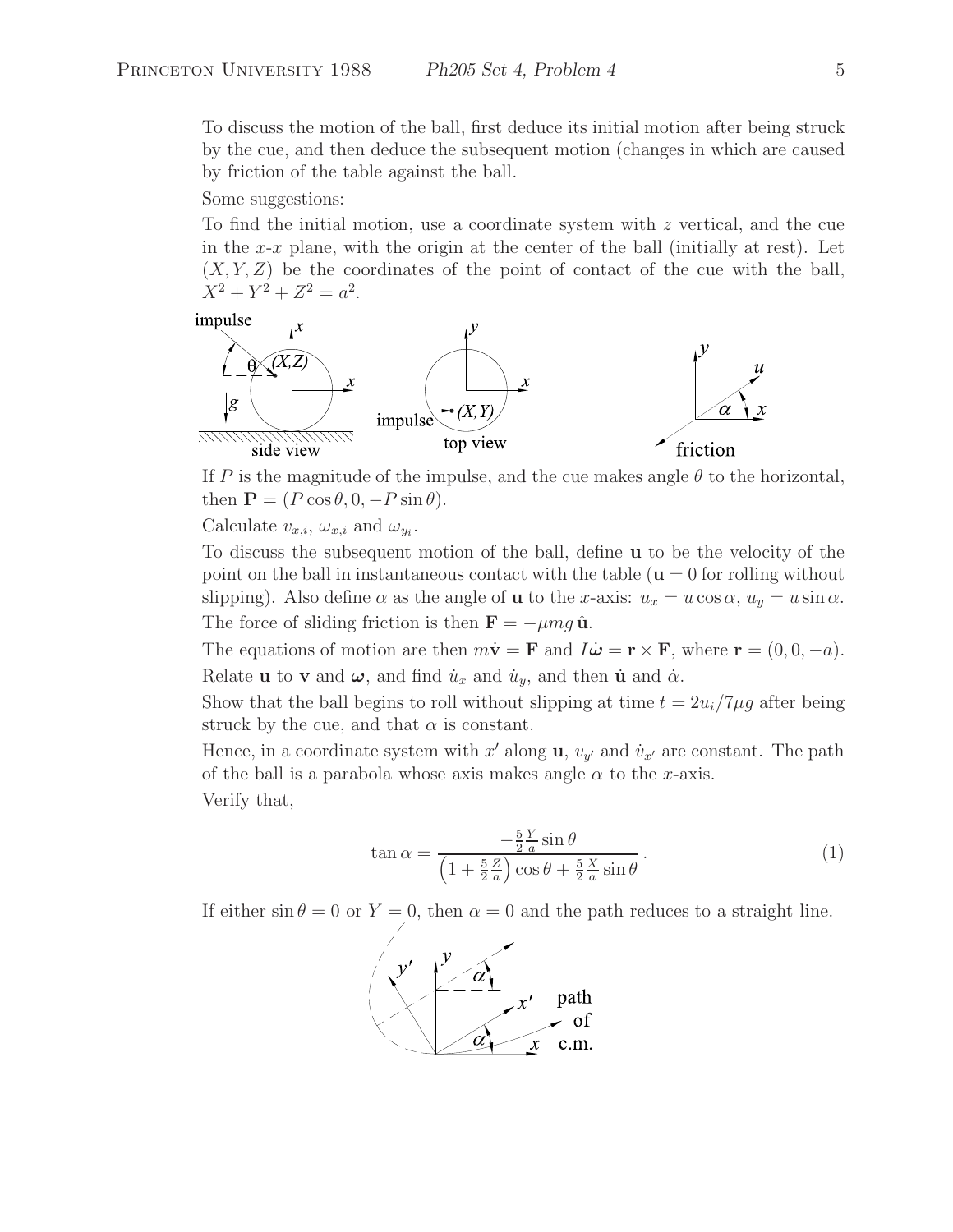5. A ball of radius a collides with a **bumper** of height  $h < a$ . Just before the collision the center of the ball has velocity  $\mathbf{v}_0$  perpendicular to the bumper, and angular velocity  $\omega_0$  directed along  $\mathbf{v}_0 \times \mathbf{g}$ , as in the figure. Suppose there is no slipping at the bumper during, or after, the collision.



(a) Show that the ball can jump up onto the cushion/step if,

$$
v_0 \ge \frac{a}{a-h} \sqrt{\frac{14gh}{5}} \quad \text{and} \quad \omega_0 = 0,\tag{2}
$$

$$
\text{or} \quad v_0 \ge \frac{a}{7a - 5h} \sqrt{\frac{70gh}{5}} \quad \text{and} \quad \omega_0 = \frac{v_0}{a} \,. \tag{3}
$$

Show also that if  $\omega_0 = v_0/a$  and  $a < h < 7a/5$  and condition (3) holds, the ball jumps upward and to the left, and then falls onto the table.

- (b) If  $v_0$  and h are great enough the ball will lose contact with the cushion/step and fly into the air. For  $v_0 = v_{0,\text{min}}$  found in eqs. (2) and (3), show that the ball flies if  $h \geq 7a/17$ .
- (c) (Optional.) Suppose the step is just a narrow slat of height  $h < a$ . Again suppose there is no slipping at the bumper during, or after, the collision. If the ball flies up and loses contact with the slat, will the ball hit the slat again?



Show that the ball will hit the slat at time  $t$  after the initial collision given by a real positive root (if this exists) of the equation,

$$
\frac{1}{4}g^2t^2 - gvt\cos\alpha + v^2 - ag\sin\alpha = 0,
$$
\n(4)

where  $v$  is the velocity of the center of the ball just after the collision, and  $alpha$ is the angle of the center of the ball to the top of the slat, as shown in the figure.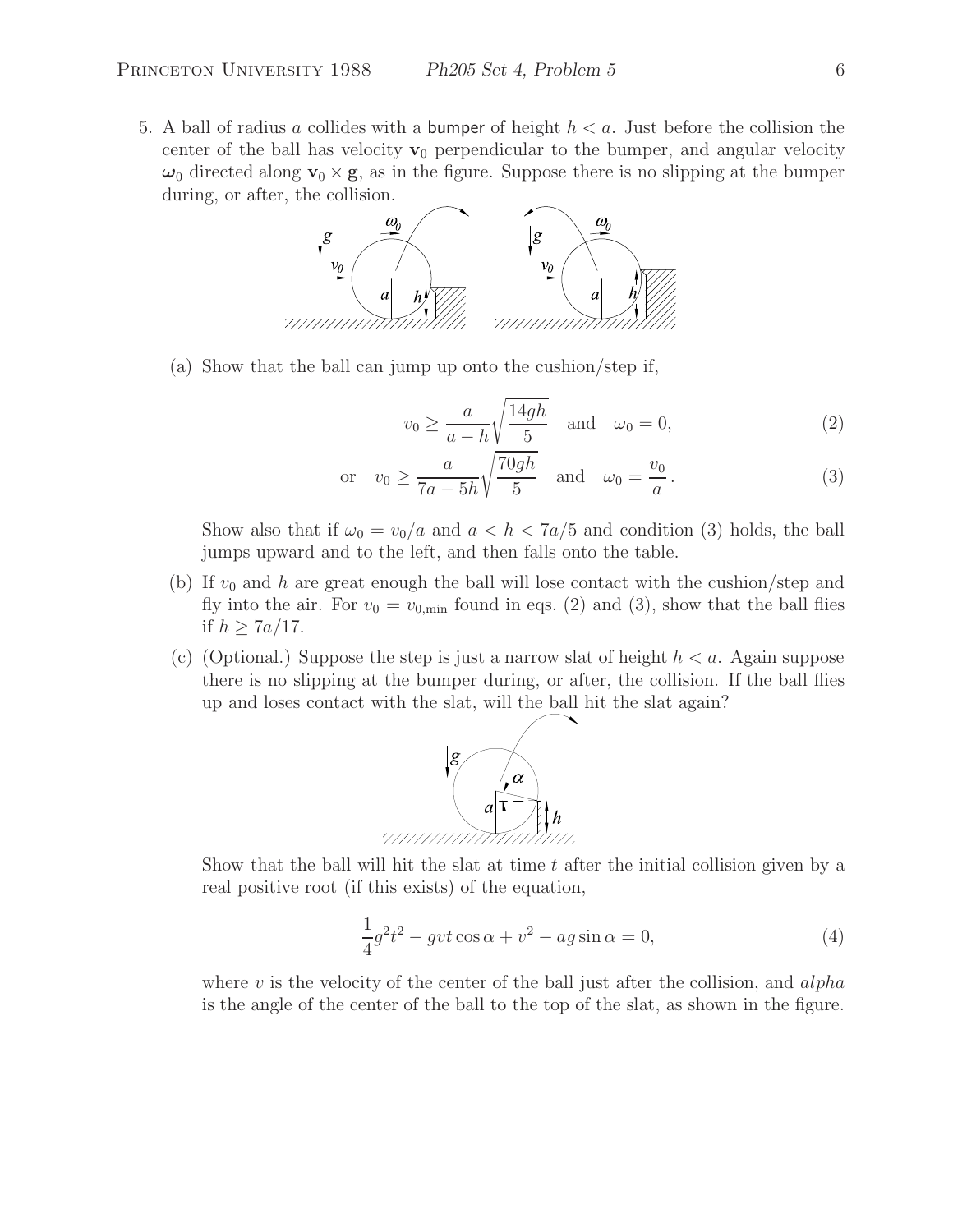6. **Relativistic Rocket.** We don't use much special relativity in Ph205, but you may wish to do this problem to keep limber.

In the nonrelativistic rocket problem we used conservation of mass and momentum to deduce the equation of motion.<sup>1</sup> In the relativistic version, we replace conservation of momentum by conservation of total energy, include the rest energy/mass.

Try it yourself. If you find you need help, consider the following suggestions:

Consider a typical relativity trick. First discuss the equation of motion in the rest frame in of the rocket, and then transform to the lab frame in which the rocket is moving.

In the rest frame of the rocket, let  $m^*$  be the rest mass of the rocket (plus fuel) at some time  $t^*$ . After a short time, the rocket has mass  $m_1^*$ , and velocity  $dv^*$  as a result of spewing out exhaust of mass  $dm^* < 0$  at velocity  $u > 0$  relative to the rocket.

Consider conservation of mass/energy and momentum in this frame to show that for small  $dv^*$  and  $|dm^*| \ll m^*$ ,

$$
dv^* \approx -u \frac{dm^*}{m^*} \tag{5}
$$

In the lab frame, the velocity of the rocket changes from v to  $v + dv$  during the above process. Use the relativistic velocity transformation of  $dv^*$  to the frame where the rocket has velocity  $v$  to show that,

$$
dv^* \approx \gamma^2 dv = c d \left( \tanh^{-1} \frac{v}{c} \right),\tag{6}
$$

where  $\gamma = 1/\sqrt{1 - v^2/c^2}$  and c is the speed of light.<sup>2</sup> Finally, show that,

$$
\frac{v}{c} = \frac{\left(\frac{m_0^{\star}}{m^{\star}}\right)^{2u/c} - 1}{\left(\frac{m_0^{\star}}{m^{\star}}\right)^{2u/c} + 1},\tag{7}
$$

where  $m^* = m_0^*$  when  $v = 0$ .

<sup>&</sup>lt;sup>1</sup>See p. 80 of http://kirkmcd.princeton.edu/examples/Ph205/ph20517.pdf

<sup>&</sup>lt;sup>2</sup>For what it's worth, $\gamma^2 dv$  is a relativistic invariant even for finite dv.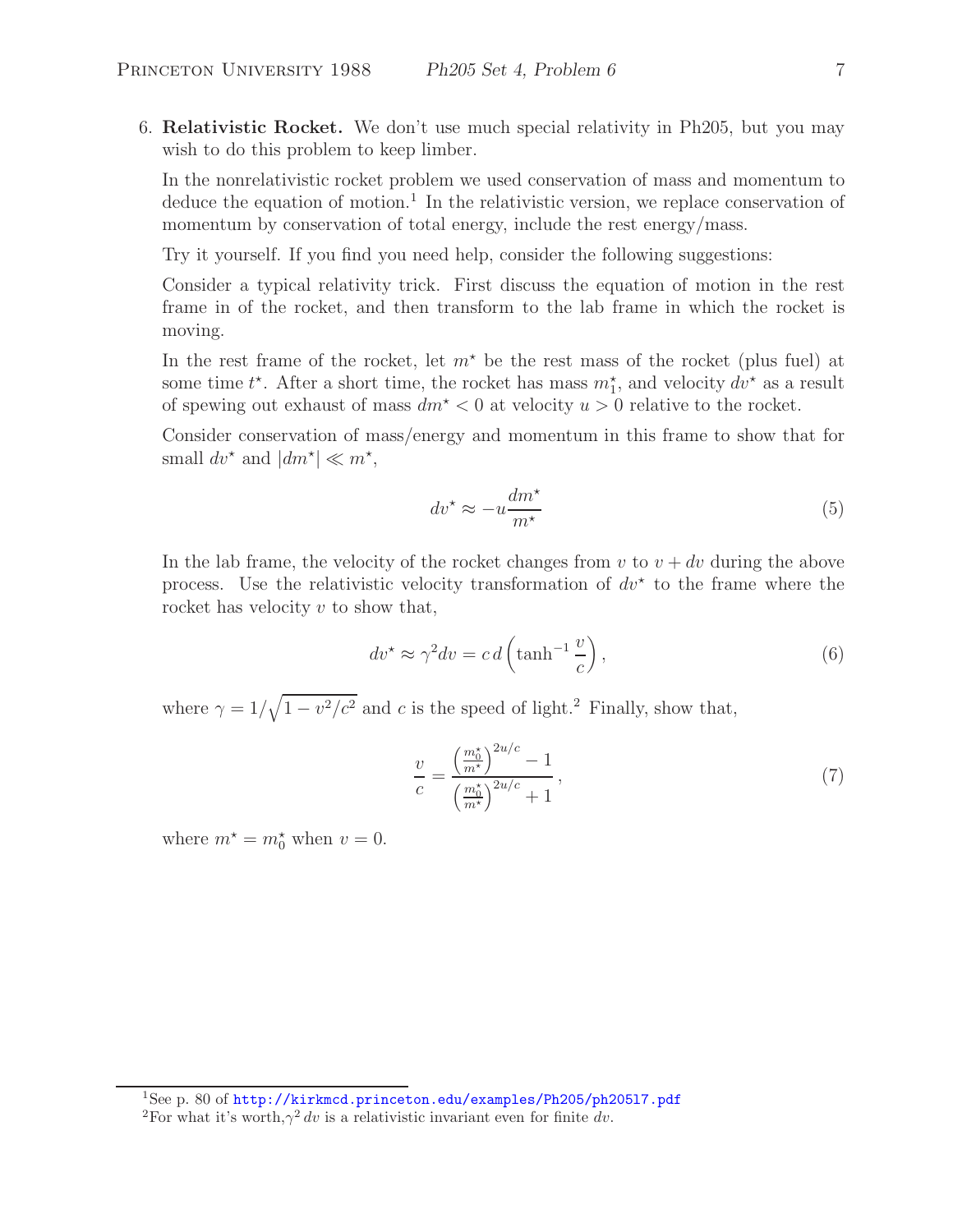7. A ladder rests at angle  $\theta$  against a frictionless wall with its feet on a frictionless floor. If the ladder starts from rest at angle  $\theta_0$ , show that it loses contact with the wall when,

$$
\cos \theta = \frac{2}{3} \cos \theta_0.
$$
\n(8)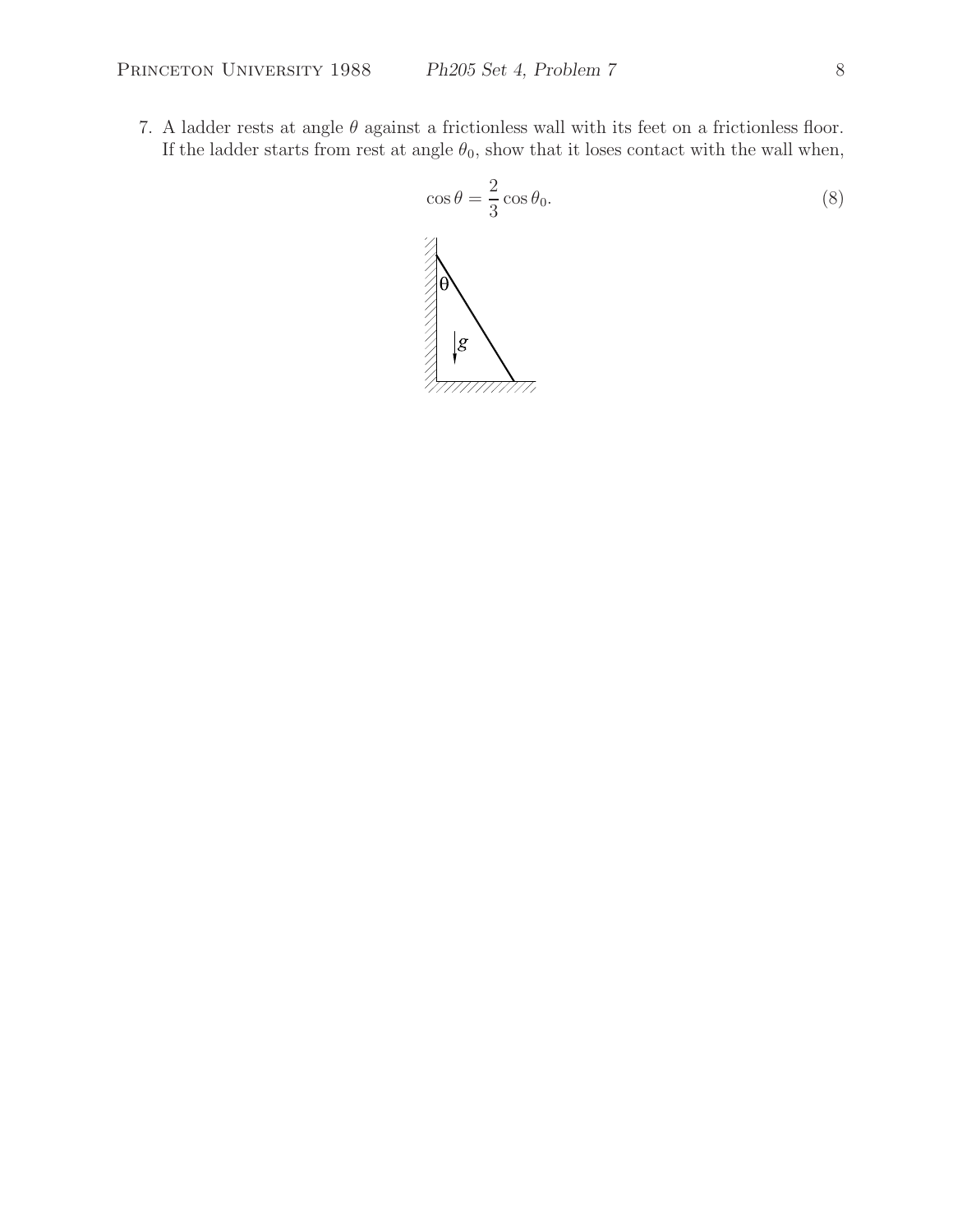8. A thin rod of length 2a and mass m has point masses m attached at both ends. A string tied to the middle of the rod goes over a massless pulley and is attached to a mass of 3m. At a time when the system is at rest, one of the masses at the ends of the rods falls off. Show that the just after this, the angular acceleration of the rod is  $\ddot{\theta} = 18g/17a$ , and the tension in the string is 30mg/17, neglecting the radius of the pulley.

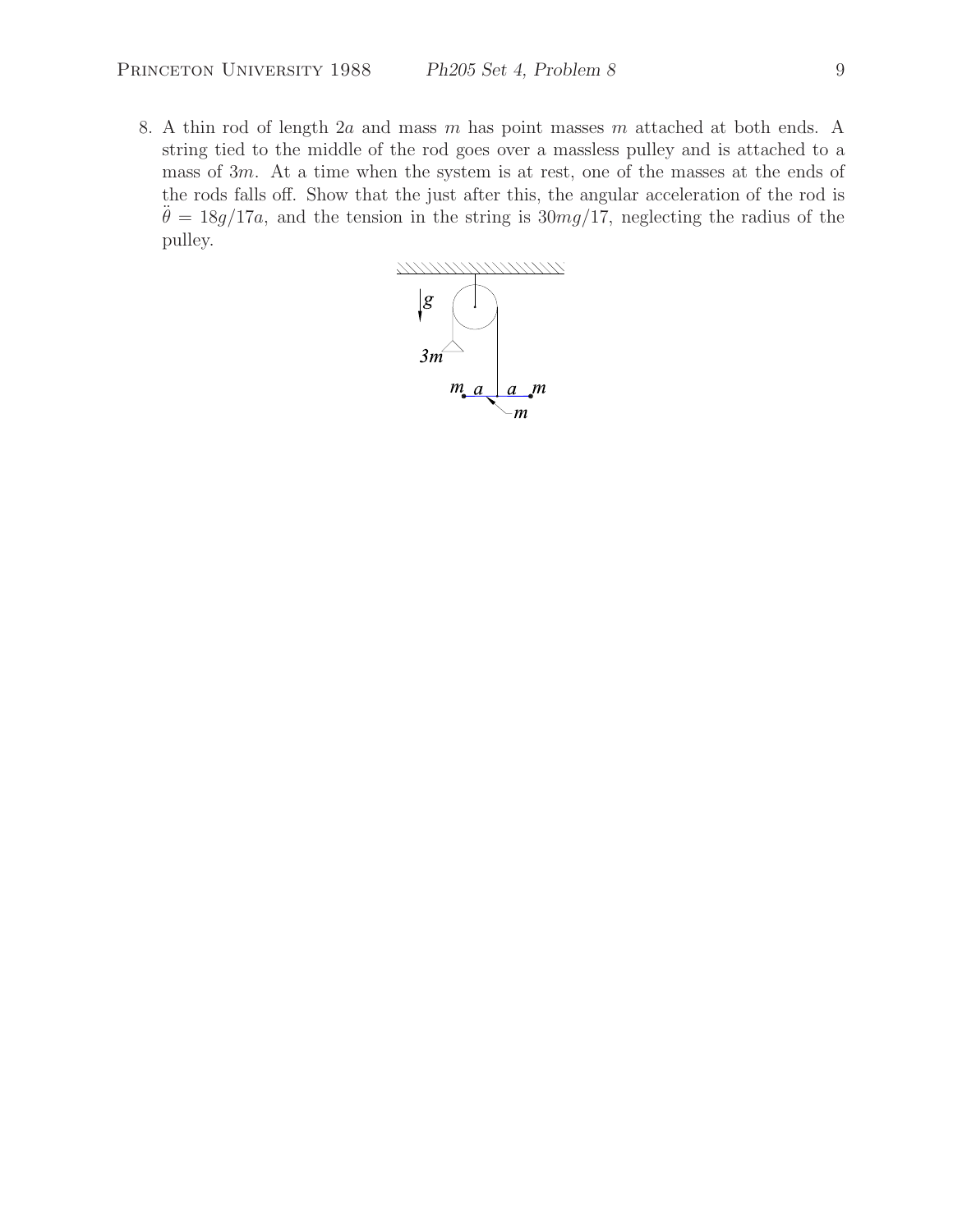9. A rhombus with rigid sides of length 2a and frictionless pivots at its corners lies on a table without friction. At what distance d from an acute corner should an impulse be applied, perpendicular to the side, such that the rhombus rotates and translates but does not change shape?



At what distance should the (perpendicular) impulse be applied such that the long diagonal of the rhombus translates but does not rotate, while the rhombus collapses to a straight line (along the diagonal)?

The problem shows the importance of a good choice of coordinates in Lagrange's method. Here, there are 4 degrees of freedom: rotation of the diagonal, deformation, and  $x-y$  translations of the center.

We desire coordinates such that each corresponds to the motion in only one of these degrees of freedom. That is, the kinetic energy depends only on the four  $\dot{q}_j^2$  and not on any  $\dot{q}_i\dot{q}_l$ . Then, if the generalized impulse associated with coordinate j vanishes, there is no impulsive motion in that coordinate.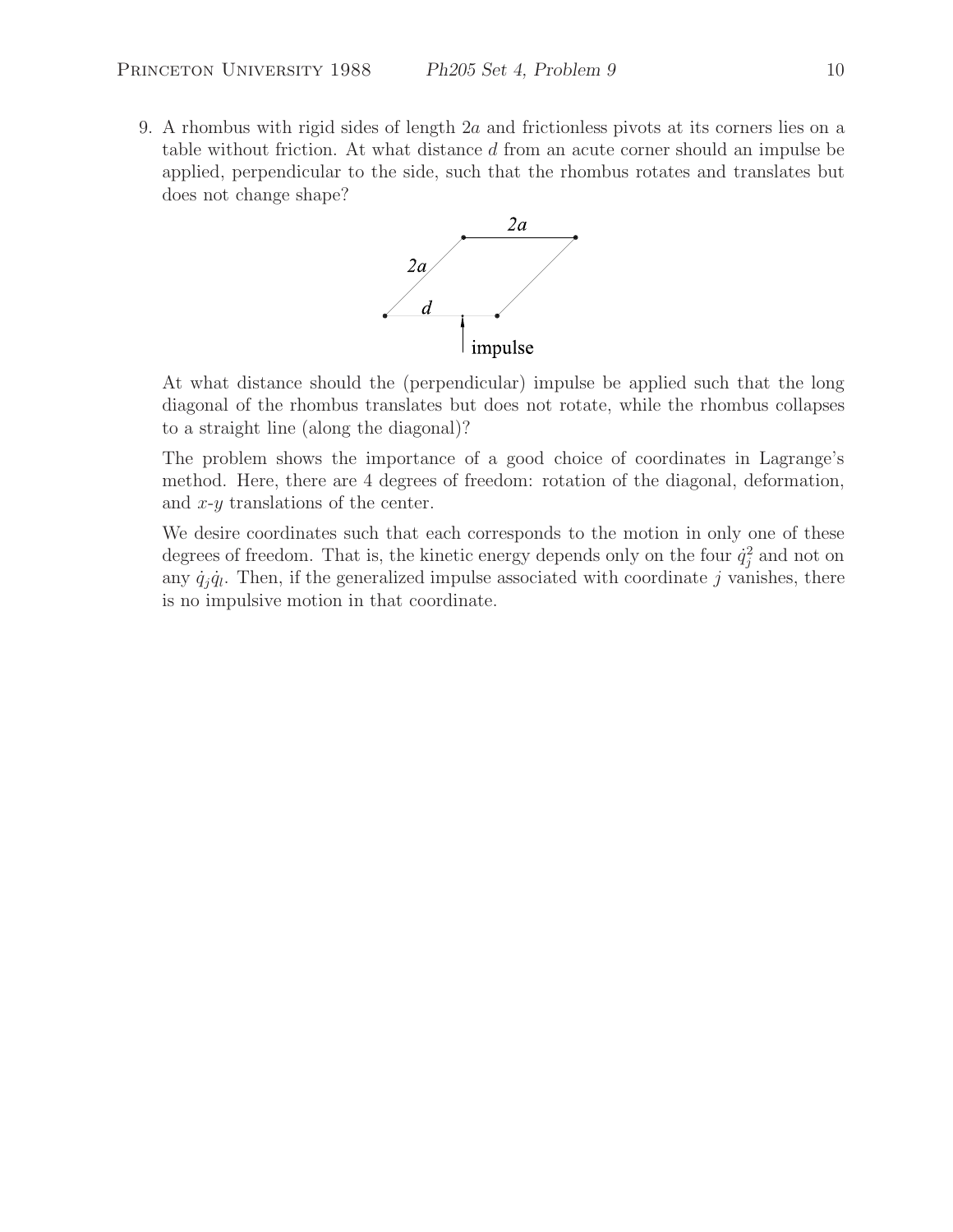10. **Super-Ball Bounces.** A Super-Ball can be idealized as a rigid sphere whose collisions with another idealized, rigid object conserve mechanical energy.

For collisions in which the motion of relevant mass centers lies in a plane, the Super-Ball can be described by 5 variable coordinates, x and y of its center, and its "spin" angular velocity *ω*.

During the collision, angular momentum is conserved about the point of contact relevant to the collision.

Thus, far, we have 2 relations among 5 variables of the Super-Ball.

It seems common to suppose that there is no slipping of the Super-Ball at the point of contact during the collision. This has the implication that  $\omega_x$  and  $\omega_y$  are reduced to zero during the collision, as well as the velocity of the point of contact of the ball during the collision. With these assumptions, there are enough conditions to determine the motion of the Super-Ball after the collision.

However, the literature seems to favor imposition of an additional condition, that kinetic energy for motion perpendicular to the plane of the collision is separately conserved.

With all these conditions, the problem is overconstrained.

Consider two cases in which a Super-Ball moves in the x-y plane, with the y-axis vertical, and initial angular velocity  $\omega_x = \omega_y = 0$  but  $\omega_z$  nonzero, and eventually collides with a hard floor at  $y = 0$ . For each case, discuss the motion supposing that either energy of the y-motion is conserved, or that there is no slippage at the point of contact of the collision with the floor.

- (a) A Super-Ball is dropped vertically with spin  $\omega = (0, 0, \omega)$  onto a hard floor. Discuss the subsequent motion of the ball through several bounces.
- (b) Under what conditions does the Super-Ball bounce back and forth continuously between two fixed points on a hard floor?



(c) (Optional.)

Another surprising behavior of a Super-Ball is that when thrown hard (so that its trajectory consists essentially of straight-line segments) with no initial spin onto the floor such that it bounces up and under a table, after the bounce on the underside of the table, and another bounce on the floor, the ball returns close to from where it was thrown. Verify that this is predicted by our model.

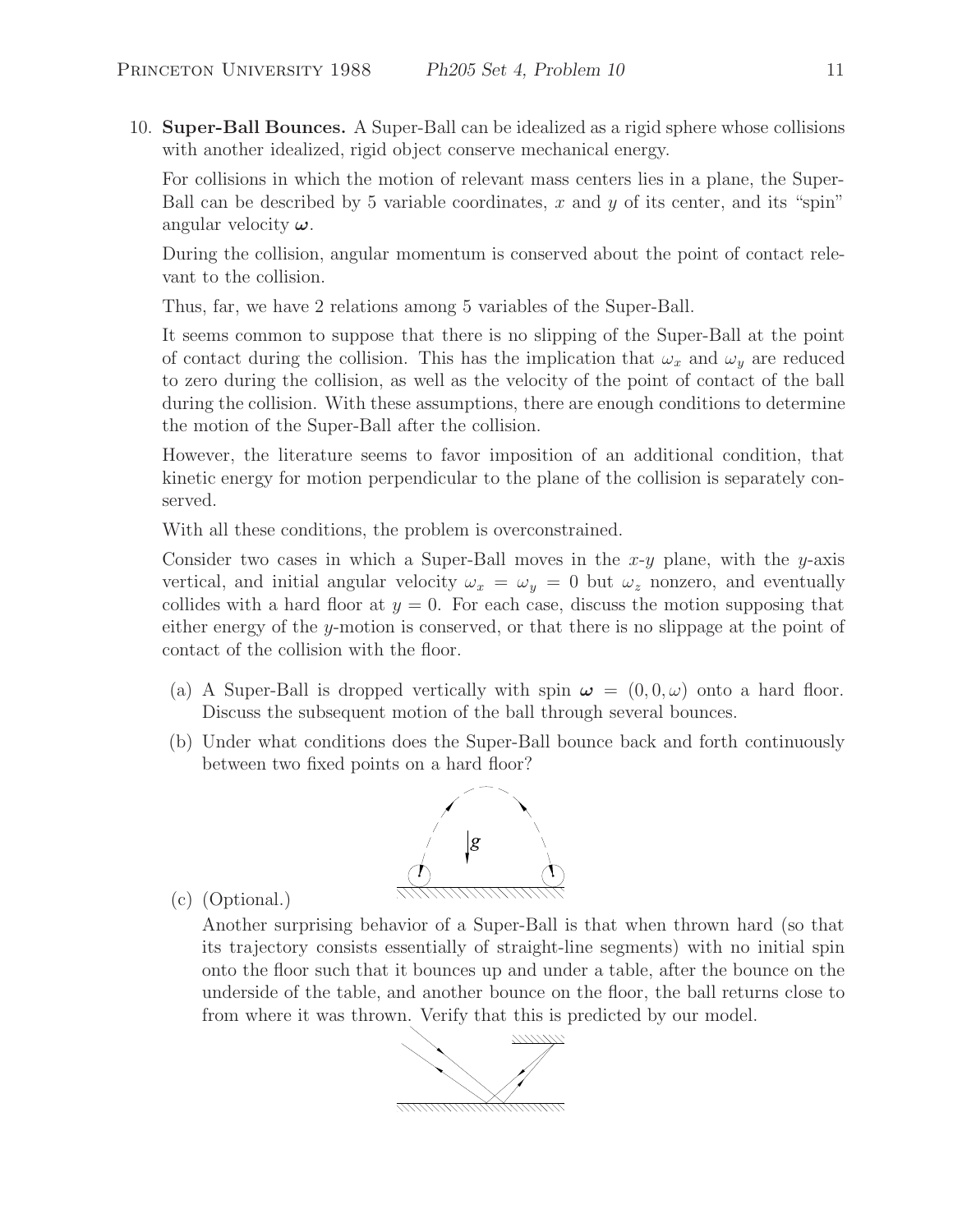11. Mass  $m_1$  is connected to mass  $m_2$  by a string that passes through a hole in a frictionless, horizontal table.



(a) Derive the equations of motion, and construct an effective potential for it. What is the equilibrium radius  $r_0$  for angular momentum,  $L_0$ ? Show that the angular frequency of small oscillations about  $r_0$  is,

$$
\omega = \sqrt{\frac{3m_2g}{(m_1 + m_2)r_0}}.
$$
\n(9)

(b) Suppose that  $m_1$  initially moves is a circle of radius  $r_0$ , when some dust is sprinkled on the table, resulting in a small coefficient  $\mu$  of sliding friction. How far does  $m_1$ travel, and for what time, supposing also that the motion remains approximately circular at all times?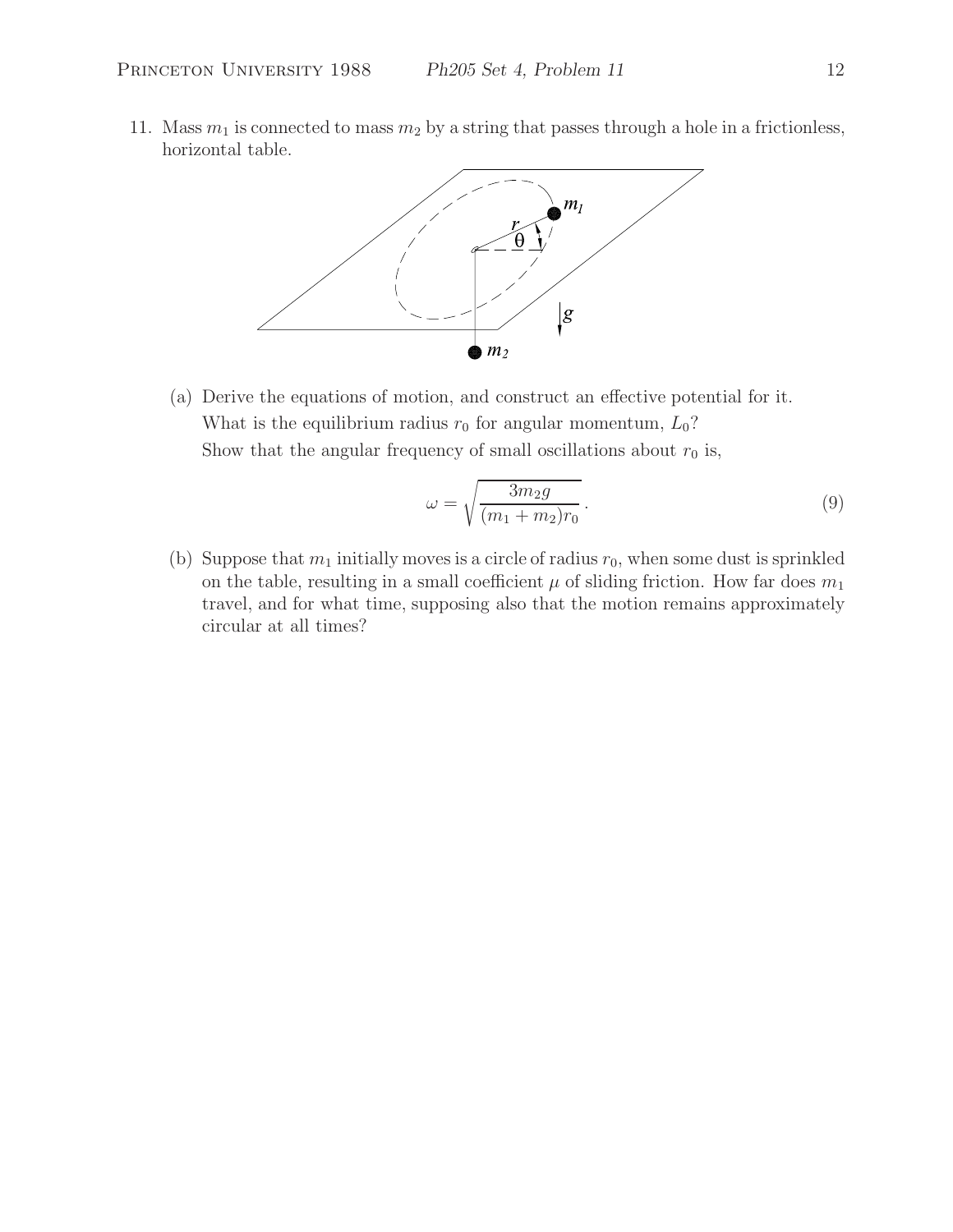# 12. (Optional challenge problem:) **Motion of a Leaky Tank Car**

Discuss the motion of a tank car, intially at rest on frictionless, horizontal tracks, after a drain is opened, supposing the water flows out of the drain vertically in the rest frame of the car.



This problem is nontrivial if the drain is off center.

A qualitative discussion can be given with no equations, independent of the form  $\dot{m}(t)$ of the flow of water.

For greater detail, suppose that the flow obeys the usual Torricelli approximation for that out of a small hole in a tank.

*A solution is at* http://kirkmcd.princeton.edu/examples/tankcar.pdf.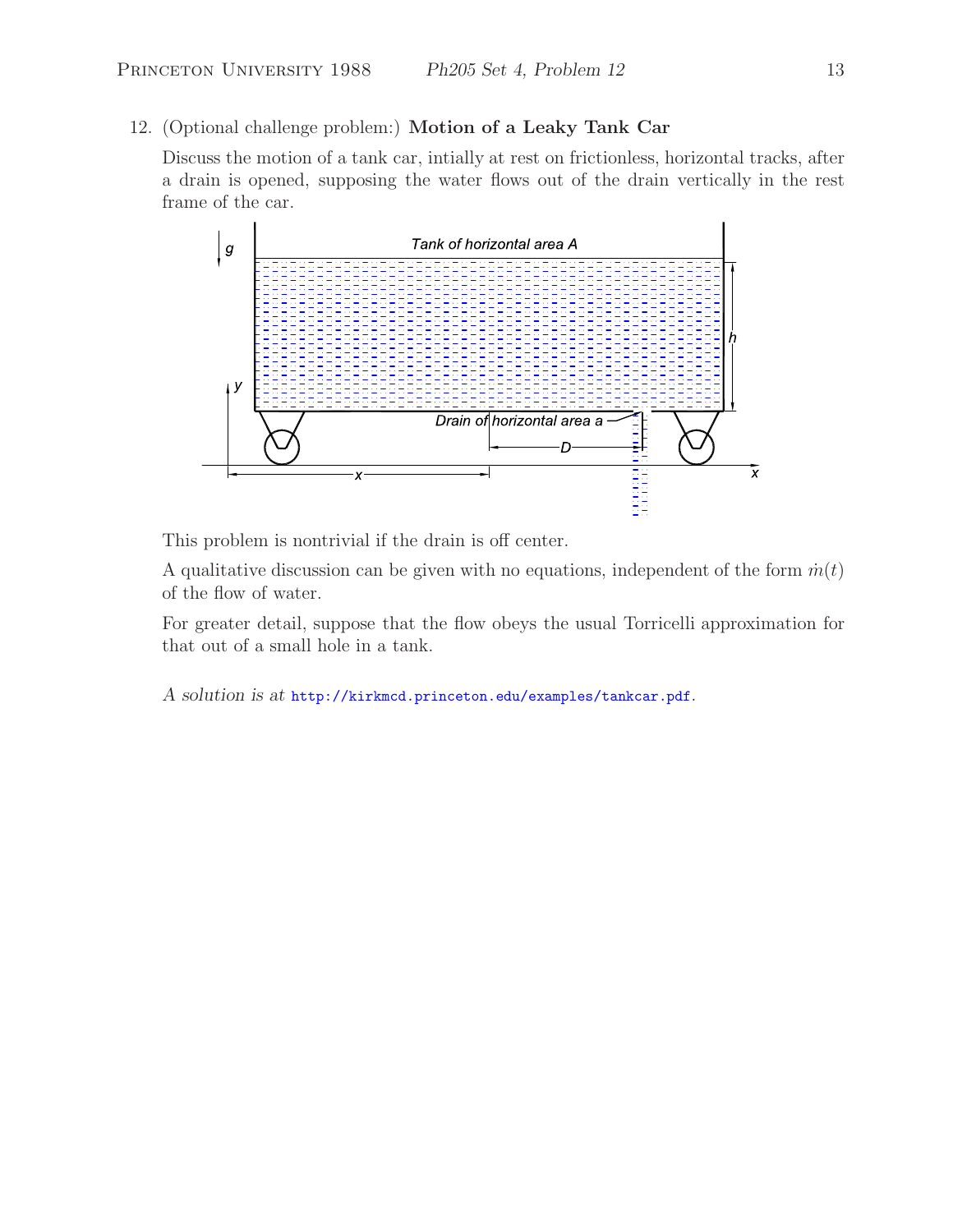## **Solutions**

1. *This problem is from Ex. 2, p. 332 of* E.J. Routh, The Elementary Part of a Treatise on the Dynamics of a System of Rigid Bodies,  $7<sup>th</sup>$  ed. (Macmillan, 1905), http://kirkmcd.princeton.edu/examples/mechanics/routh\_elementary\_rigid\_dynamics.pdf

The impulsive motion of the hexagonal structure, consisting of six rods of mass  $m$  and length 2a, can be described via coordinates,  $x = x_{cm}$ ,  $y = y_{cm}$  and  $\theta$ , with y upwards in the figure below.



The centers of the six rods are at,

$$
x_{1,2} = x \qquad x_{3,5} = x - a(1 + \cos \theta), \qquad x_{4,6} = x + a(1 + \cos \theta), \tag{10}
$$

$$
y_{1,2} = y \mp 2a \sin \theta,
$$
  $y_{3,4} = y - a \sin \theta,$   $y_{5,6} = y + a \sin \theta.$  (11)

The kinetic energy is, for  $\dot{x} = 0$ ,

$$
T = \sum_{i} \frac{m(\dot{x}_i^2 + \dot{y}_i^2)}{2} + 4\frac{I\dot{\theta}^2}{2} = 2ma^2\sin^2\theta\,\dot{\theta}^2 + 3m\dot{y}^2 + 6ma^2\cos^2\theta\,\dot{\theta}^2 + \frac{2ma^2\dot{\theta}^2}{3}
$$

$$
= 3m\dot{y}^2 + 4ma^2\cos^2\theta\,\dot{\theta}^2 + \frac{8ma^2\dot{\theta}^2}{3}, \tag{12}
$$

noting that the moment of inertia of each rod about its center is  $I = ma^2/3$ . The generalized forces associated with an upward force **F** at point 1 are,

$$
Q_y = \mathbf{F} \cdot \frac{\partial \mathbf{r}_1}{\partial y} = F, \qquad Q_\theta = \mathbf{F} \cdot \frac{\partial \mathbf{r}_1}{\partial \theta} = -2aF\cos\theta,\tag{13}
$$

and the generalized impulses associated with the impulse  $P = \int F dt$  (at time  $t = 0$ ) are,

$$
P_y = P, \qquad P_\theta = -2aP\cos\theta. \tag{14}
$$

Lagrange's equations for the motion just after the impulse (with  $\dot{y} = 0 = \dot{\theta}$  just before it, and  $\cos \theta = 1/2$  are,

$$
P_y = P = \frac{\partial T}{\partial \dot{y}} = 6m\dot{y}, \qquad \dot{y} = \frac{P}{6m}, \qquad (15)
$$

$$
P_{\theta} = -2aP\cos\theta = \frac{\partial T}{\partial \dot{\theta}} = 8ma^2\cos^2\theta\,\dot{\theta}^2 + \frac{16ma^2\dot{\theta}}{3}.\qquad \dot{\theta} = -\frac{3P}{22ma}.\tag{16}
$$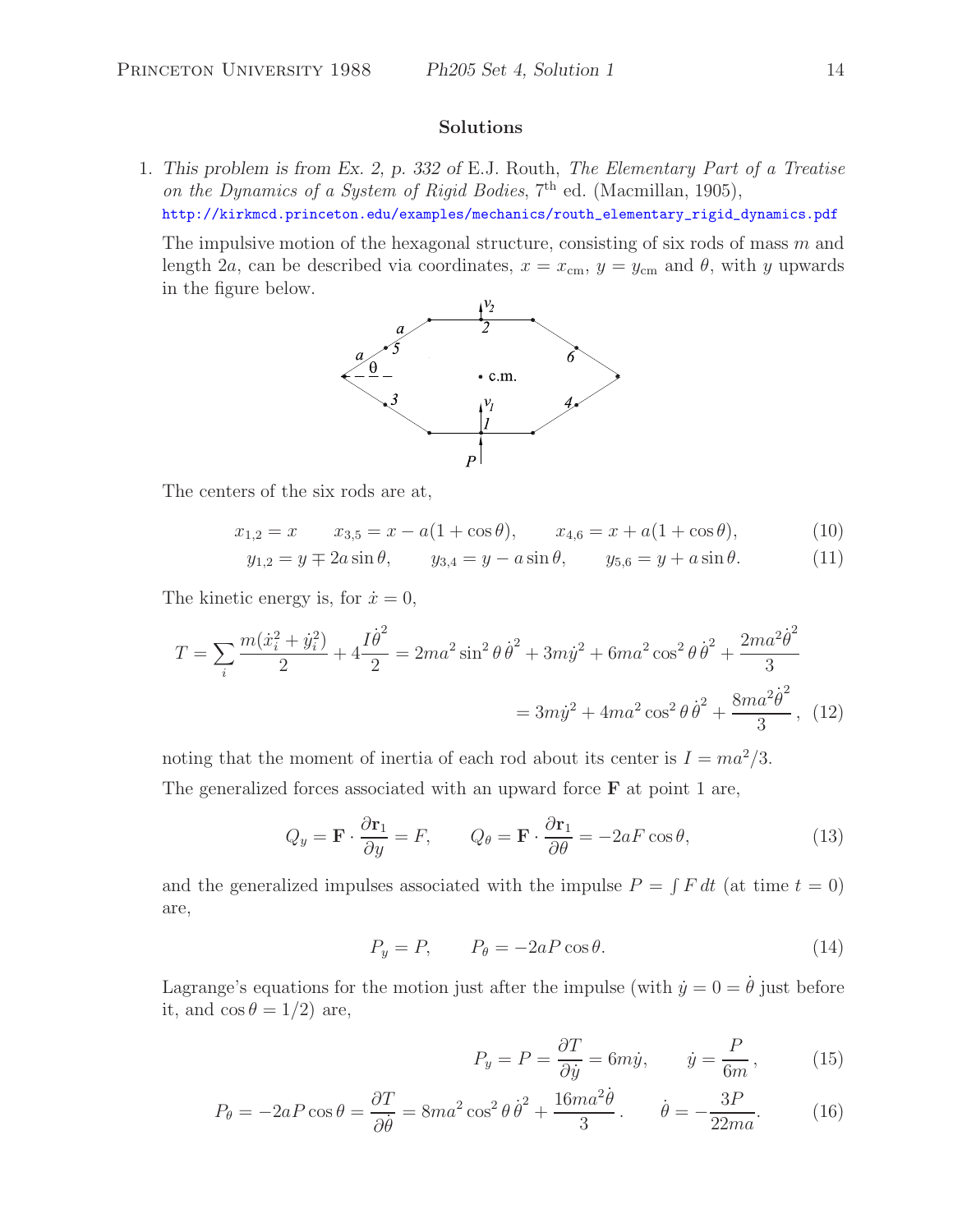The velocities of points 1 and 2 just after the impulse, when  $\cos \theta = 1/2$ , are,

$$
v_1 = \dot{y} - 2a\cos\theta \,\dot{\theta} = \frac{P}{6m} + \frac{3P}{22m} = \frac{40P}{132m},\tag{17}
$$

$$
v_2 = \dot{y} + 2a\cos\theta \dot{\theta} = \frac{P}{6m} - \frac{6P\cos\theta}{22m} = \frac{4P}{132m},
$$
\n(18)

and,

$$
\frac{v_1}{v_2} = 10.\t(19)
$$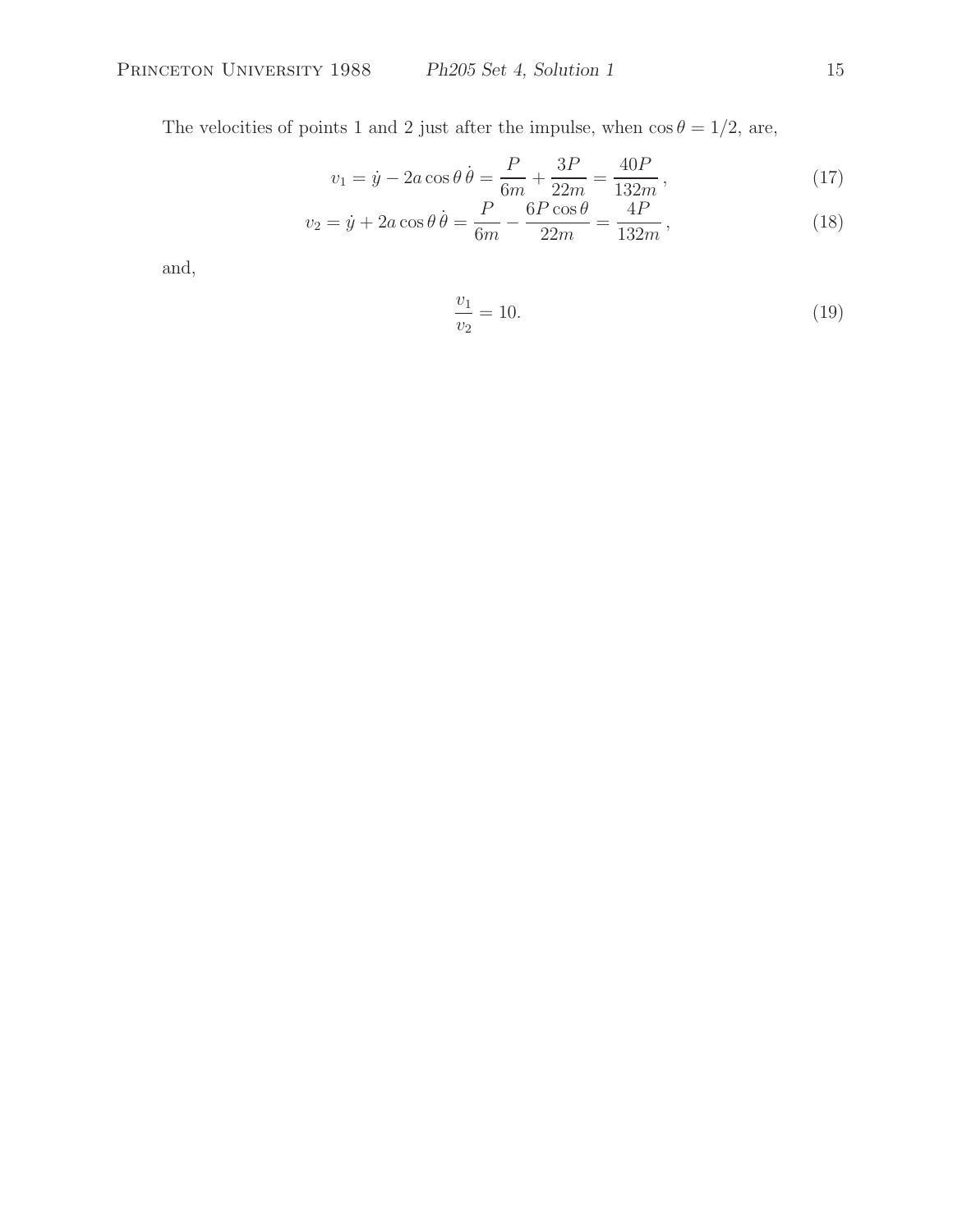2. *This problem is from Ex. 1, p. 163 of* E.T. Whittaker, A Treatise on Analytical Dynamics of Particles and Rigid Bodies (Cambridge U. Press, 1904, 1917, 1927, 1937), http://kirkmcd.princeton.edu/examples/mechanics/whittaker\_dynamics\_17.pdf

To use a Lagrangian method, we adopt coordinates  $(x, y)$  of point B and angles  $\theta$  and  $\phi$  of rods AB and BC to a fixed direction, where initially,

$$
x = y = \theta = 0,\tag{20}
$$

$$
\phi = 90^{\circ}, \qquad \dot{x} = \dot{y} = \dot{\theta} = \dot{\phi} = 0.
$$
\n(21)



The centers of rods AB and BC, at points 1 and 2, are,

 $\partial T$ 

 $x_1 = x + a \cos \theta,$   $y_1 = y + a \sin \theta,$   $x_2 = x + a \cos \phi,$   $y_2 = y + a \sin \phi,$  (22) and the kinetic energy is,

$$
T = m\left(\dot{x}^2 - a\dot{x}(\sin\theta\,\dot{\theta} + \sin\phi\,\dot{\phi}) + \dot{y}^2 + a\dot{y}(\cos\theta\,\dot{\theta} + \cos\phi\,\dot{\phi}) + \frac{2}{3}a^2\dot{\theta}^2 + \frac{2}{3}a^2\dot{\phi}^2\right),\,(23)
$$

recalling that the moment inertia of each rod about its center is  $I = ma^2/3$ .

The generalized impulses associated with  $P = (P_x, P_y)$ , which is applied at point 1, and Lagrange's equation of motion just after the impulse when the initial conditions  $(20)$ , but not  $(21)$ , still hold, are,

$$
\mathcal{P}_x = \mathbf{P} \cdot \frac{\partial \mathbf{r}_1}{\partial x} = P_x = \frac{\partial T}{\partial \dot{x}} = m[2\dot{x} - a(\sin\theta \,\dot{\theta} + \sin\phi \,\dot{\phi})] = 2m\dot{x} - ma\dot{\phi}, \tag{24}
$$

$$
\mathcal{P}_y = \mathbf{P} \cdot \frac{\partial \mathbf{r}_1}{\partial y} = P_y = \frac{\partial T}{\partial \dot{y}} = m[2\dot{y} + a(\cos\theta \,\dot{\theta} + \cos\phi \,\dot{\phi})] = 2m\dot{y} + m a\dot{\theta}, \tag{25}
$$

$$
\mathcal{P}_{\theta} = \mathbf{P} \cdot \frac{\partial \mathbf{r}_1}{\partial \theta} = -aP_x \sin \theta + aP_y \cos \theta = aP_y
$$

$$
= m \left[ -a\dot{x} \sin \theta + a\dot{y} \cos \theta + \frac{8}{2} a^2 \dot{\theta} \right] = m a \dot{y} + \frac{4}{2} m a^2 \dot{\theta}, \quad (26)
$$

$$
= \frac{\partial^2 z}{\partial \dot{\theta}} = m \left[ -a\dot{x}\sin\theta + a\dot{y}\cos\theta + \frac{z}{3}a^2\theta \right] = ma\dot{y} + \frac{1}{3}ma^2\theta,\tag{26}
$$

$$
\frac{\partial \mathbf{r}_1}{\partial t} = 0 - \frac{\partial T}{\partial t} = m \left[ -a\dot{x}\cos\phi - a\dot{y}\sin\phi + \frac{8}{3}a^2\dot{\phi} \right] = -ma\dot{x} + \frac{4}{3}ma^2\dot{\phi} \tag{27}
$$

$$
\mathcal{P}_{\phi} = \mathbf{P} \cdot \frac{\partial \mathbf{r}_1}{\partial \phi} = 0 = \frac{\partial T}{\partial \dot{\phi}} = m \left[ -a\dot{x}\cos\phi - a\dot{y}\sin\phi + \frac{8}{3}a^2\dot{\phi} \right] = -ma\dot{x} + \frac{4}{3}ma^2\dot{\phi}.
$$
 (27)

We desire that the initial motion be like that of a rigid body, so  $\dot{\phi} = \dot{\theta}$ , and hence eq. (27) tells us that (just after the impulse),

$$
\dot{x} = \frac{4}{3}a\dot{\theta}.\tag{28}
$$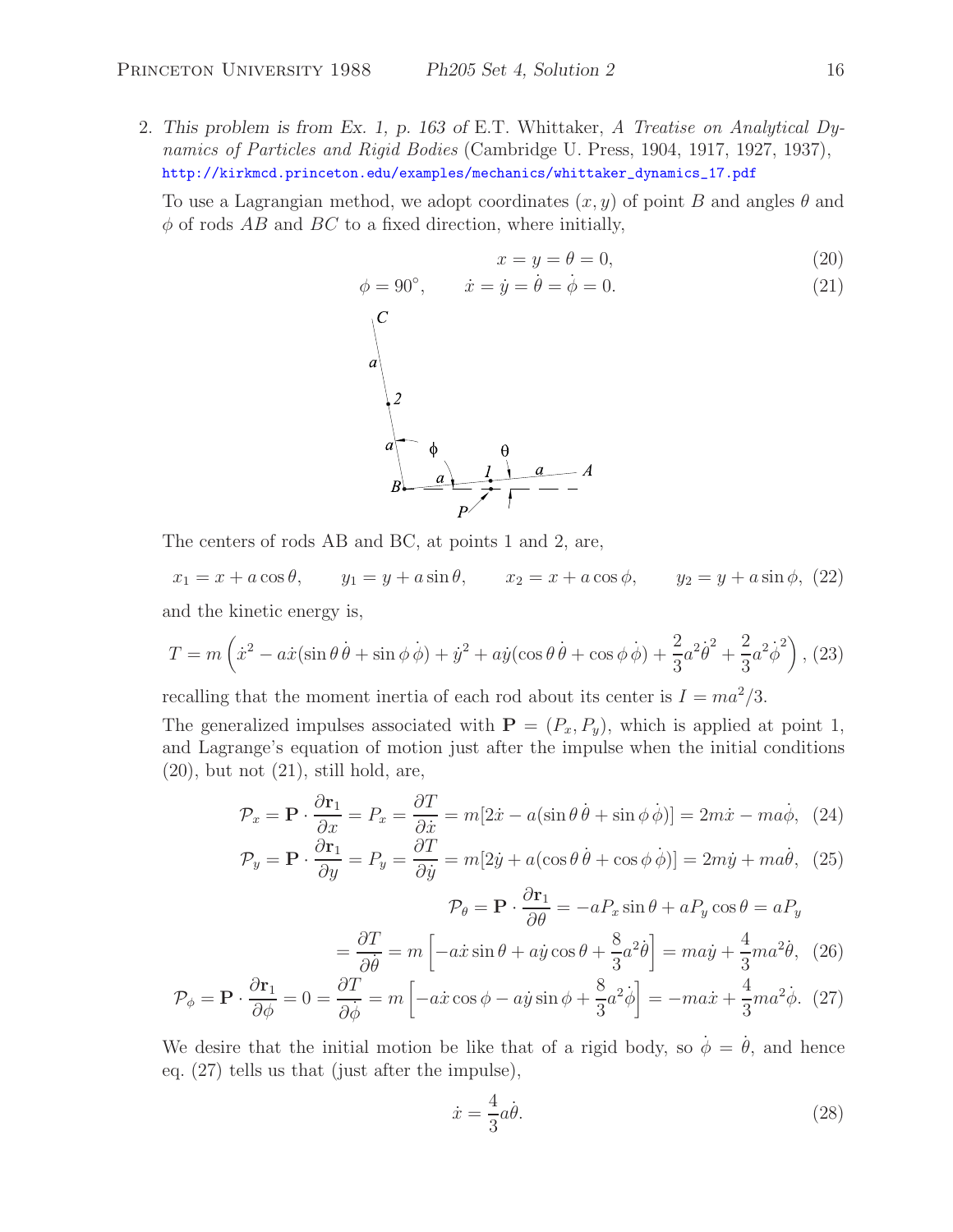Then, eq.(24) implies,

$$
P_x = \frac{8}{3}ma\dot{\theta} - ma\dot{\theta} = \frac{5}{3}ma\dot{\theta},\tag{29}
$$

and eqs.  $(25)-(26)$  imply,

$$
P_y = 2m\dot{y} + am\dot{\theta} = m\dot{y} + \frac{4}{3}m a\dot{\theta}, \qquad \dot{y} = \frac{m a\dot{\theta}}{3}, \qquad P_y = \frac{5}{3}m a\dot{\theta} = P_x. \tag{30}
$$

Thus, the impulse **P** should be applied at 45◦ to the center of rod AB for the initial motion be to that of a rigid body.

Just after the impulse,

$$
v_{A} = (\dot{x}^{2}, \dot{y} + 2a\dot{\theta}) = \frac{a\dot{\theta}}{3}(4, 7). \qquad v_{A}^{2} = \frac{65a^{2}\dot{\theta}^{2}}{9}, \tag{31}
$$

while

$$
v_{\rm C} = (\dot{x}^2 - 2a\dot{\theta}, \dot{y}) = \frac{a\dot{\theta}}{3}(-2, 1), \qquad v_{\rm C}^2 = \frac{5a^2\dot{\theta}^2}{9}, \tag{32}
$$

and

$$
v_{\rm C} = \sqrt{13} v_{\rm A}.\tag{33}
$$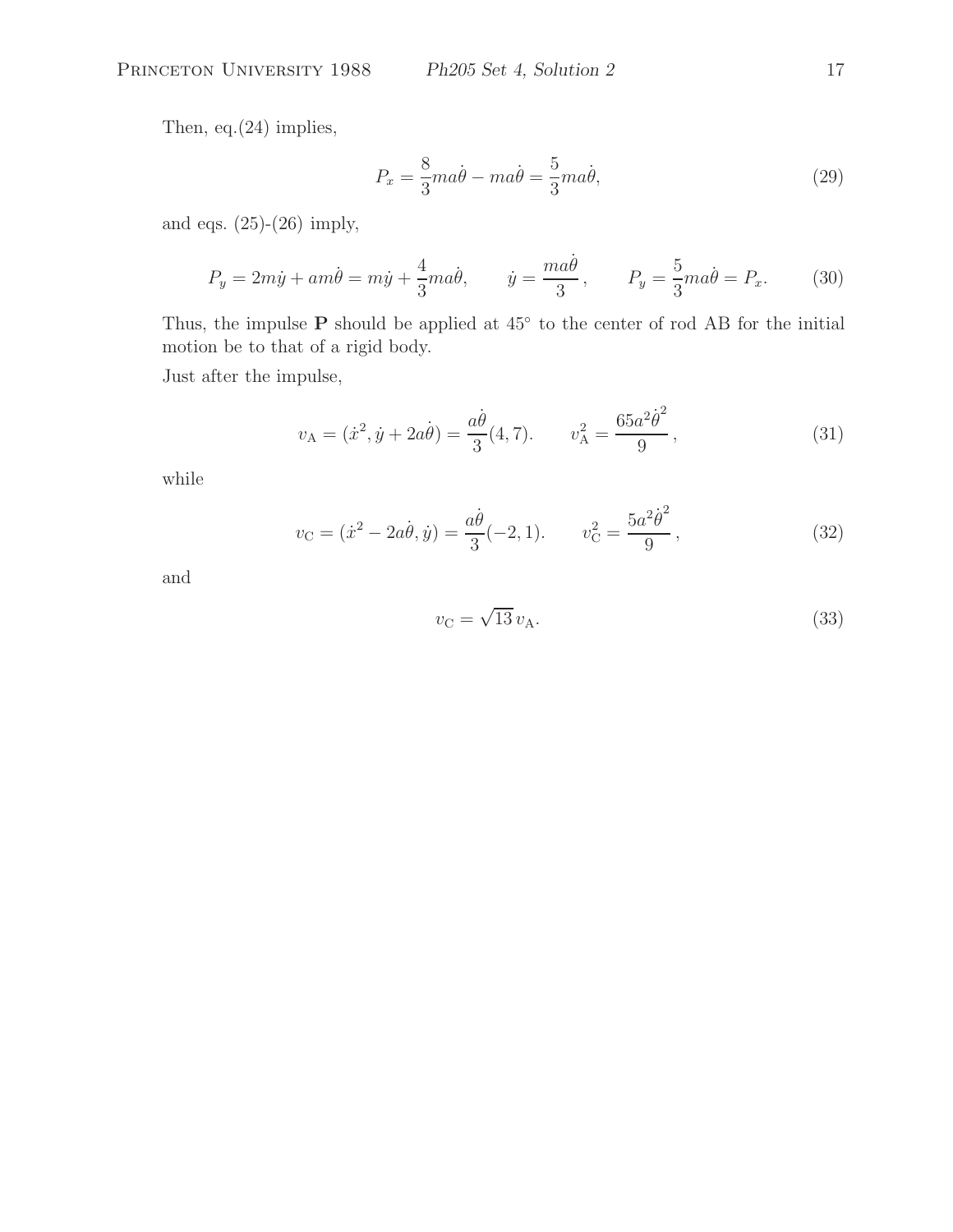3. *This problem is from Ex. 1, p. 84 of* E.J. Routh, The Elementary Part of a Treatise on the Dynamics of a System of Rigid Bodies,  $7<sup>th</sup>$  ed. (Macmillan, 1905), http://kirkmcd.princeton.edu/examples/mechanics/routh\_elementary\_rigid\_dynamics.pdf

We can use Newtonian methods, with both rectangular coordinates  $(x, y)$  and cylindrical coordinates  $(r, \theta)$ .



The constraint force **F** on the pivot does no work, so mechanical energy is conserved,

$$
E = \frac{I\dot{\theta}^2}{2} + mgy = \frac{3mr^2\dot{\theta}^2}{4} + mgr\sin\theta = mgr, \quad \dot{\theta}^2 = \frac{4g}{3r}(1 - \sin\theta), \quad \ddot{\theta} = -\frac{2g\cos\theta}{3r}, (34)
$$

noting that the moment of inertial of the uniform disk of mass  $m$  and radius  $r$  about this point is  $I = I_{cm} + mr^2 = 3mr^2/2$  by the parallel-axis theorem, and that the system is initially at rest when  $\theta = 90^{\circ}.^3$ 

The force equation for the disk, using cylindrical coordinates  $(r, \theta)$ ,

$$
\mathbf{F} - mg\,\hat{\mathbf{y}} = m\mathbf{a}_{\rm cm} = m(\ddot{r} - r\dot{\theta}^2)\,\hat{\mathbf{r}} + m(r\ddot{\theta} + 2\dot{r}\dot{\theta})\,\hat{\boldsymbol{\theta}} = -mr\dot{\theta}^2\,\hat{\mathbf{r}} + mr\ddot{\theta}\,\hat{\boldsymbol{\theta}}.\tag{36}
$$

For  $\theta = 0$ ,  $\hat{\mathbf{r}} = \hat{\mathbf{x}}$ ,  $\hat{\boldsymbol{\theta}} = -\hat{\mathbf{y}}$ , and,

$$
\mathbf{F}(\theta=0) = -mr\dot{\theta}^2\,\hat{\mathbf{r}} + mr\ddot{\theta}\,\hat{\theta} + mg\,\hat{\mathbf{y}} = -\frac{4mg}{3}\,\hat{\mathbf{x}} - \frac{mg}{3}\,\hat{\mathbf{y}}, \qquad F(\theta=0) = \frac{\sqrt{17}\,mg}{3} \tag{37}
$$

For  $\theta = -90^{\circ}$ ,  $\hat{\mathbf{r}} = -\hat{\mathbf{y}}$ ,  $\hat{\boldsymbol{\theta}} = -\hat{\mathbf{x}}$ , and,

$$
\mathbf{F}(\theta = 90^{\circ}) = -mr\dot{\theta}^{2}\hat{\mathbf{r}} + mr\ddot{\theta}\hat{\theta} + mg\hat{\mathbf{y}} = \frac{8mg}{3}\hat{\mathbf{y}} + mg\hat{\mathbf{y}} = \frac{11mg}{3}\hat{\mathbf{y}}.
$$
 (38)

$$
\tau = -rmg\cos\theta = I\ddot{\theta} = \frac{3mr^2\ddot{\theta}}{2}, \qquad \ddot{\theta} = -\frac{2g\cos\theta}{3r}.
$$
\n(35)

<sup>&</sup>lt;sup>3</sup>The result for  $\ddot{\theta}$  could also be obtained from the torque equation about the pivot point.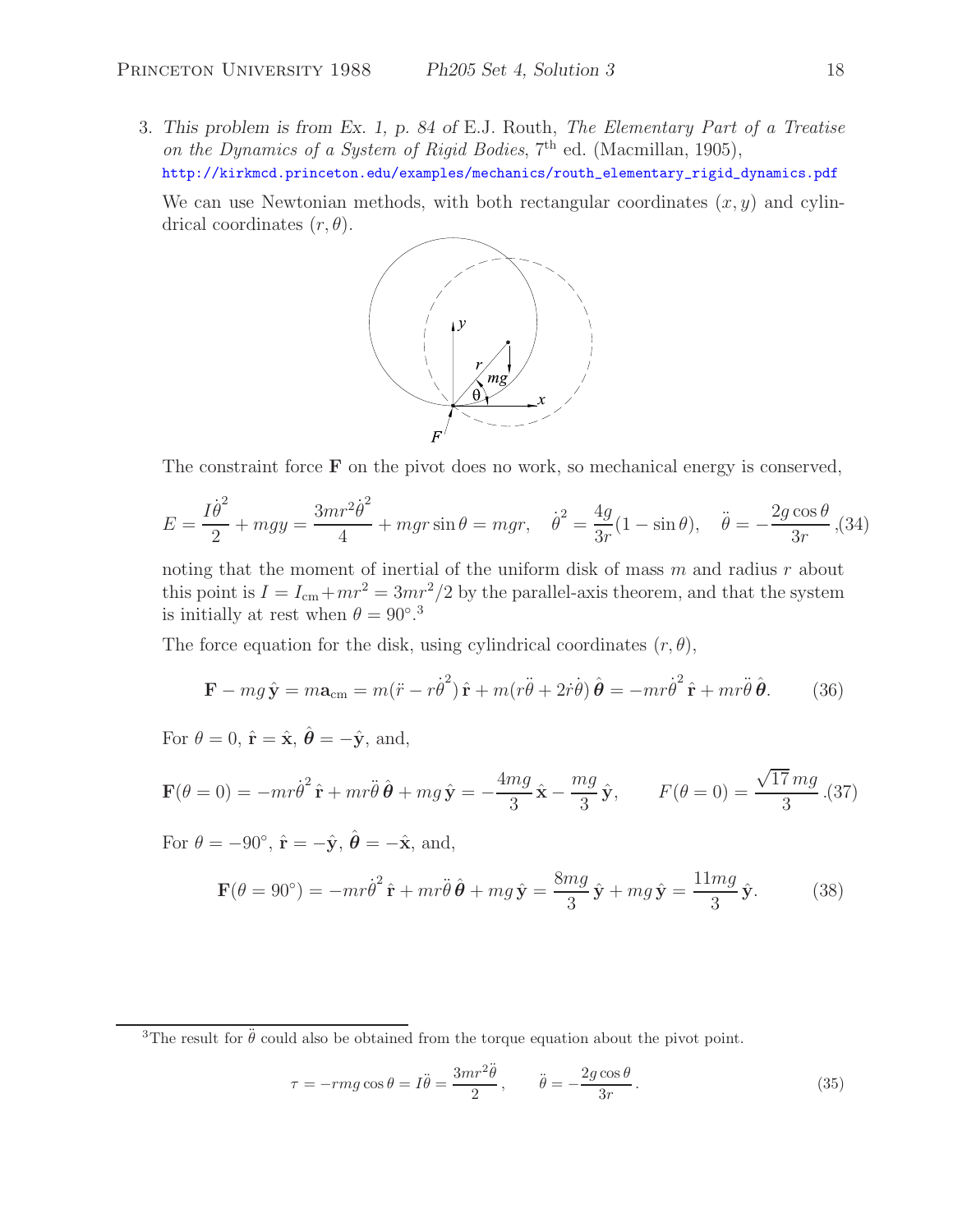4. An early study of the mechanics of billiards was G. Coriolis, *Théorie Mathématique* des Effets du Jeu de Billard (Paris, 1835), http://kirkmcd.princeton.edu/examples/mechanics/coriolis\_billard\_35.pdf

#### (a) **Returning Ball.**

The cue imparts impulse P to the cue ball of mass m and radius a, at angle  $\theta$  to the horizontal.



IF friction can be ignored during the impulse (a doubtful assumption), the resulting initial velocity  $v_i$  of the (center of mass of the) ball just after the impulse is related by,

$$
P\cos\theta = mv_i, \qquad v_i = \frac{P\cos\theta}{m}.
$$
\n(39)

and the angular velocity  $\omega_i$  is related by,

$$
Pd = Pa\cos\alpha = -I\omega_i = \frac{2}{5}ma^2\omega_i,
$$
\n(40)

$$
\omega_i = -\frac{5P\cos\alpha}{2ma} = -\frac{5v_i\cos\alpha}{2a\cos\theta},\qquad(41)
$$

where  $\omega_i$  is positive for rotation as shown in the figure, *i.e.*, for  $\omega_i$  into the paper (parallel to  $\mathbf{g} \times \mathbf{v}_i$ ). The minus sign in eq. (41) holds for  $h < a(1 + \sin \theta)$ , as in the figure.

After the impulse is over, the ball rolls subject to sliding friction of magnitude  $\mu$ mg at the point of contact with the table. The direction of this friction is opposite to the velocity  $\mathbf{v}_C$  of the point on the ball in instantaneous contact with the table,

$$
\mathbf{v}_C = \mathbf{v} + \boldsymbol{\omega} \times \mathbf{a}, \qquad v_c = v - a\omega,
$$
 (42)

where **v** is the velocity of the center of mass of the ball, and **a** is the vector from the center of mass of the ball to the point of contact with the table.

Just after the impulse, eqs.  $(39)-(42)$  imply that  $\mathbf{v}_C$  is in the same direction as  $v_i$ , which we define to be the  $+x$  direction. Initially, the sliding frictional force  $\mu mg$  is in the  $-x$  direction, which decreases both v and  $|\omega|$ , but increases  $\omega$  as this is initially negative.

The equations of motion after the impulse are,

$$
m\dot{v} = -\mu mg, \qquad v(t) = v_i - \mu mgt,
$$
\n(43)

$$
I\dot{\omega} = \frac{2}{5}ma^2\dot{\omega} = \mu mga, \qquad \omega(t) = \omega_i + \frac{5}{2}\frac{\mu mgt}{a}.
$$
 (44)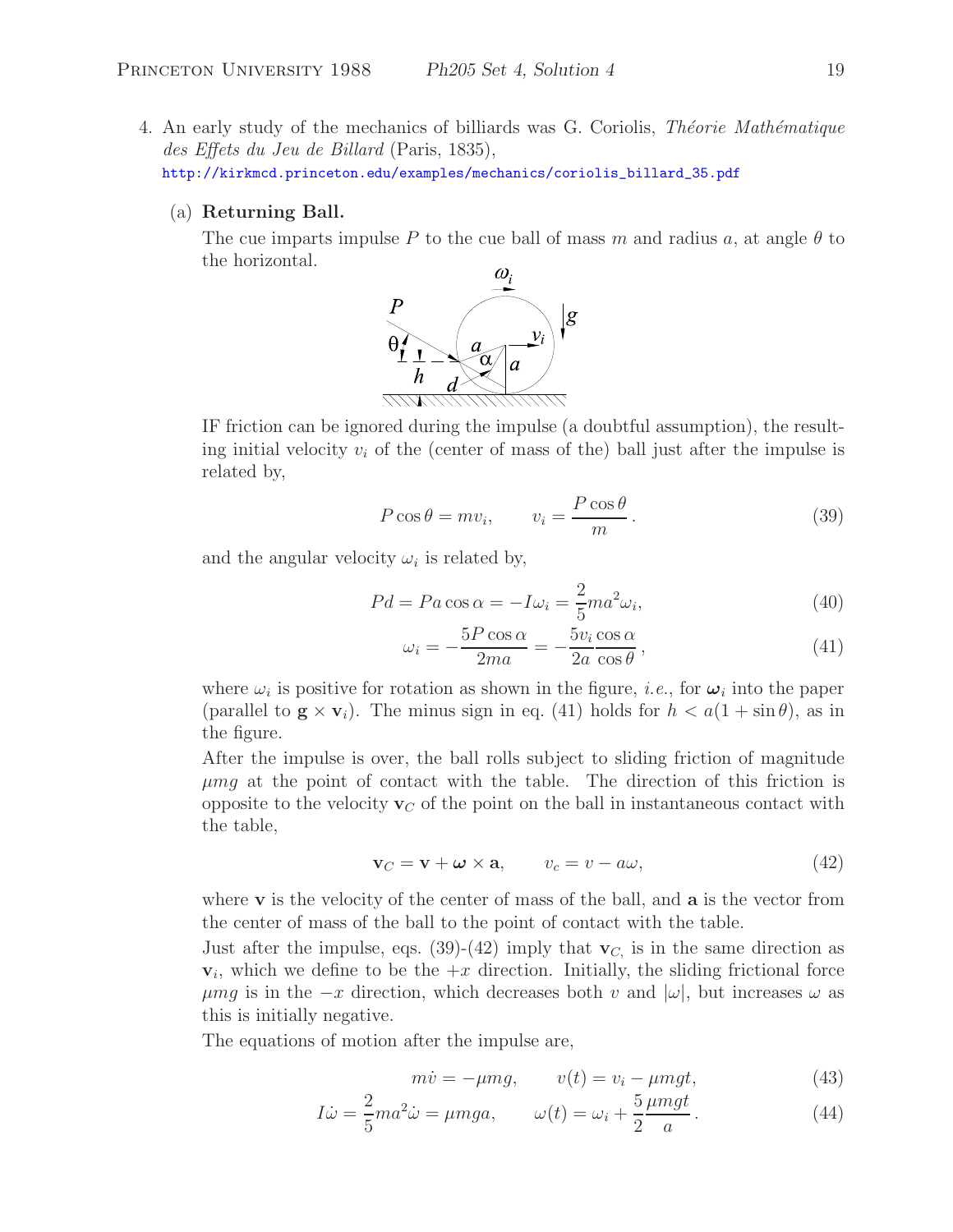Rolling without slipping commences at time  $t_r$  when  $v(t_r) = a\omega(t_r)$ ,

$$
v_i - \mu mgt_r = a\omega_1 + \frac{5}{2}\mu mgt_r, \qquad t_r = \frac{2}{7}\frac{v_i - a\omega_i}{\mu mg},
$$
\n
$$
(45)
$$

$$
v(t_r) = v_i - \frac{2}{7}(v_i - a\omega_i) = \frac{5}{7}v_i + \frac{2}{7}a\omega_i = \frac{5}{7}v_i + \frac{2}{7}\frac{5}{2}v_i\frac{\cos\alpha}{\cos\theta} = \frac{5}{7}v_i\left(1 - \frac{\cos\alpha}{\cos\theta}\right). (46)
$$

For a returning ball,  $v(t_r)$  must be less than zero, which requires  $\alpha < \theta$ .

The critical case is when  $\alpha = \theta_C$ , which corresponds to the impulse being directed towards the point of contact of the ball with the table.



Here, the chord along the direction of the impulse has length  $2a \sin \theta$  and,

$$
h = 2a\sin^2\theta_C, \qquad \sin\theta_C = \sqrt{\frac{h}{2a}}, \qquad \tan\theta_C = \frac{1}{\sqrt{2a/h - 1}}.\tag{47}
$$

In our model, the ball returns if  $\theta > \theta_C$ , *i.e.*,  $\tan \theta > 1/\sqrt{2a/h - 1}$ . *Taking friction into account, the critical angle is larger than that given by eq. (47).*

### (b) **Follow Shots and Draw Shots.**

If the elastic collision between balls 1 and 2 is along their line of centers, and friction can be ignored during the collision, then the angular velocity of ball 1 in unchanged during the collision, while the velocity of ball 1 is transferred to ball 2, whose angular velocity is zero. That is, just after the collision the velocities and angular velocities of the two balls are,

$$
v_{1,a} = 0, \t w_{1,a} = \omega_{1,i}, \t v_{2,a} = v_{1,i}, \t \omega_{2,a} = 0.
$$
 (48)  

$$
\downarrow g \t \downarrow g
$$
 (48)  

$$
\downarrow g \t \downarrow g
$$
 (49)  

$$
\downarrow g
$$
 (49)  

$$
\downarrow g
$$
 (49)

Because ball 1 is still spinning after the collision at time  $t = 0$ , it experiences sliding friction  $\mu mg$  with the table, which propels the ball forward is  $\omega_{1,i} > 0$ , as in the figure, and ball 1 follows ball 2. In this case, the motion of ball 1 prior to rolling without slipping is,

$$
v_1(t) = \mu gt,
$$
  $\omega_1(t) = \omega_{1,i} - \frac{2}{5} \frac{\mu gt}{a},$  (49)

Rolling without slipping commences for ball 1 at time  $t_1$  such that,

$$
v_1(t_1) = \mu g t_1 = a\omega_1(t_1) = a\omega_{1,i} - \frac{2}{5}\mu g t_1, \quad t_1 = \frac{5}{7}\frac{a\omega_{1,i}}{\mu g}, \quad v_1(t_1) = \frac{5}{7}a\omega_{1,i}.
$$
 (50)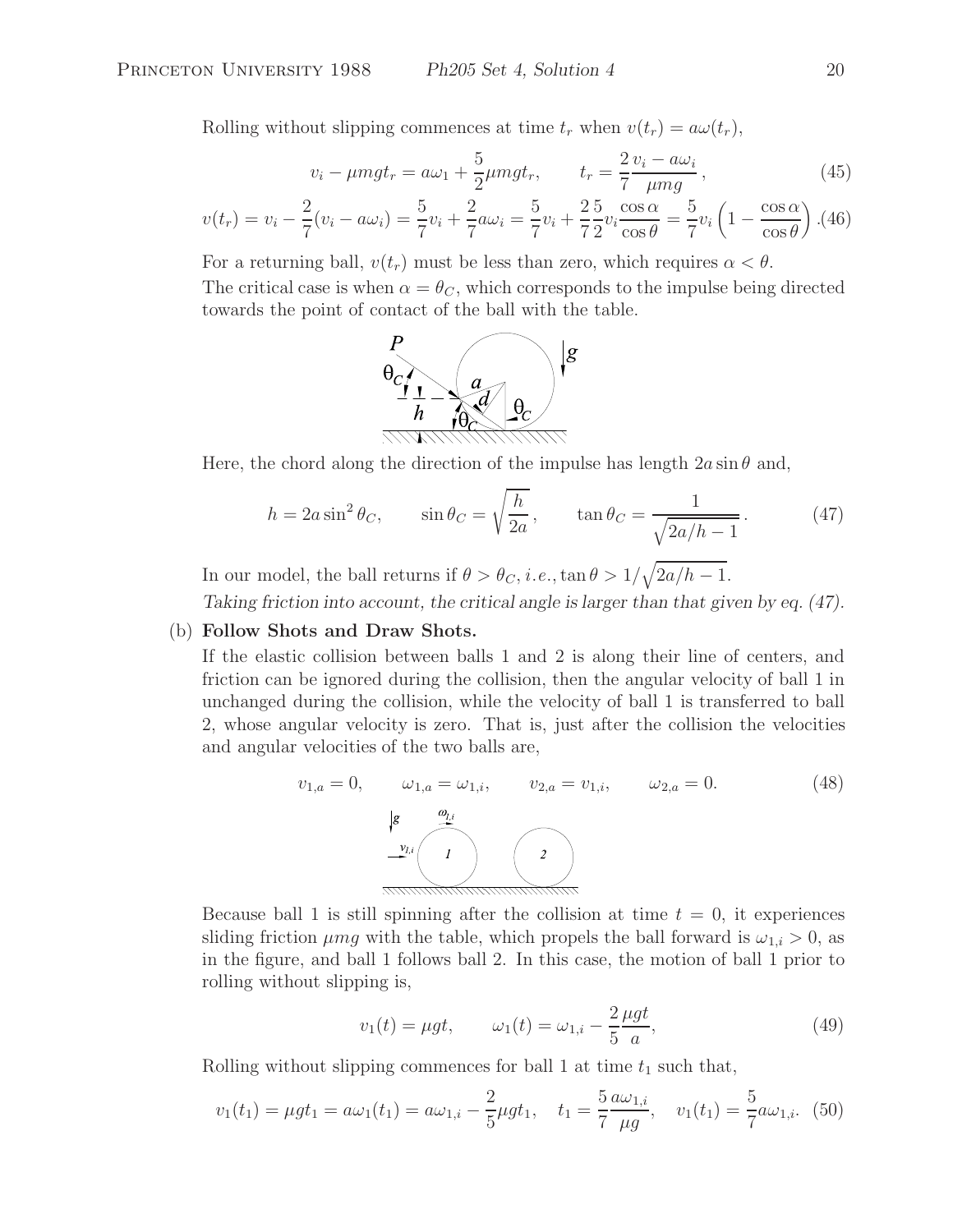Meanwhile, ball 2 also experiences sliding friction, opposite to its direction of motion,

$$
v_2(t) = v_{1,i} - \mu gt, \qquad \omega_2(t) = \frac{2}{5} \frac{\mu gt}{a}, \tag{51}
$$

Rolling without slipping commences for ball 2 at time  $t_2$  such that,

$$
v_2(t_1) = v_{1,i} - \mu g t_2 = a\omega_2(t_2) = \frac{2}{5}\mu g t_2, \qquad t_2 = \frac{5}{7}\frac{v_{1,i}}{\mu g}, \qquad v_2(t_2) = \frac{2}{7}v_{1,i}.
$$
 (52)

If  $a\omega_{1,i} > 2v_{1,i}/5$ , then ball 1 eventually collides again with ball 1 (and we could continue the analysis....).

On the other hand, is  $\omega_{1,i} < 0$ , then ball 1 is propelled backwards by sliding friction after the collision, and we speak of a draw shot. The analysis of eq. (50) holds, but with the signs reversed.

(c) **English.** See Art. 239, p. 183 of E.J. Routh, The Advanced Part of a Treatise on the Dynamics of a System of Rigid Bodies,  $6^{th}$  ed. (Macmillan, 1905), http://kirkmcd.princeton.edu/examples/mechanics/routh\_advanced\_rigid\_dynamics.pdf If the cue is not horizontal, and not pointing at the center of the ball, the latter acquires "english", and does not move in a straight line. We wish to deduce the path of the center of mass of the ball.

If the ball is not to move in straight line, there must be some friction perpendicular to  $v_{\rm cm}$  of the ball. This requires there to be some rotation about an axis parallel to  $\mathbf{v}_{cm}$ , which rotation is called "english".

The concept of "english" also includes rotation of the ball about the vertical axis, but this does not influence the motion of the ball between collisions. If the area of contact of the ball with the table is small, there is negligible torque about the vertical (*z*) axis, so  $\omega_z$  never changes, and does not affect  $\mathbf{v}_{cm}$ .

A uniform sphere, of moment of inertia  $I = ma^2/5$  about its center, has angular momentum  $\mathbf{L} = I\boldsymbol{\omega}$  for any direction of angular velocity  $\boldsymbol{\omega}$ .

We first discuss the motion of the ball, first deduce its initial motion after being struck by the cue, and then deduce the subsequent motion (changes in which are caused by friction of the table against the ball.

We use a coordinate system with z vertical, and the cue in the  $x-x$  plane, with the origin at the center of the ball (initially at rest). Let  $\mathbf{R} = (X, Y, Z)$  be the coordinates of the point of contact of the cue with the ball,  $X^2 + Y^2 + Z^2 = a^2$ .

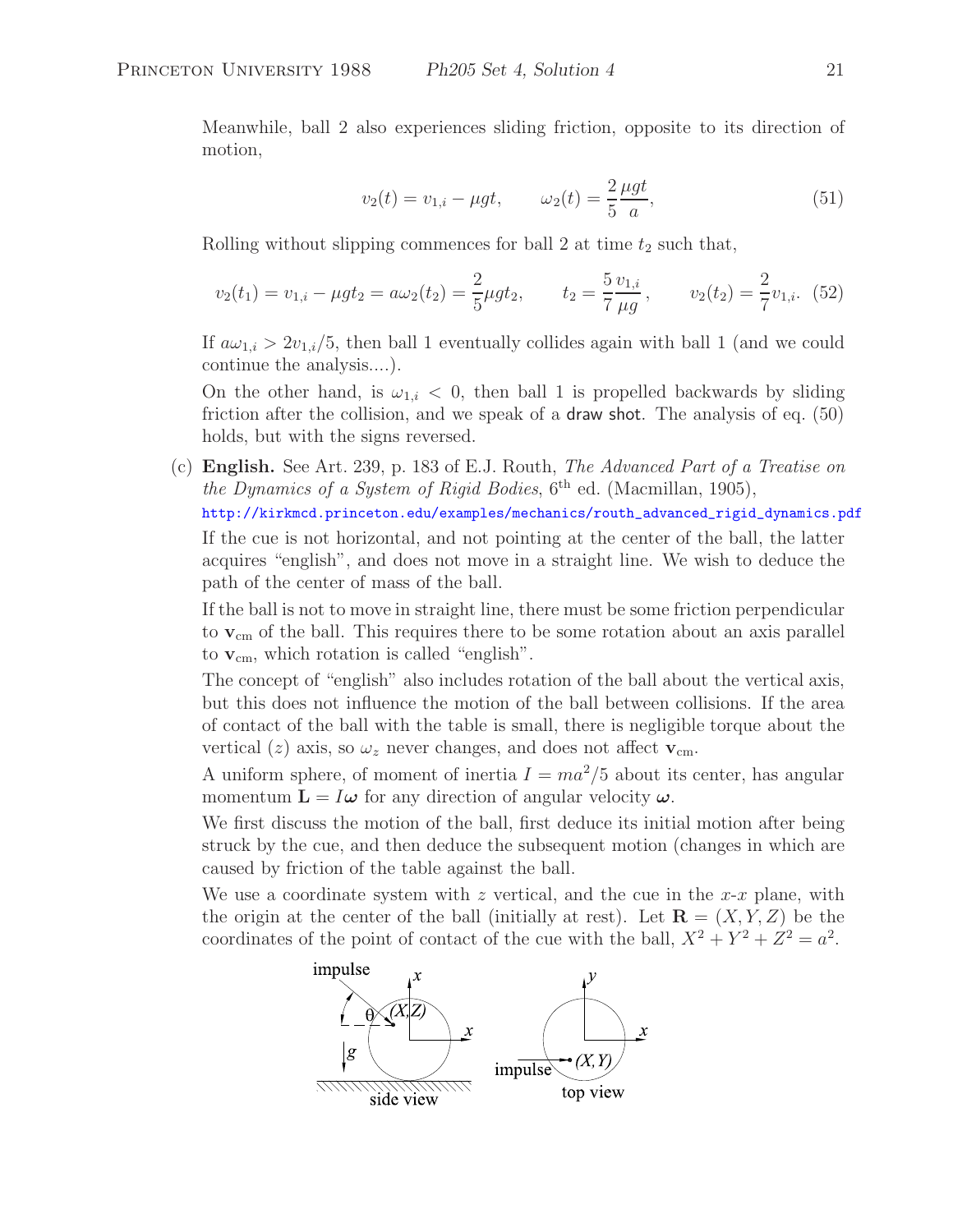If P is the magnitude of the impulse, and the cue makes angle  $\theta$  to the horizontal, then  $\mathbf{P} = (P \cos \theta, 0, -P \sin \theta).$ 

We again suppose that friction can be ignored during the impulse. Then, the velocity and angular momentum of the ball just after the impulse are given by,

$$
v_{i,x} = \frac{P_x}{m} = \frac{P\cos\theta}{m}, \qquad (v_{i,y} = 0 = v_{i,z}), \qquad \mathbf{L}_i = I\boldsymbol{\omega}_i = \mathbf{R} \times \mathbf{P}, \tag{53}
$$

$$
\omega_{i,x} = \frac{5}{2ma^2}(YP_z - ZP_y) = -\frac{5}{2ma^2}PY\sin\theta,\qquad(54)
$$

$$
\omega_{i,y} = \frac{5}{2ma^2}(ZP_x - XP_z) = -\frac{5}{2ma^2}P(Z\cos\theta + X\sin\theta),\tag{55}
$$

$$
\omega_{i,z} = \frac{5}{2ma^2}(XP_y - YP_x) = -\frac{5}{2ma^2}PY\cos\theta.
$$
 (56)

In the approximation of negligible area of contact of the ball with the table, friction causes no torque about the z-axis, such that  $\omega_x = \omega_{z,i}$  is constant. However, both  $\omega_x$  and  $\omega_y$  vary with time.

To discuss the subsequent motion of the ball, it is helpful to define **u** to be the velocity of the point on the ball in instantaneous contact with the table ( $\mathbf{u} = 0$ for rolling without slipping). We also define  $\alpha$  as the angle of **u** to the x-axis,

$$
u_x = u\cos\alpha, \qquad u_y = u\sin\alpha. \tag{57}
$$



Then, with  $\mathbf{r} = (0, 0, -a)$  as the vector from the center of mass of the ball to the point of contact with the table,

$$
\mathbf{u} = \mathbf{v} + \boldsymbol{\omega} \times \mathbf{r}, \qquad \dot{u}_x = \dot{v}_x - a\dot{\omega}_y, \qquad \dot{u}_y = \dot{v}_y + a\dot{\omega}_x. \tag{58}
$$

The initial value of **u**, just after the collision, is related by,

$$
u_{x,i} = v_{x,i} - a\omega_{y,i} = \frac{P\cos\theta}{m} + \frac{5}{2ma}P(Z\cos\theta + X\sin\theta),\tag{59}
$$

$$
u_{y,i} = u \sin \alpha = v_{y,i} + a\omega_{x,i} = -\frac{5}{2ma}PY\sin\theta.
$$
 (60)

The force of sliding friction is then  $\mathbf{F} = m\dot{\mathbf{v}} = -\mu mg\hat{\mathbf{u}} = -\mu mg(\cos\alpha\hat{\mathbf{x}} + \sin\alpha\hat{\mathbf{y}})$ , so the equations of motion can be written as  $m\dot{\mathbf{v}} = \mathbf{F}$  and  $I\dot{\boldsymbol{\omega}} = \mathbf{r} \times \mathbf{F}$ . From the force equation, we have,

$$
\dot{v}_x = -\mu g \cos \alpha, \qquad \dot{v}_y = -\mu g \sin \alpha, \tag{61}
$$

From the torque equation,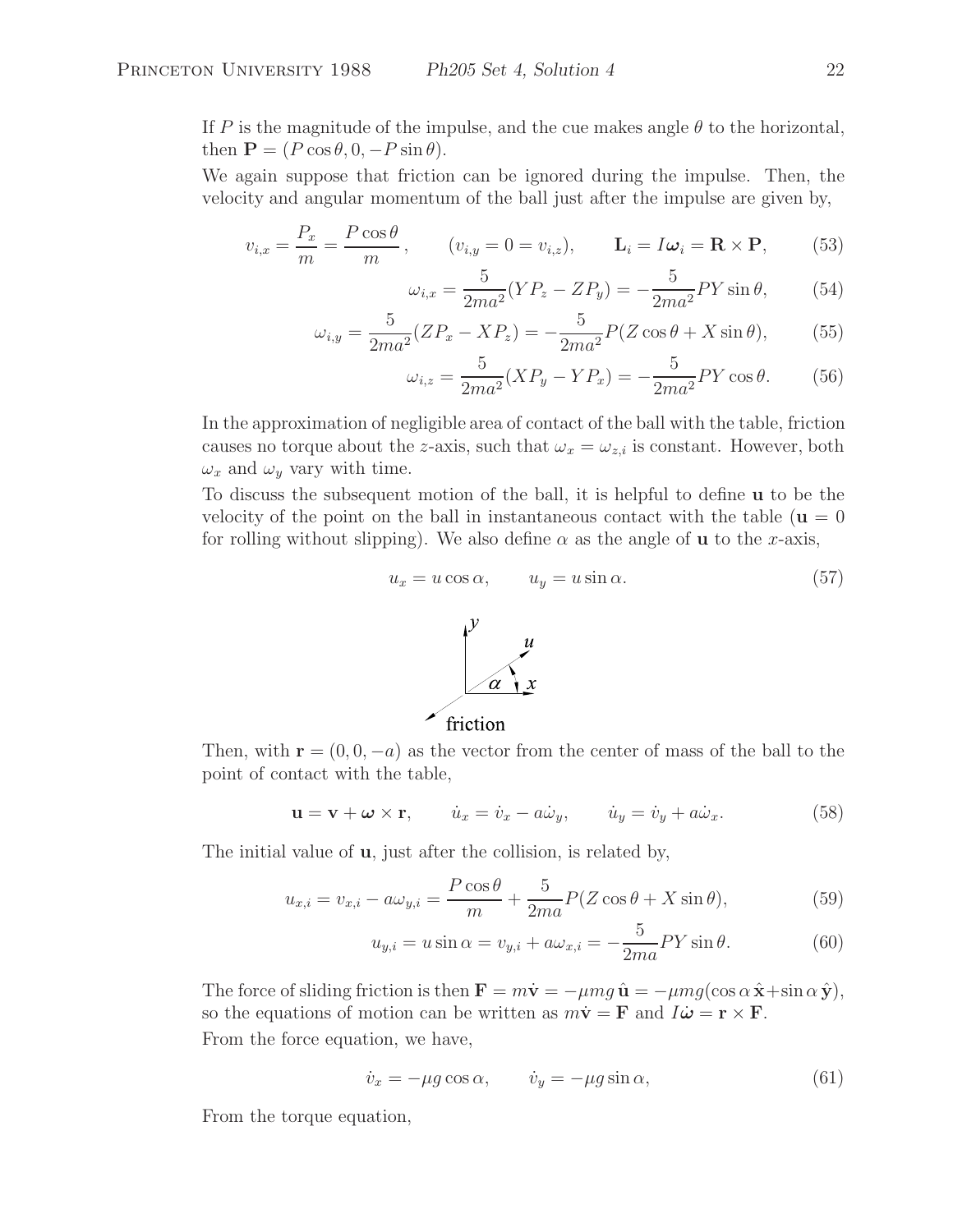$$
I\dot{\omega}_x = r_y F_z - r_z F_y = aF_y = -\mu \text{ang} \sin \alpha, \qquad \dot{\omega}_x = -\frac{5}{2a} \mu g \sin \alpha, \qquad (62)
$$

$$
I\dot{\omega}_y = r_z F_x - r_x F_z = -aF_x = \mu \text{ang} \cos \alpha, \qquad \dot{\omega}_y = \frac{5}{2a} \mu g \cos \alpha, \tag{63}
$$

$$
I\dot{\omega}_z = r_x F_y - r_y F_x = 0.
$$
\n<sup>(64)</sup>

Then, from eqs.  $(59)-(63)$ ,

$$
\dot{u}_x = \dot{v}_x - a\dot{\omega}_y = -\mu g \cos \alpha - \frac{5}{2}\mu g \cos \alpha = -\frac{7}{2}\mu g \cos \alpha, \tag{65}
$$

$$
\dot{u}_y = \dot{v}_y + a\dot{\omega}_x = -\mu g \sin \alpha - \frac{5}{2}\mu g \sin \alpha = -\frac{7}{2}\mu g \sin \alpha \tag{66}
$$

Also, from eq. (57),

$$
\dot{u}_x = \dot{u}\cos\alpha - u\sin\alpha\,\dot{\alpha}, \qquad \dot{u}_y = \dot{u}\sin\alpha + u\cos\alpha\,\dot{\alpha}.\tag{67}
$$

Together, eqs.  $(65)-(67)$  imply that,

$$
\dot{u} = -\frac{7}{2}\mu g, \qquad u = u_i - \frac{7}{2}\mu gt, \qquad \dot{\alpha} = 0, \qquad \alpha = \text{constant.} \tag{68}
$$

Rolling without slipping commences when  $u = 0$ , at time,

$$
t_r = \frac{2u_i}{7\mu g},\tag{69}
$$

after the impulse. After time  $t_r$ , the path of the ball on the table is a straight line with,  $D_{\alpha \alpha} A$   $\gamma$ 

$$
v_x(t > t_r) = v_{i,x} - \mu g \cos \alpha t_r = \frac{P \cos \theta}{m} - \frac{2}{7} u_i \cos \alpha \tag{70}
$$

$$
v_y(t > t_r) = v_{i,y} - \mu g \sin \alpha t_r = -\frac{2}{7} u_i \sin \alpha,
$$
\n(71)

where  $v_i$  is given by eq. (53).

Hence, in a coordinate system with  $x'$  along  $u$ ,

$$
\dot{v}_{y'} = 0,
$$
  $v_{y'} = v_{y',i},$   $y' = v_{y',i}t,$   $t = \frac{y'}{v_{y',i}},$  (72)

$$
\dot{v}_{x'} = -\mu g, \qquad v_{x'} = v_{x',i} - \mu gt, \qquad x' = v_{x',i}t - \frac{\mu gt^2}{2} = \frac{v_{x',i}}{v_{y',i}}y' - \frac{\mu gy'^2}{2v_{y',i}^2}, \tag{73}
$$

recalling that just after the impulse  $x = y = 0 = x' = y'$ .



The path of the ball is a parabola whose axis makes angle  $\alpha$  to the x-axis. Recalling eqs.  $(59)-(60)$ , we also have that,

$$
\tan \alpha = \frac{u_{y,i}}{u_{x,i}} = \frac{-\frac{5}{2}\frac{Y}{a}\sin\theta}{\left(1 + \frac{5}{2}\frac{Z}{a}\right)\cos\theta + \frac{5}{2}\frac{X}{a}\sin\theta}.
$$
\n(74)

If either  $\sin \theta = 0$  or  $Y = 0$ , then  $\alpha = 0$  and the path reduces to a straight line.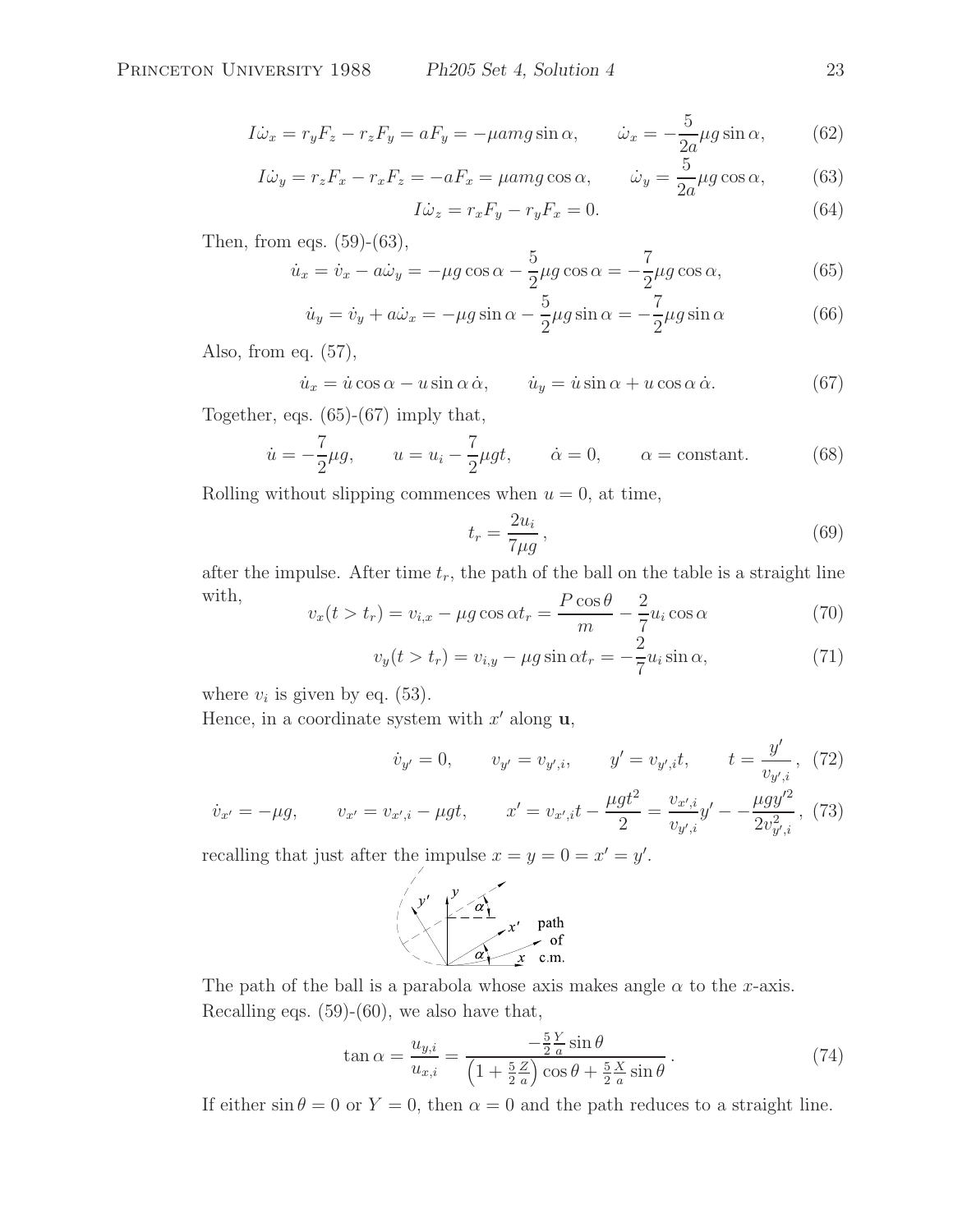5. This problem is from Art. 174, p. 142 of E.J. Routh, The Elementary Part of a Treatise on the Dynamics of a System of Rigid Bodies,  $7<sup>th</sup>$  ed. (Macmillan, 1905), http://kirkmcd.princeton.edu/examples/mechanics/routh\_elementary\_rigid\_dynamics.pdf

A ball of radius a collides with a bumper of height  $h$ . Just before the collision the center of the ball has velocity  $\mathbf{v}_0$  perpendicular to the bumper, and angular velocity  $\omega_0$  directed along  $\mathbf{v}_0 \times \mathbf{g}$ , as in the figure. Suppose there is no slipping at the bumper during, or after, the collision.



(a) Angular momentum is conserved during the collision about the point of contact A of the ball with the bumper (whether or not slipping occurs at point A, but  $L_f = I_A \omega$  only for no slipping),

$$
L_i = I\omega_0 + mv_0(a - h) = L_f = I_A \omega = (I + ma^2)\omega_f = \frac{7}{5}ma^2\omega_f,
$$
 (75)

where  $I = 2ma^2/5$ ,  $I_A = 7ma^2/5$ , and  $\omega$  is the angular velocity of the ball just after the collision. Hence,<sup>4</sup>

$$
\omega_f = \frac{5}{7ma^2} \left( \frac{2ma^2 \omega_0}{5} + mv_0(a-h) \right) = \frac{2}{7}\omega_0 + \frac{5v_0(a-h)}{7a^2}.
$$
 (76)

If the ball is to jump up onto the cushion/step, its potential energy must increase by at least mgh during the collision, where h is the height of the step. For this, the kinetic energy just after the collision must satisfy,

$$
KE_f = \frac{I_A \omega_f^2}{2} \ge mgh, \qquad \omega_f^2 \ge \frac{2mgh}{I_A} = \frac{10gh}{7a^2},\tag{77}
$$

$$
4a^4\omega_0^2 + 20\frac{\omega_0 v_0 a^2 (a - h)}{a^2} + 25v_0^2 (a - h)^2 \ge 70a^2 gh.
$$
 (78)

If  $\omega_0 = 0$ , the condition is,

$$
v_0 \ge \frac{a}{a-h} \sqrt{\frac{14gh}{5}}.
$$
\n<sup>(79)</sup>

Of course, we must have  $v_0 > 0$  for the ball to collide with the bumper, which requires  $h < a$  (for  $\omega_0$ , 0.

If  $\omega_0 = v_0/a$ , the condition (77) is,

$$
\omega_f = \frac{v_0}{7a} \left( 2 + \frac{5(a-h)}{a} \right) = \frac{v_0(7a-5h)}{7a^2} \ge \sqrt{\frac{10gh}{7a^2}} \qquad v_0 \ge \frac{a}{7a-5h} \sqrt{70gh}.\tag{80}
$$

<sup>&</sup>lt;sup>4</sup>If  $\omega_0$  were negative,  $\omega$  could be negative, with the implication that after the collision with the bumper, the ball would rotate into the table. We avoid discussion of this ambiguous case by supposing that  $\omega_0 > 0$ .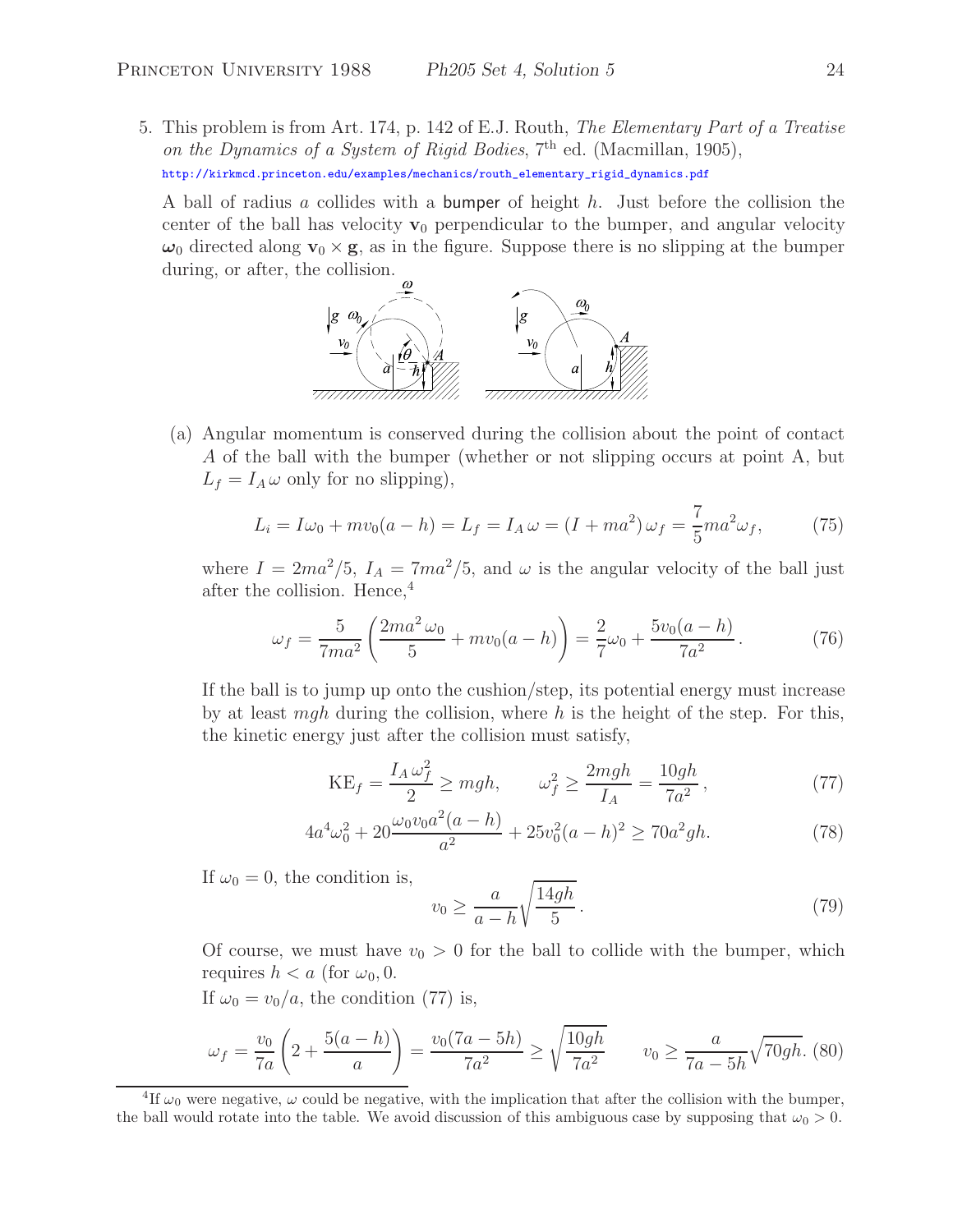The requirement that  $v_0 > 0$  implies that  $h < 7a/5$  for collisions when  $\omega_0 = v_0/a$ .

Does the ball stay in contact with point A after the collision?

The mechanical energy of the ball is conserved after the collision, so if the ball remains in contact with the bumper,

$$
E = \frac{I_A \omega_f^2}{2} + mg(a - h) = \frac{I_A \omega^2}{2} + mga \sin \theta, \tag{81}
$$

where  $\theta$  is the angle of the center of the ball from the horizontal at point A (see the figure on the previous page), and  $\omega = \dot{\theta}$ .

The radial force at A is nonzero, and the ball is in contact with A, only if  $m a \omega^2 =$  $m a \dot{\theta}^2 < m g \sin \theta$ . In particular, just after the collision (when  $\omega = \omega_f$ ), we must have  $\sin \theta_f > 0$ , *i.e.*,  $h < a$ , for the ball to remain in contact with point A.

For the case of  $\omega_0 = v_0/a$  and  $a < h < 7a/5$ ,  $\sin \theta_f < 0$  and the ball rises after the collision, with  $v_x < 0$ , but immediately loses contact with point A and subsequently falls back onto the table to the left of the bumper.

In general, since  $\omega = \dot{\theta}$  decreases as the ball rises after the collision, if the ball loses contact with point A after the collision, it does so immediately.

(b) We consider  $h < a$ , where  $\sin \theta_f = (a - h)/a$ .

For  $\omega_0 = 0$  and  $v_0 = v_{0,\text{min}}$  of eq. (79) the critical condition that the ball remain in contact with point A after the collision is,

$$
m a \omega_f^2 = m a \left(\frac{5v_{0,\min}(a-h_c)}{7a^2}\right)^2 = m a \left(\frac{5}{7a} \sqrt{\frac{14gh_c}{5}}\right)^2 = \frac{10mgh_c}{7a}
$$

$$
= mga \sin \theta_c = mg(a-h_c), \qquad h_c = \frac{7a}{17}.
$$
(82)

The ball flies off the bumper if,

$$
\frac{h}{a} > \frac{h_c}{a} = \frac{7}{17} \,. \tag{83}
$$

Similarly, for  $\omega_0 = v_0/a$  and  $v_0 = v_{0,\text{min}}$  of eq. (80) the critical condition that the ball remain in contact with point A after the collision is,

$$
m a \omega_f^2 = m a \left( \frac{v_{0,\min}(7a - 5h_c)}{7a^2} \right)^2 = m a \left( \frac{\sqrt{70gh_c}}{7a} \right)^2 = \frac{10mgh}{7a}
$$

$$
= mga \sin \theta_c = mg(a - h_c), \qquad h_c = \frac{7a}{17}.
$$
(84)

Again, the ball flies off the bumper if,

$$
\frac{h}{a} > \frac{h_c}{a} = \frac{7}{17} \,. \tag{85}
$$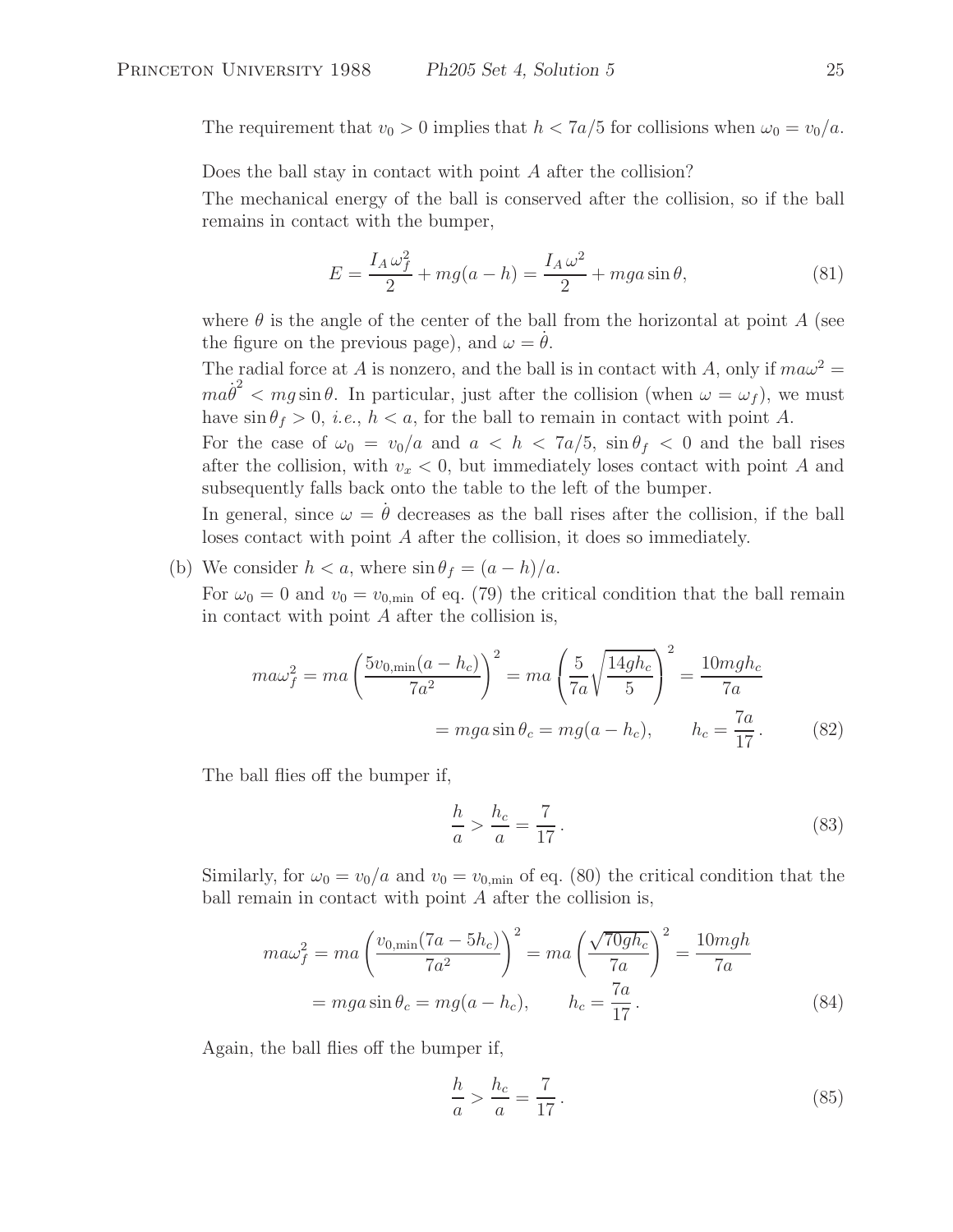(c) We now suppose the step is just a narrow slat of height  $h < a$ , and again there is no slipping at the bumper during the collision. The velocity  $v$  of the center of the ball after the collision is large enough that the ball immediately flies into the air. That is,  $v^2 > ag \sin \alpha$ , recalling that the ball flies if  $ma \omega^2 = mv^2/a > mg \sin \alpha$ .



We use a coordinate system centered on the point of contact of the ball with the slat, and  $\alpha$  is the initial angle of the center of mass of the ball with respect to the  $-x$  axis.

The position of the center of the ball, while in flight after the collision at time  $t = 0$  is,

$$
x = -a\cos\alpha + v\sin\alpha t, \qquad y = a\sin\alpha + v\cos\alpha t - \frac{1}{2}gt^2,
$$
 (86)

will hit the slat at some positive time t if  $X(t)=0=Y(t)$ , at which time,

$$
a^{2} = x^{2} + y^{2} = (-a \cos \alpha + v \sin \alpha t)^{2} + (a \sin \alpha + v \cos \alpha t - gt^{2}/2)^{2}
$$
  
=  $a^{2} + v^{2}t^{2} + \frac{g^{2}t^{4}}{4} - ga \sin \alpha t^{2} - gv \cos \alpha t^{3}$ . (87)

The second collision with the slat occurs at the smaller, positive, real root (if it exists) of the equation,<sup>5</sup>

$$
\frac{1}{4}g^2t^2 - gvt\cos\alpha + v^2 - ag\sin\alpha = 0,
$$
\n(88)

$$
t = \frac{2}{g^2} \left( gv \cos \alpha - \sqrt{g^2 v^2 \cos^2 \alpha - g^2 (v^2 - ag \sin \alpha)} \right)
$$
  
=  $\frac{2}{g} \left( v \cos \alpha - \sqrt{ag \sin \alpha - v^2 \sin^2 \alpha} \right).$  (89)

The second collision occurs for  $v$  in the range,

$$
\frac{ag}{\sin \alpha} > v^2 > ag \sin \alpha.
$$
 (90)

<sup>&</sup>lt;sup>5</sup>If the second collision occurs (at the origin) for some time t, then at a larger time another point on the circumference of the ball would pass through the origin if somehow that slat had been removed before the second collision. Hence, there are two positive, real roots to eq.  $(88)$ , or none.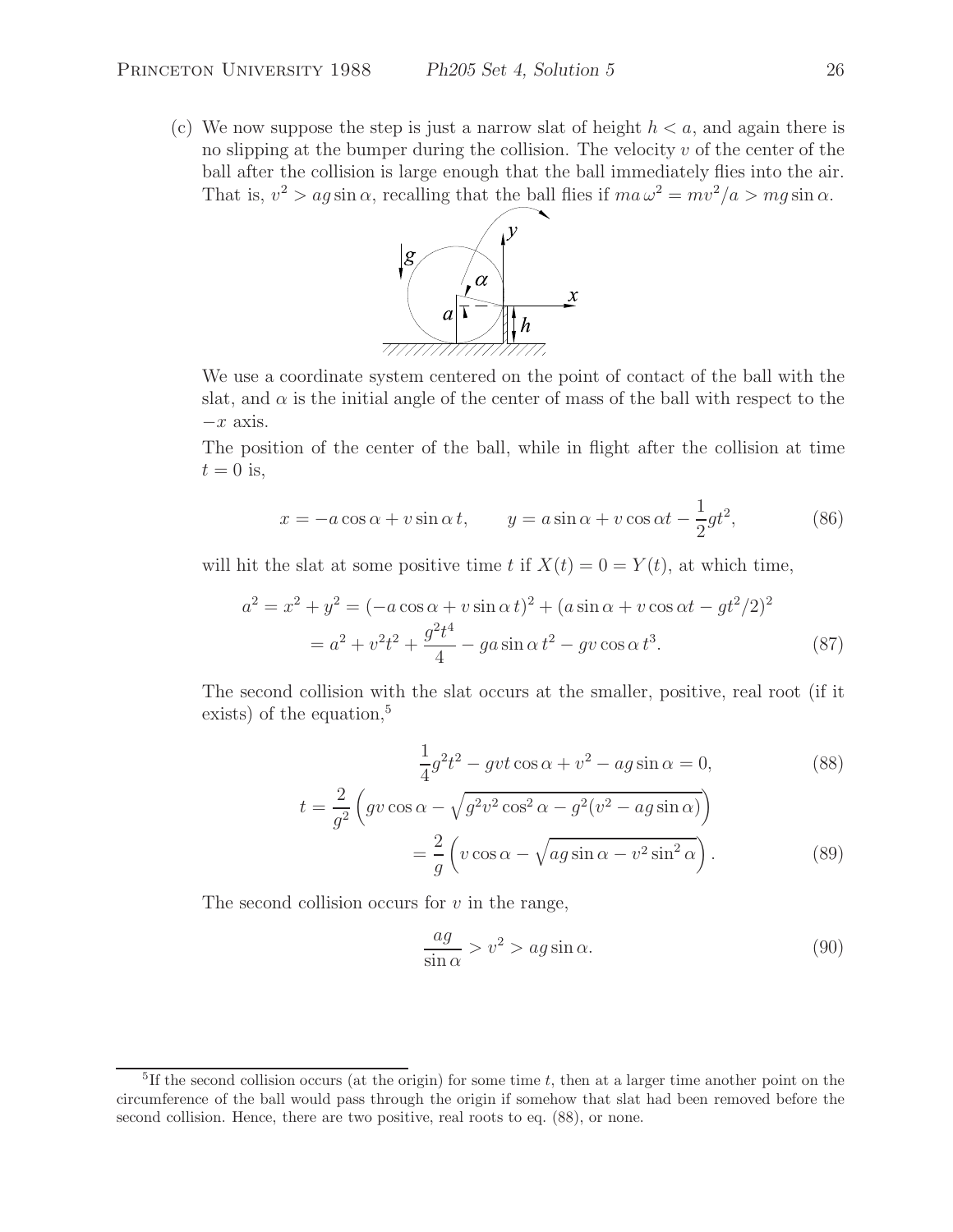6. **Relativistic Rocket.** The relativistic rocket may have first been discussed by J. Ackeret, *Zur Theorie der Raketen*, Helv. Phys. Acta **19**, 103 (1946), http://kirkmcd.princeton.edu/examples/GR/ackeret\_hpa\_19\_103\_46.pdf

In the rest frame of the rocket, let  $m^*$  be the rest mass of the rocket (plus fuel) at some time  $t^*$ . After a short time, the rocket has mass  $m_1^*$ , and velocity  $dv^*$  as a result of spewing out exhaust of mass  $dm^* < 0$  at velocity  $u > 0$  relative to the rocket.

In general,  $dm^* \neq m_1^* - m^*$  in general, but this holds to a first approximation when  $dv^*$  is small (compared to c, the speed of light).

Conservation of momentum, in this approximation, is that,

$$
m_1^* dv \approx m^* dv^* \approx -dm^* u, \qquad dv^* \approx -u \frac{dm^*}{m^*}.
$$
 (91)

In the lab frame, the velocity of the rocket changes from v to  $v + dv$  during the above process. The relativistic velocity transformation of  $dv^*$  to the frame where the rocket has velocity  $v$  tells us that,

$$
v + dv = \frac{v + dv^*}{1 + v dv^*/c^2}, \qquad v + dv^* \approx v + dv + \frac{v^2 dv^*}{c^2},
$$
\n(92)

$$
dv^* \approx \frac{dv}{1 - v^2/c^2} \equiv \gamma^2 dv = c d \left( \tanh^{-1} \frac{v}{c} \right). \tag{93}
$$

combining eqs. (91) and (93), we integrate (noting the  $-$  sign in eq. (91) to find,

$$
\tanh^{-1}\frac{v}{c} = \frac{u}{c}\ln\frac{m_0^*}{m^*},\tag{94}
$$

$$
\frac{v}{c} = \tanh\left(\frac{u}{c}\ln\frac{m_0^{\star}}{m^{\star}}\right) = \frac{\left(\frac{m_0^{\star}}{m^{\star}}\right)^{u/c} - \left(\frac{m_0^{\star}}{m^{\star}}\right)^{-u/c}}{\left(\frac{m_0^{\star}}{m^{\star}}\right)^{u/c} + \left(\frac{m_0^{\star}}{m^{\star}}\right)^{-u/c}} = \frac{\left(\frac{m_0^{\star}}{m^{\star}}\right)^{2u/c} - 1}{\left(\frac{m_0^{\star}}{m^{\star}}\right)^{2u/c} + 1},\tag{95}
$$

where  $m^* = m_0^*$  when  $v = 0$ .

The result (95) can also be written as,

$$
\frac{m_0^*}{m^*} = \left(\frac{1 + v/c}{1 - v/c}\right)^{c/2v}.
$$
\n(96)

This form follows that of Tsiolkovsky, https://en.wikipedia.org/wiki/Tsiolkovsky\_rocket\_equation, who analyzed nonrelativistic rockets in 1903.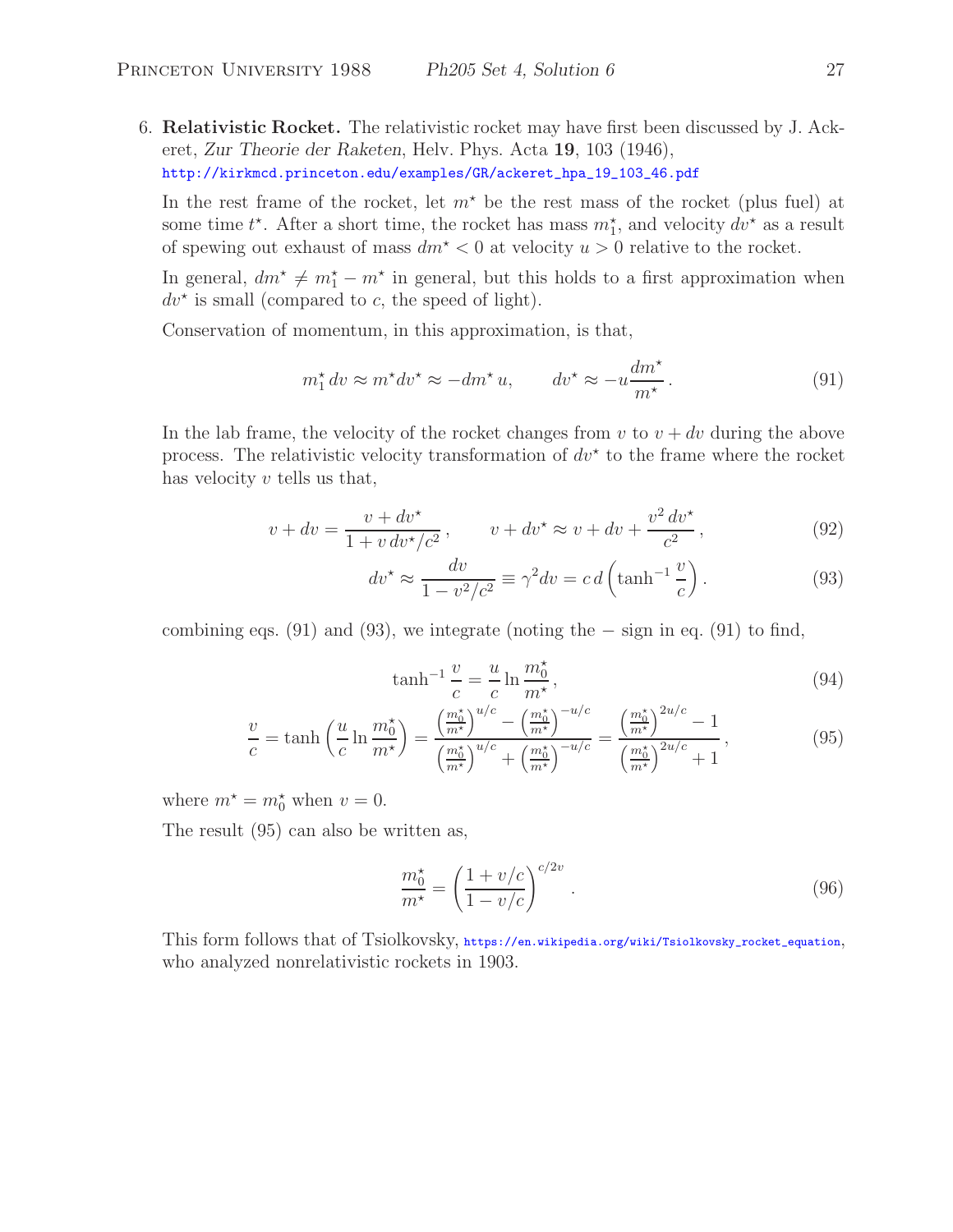7. We use Lagrange's method for the ladder problem, with angle  $\theta$  as the single generalized coordinate. The ladder has mass  $m$ , and length  $2l$ .



The ladder loses contact with the wall when the normal force at the moving point C vanishes. It is awkward to include this force as a constraint force, so we first deduce the equation of motion of the ladder when in contact with the wall via Lagrange's method, and then consider the normal force.

The center of mass of the ladder is at point B moves in a circle of radius l about the fixed point A. The moment of inertia of the ladder about its center of mass is,

$$
I_{\rm cm} = \frac{m l^2}{3} \,. \tag{97}
$$

The kinetic energy  $T$  of the sliding ladder consists of the kinetic energy of the motion of the center of mass plus the kinetic energy of rotation about the center of mass,

$$
T = \frac{m v_{\rm cm}^2}{2} + \frac{I_{\rm cm} \dot{\theta}^2}{2} = \frac{m \, (l\dot{\theta})^2}{2} + \frac{m \, l^2 \dot{\theta}^2}{6} = \frac{2m \, l^2 \dot{\theta}^2}{3} \,. \tag{98}
$$

The gravitational potential energy  $V$  of the ladder relative to the floor is,

$$
V = m \, g \, l \, \cos \theta. \tag{99}
$$

The equation of motion of the ladder follows from Lagrange's equation,

$$
\frac{d}{dt}\frac{\partial \mathcal{L}}{\partial \dot{\theta}} = \frac{\partial \mathcal{L}}{\partial \theta},\tag{100}
$$

where the Lagrangian is  $\mathcal{L} = T - V$ . From eqs. (98)-(100) we find that,

$$
\ddot{\theta} = \frac{3g}{4l} \sin \theta. \tag{101}
$$

The ladder loses contact with the vertical wall when (horizontal) contact force  $F_C$ vanishes. This contact force causes the horizontal acceleration of the center of mass,

$$
F_C = m a_x. \tag{102}
$$

The x coordinate of the center of mass (so long as the ladder remains in contact with the wall) is,

$$
x_{\rm cm} = l\sin\theta, \qquad a_x = \ddot{x}_{\rm cm} = l\cos\theta\,\ddot{\theta} - l\sin\theta\,\dot{\theta}^2 = \frac{3g}{4}\cos\theta\sin\theta - l\sin\theta\,\dot{\theta}^2. \tag{103}
$$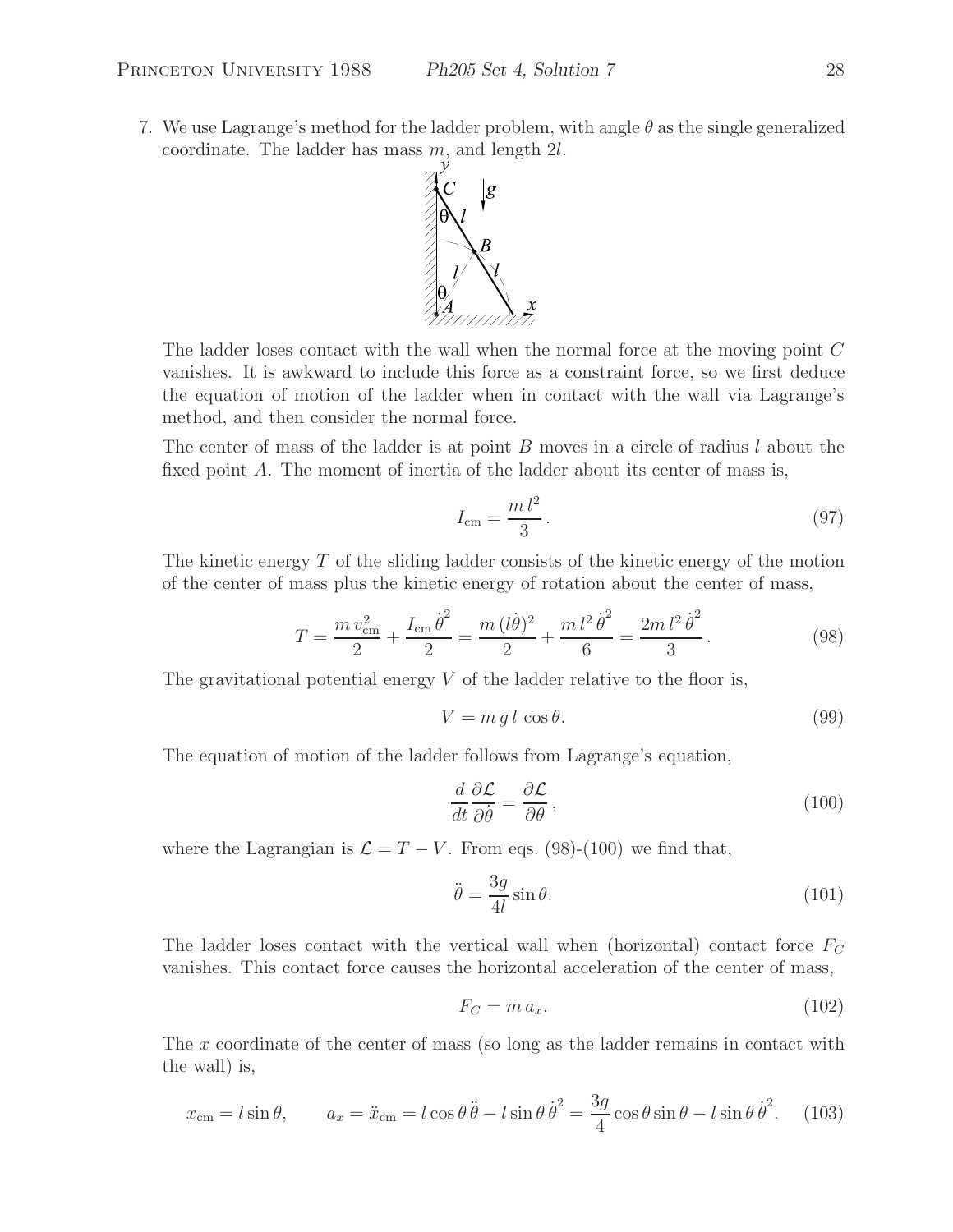The angular velocity  $\dot{\theta}$  of the ladder follows from conservation of energy,

$$
E_0 = m g l \cos \theta_0 = E = T + V = \frac{2m l^2 \dot{\theta}^2}{3} + m g l \cos \theta, \qquad (104)
$$

so that,<sup>6</sup>

$$
\dot{\theta}^2 = \frac{3g}{2l} (\cos \theta_0 - \cos \theta). \tag{105}
$$

The ladder loses contact with the vertical wall when  $F_C = m a_x$  vanishes, which occurs when

$$
a_x = 0 = \frac{3g}{4}\cos\theta\sin\theta - \frac{3g}{2}\sin\theta(\cos\theta_0 - \cos\theta),\tag{106}
$$

$$
\cos \theta = \frac{2}{3} \cos \theta_0. \tag{107}
$$

*As the above analysis involved some use of Newtonian methods, the reader might wish to consider use of Newtonian methods only. This could involve a torque analysis, which is straightforward for torques computed about either points* A *or* B*. But, if torques are computed about an accelerating point of than the center of mass, such as* C*, "fictitious forces" must be included in the analysis. See*

http://kirkmcd.princeton.edu/examples/ladder.pdf*.*

*For general comments on torque analyses with accelerated reference points, see* http://kirkmcd.princeton.edu/examples/torque.pdf*.*

 ${}^{6}$ The equation of motion (101) can also be deduced by taking the time derivative of eq. (105), or conversely the energy equation (104) could be obtained by integrating the equation of motion (101).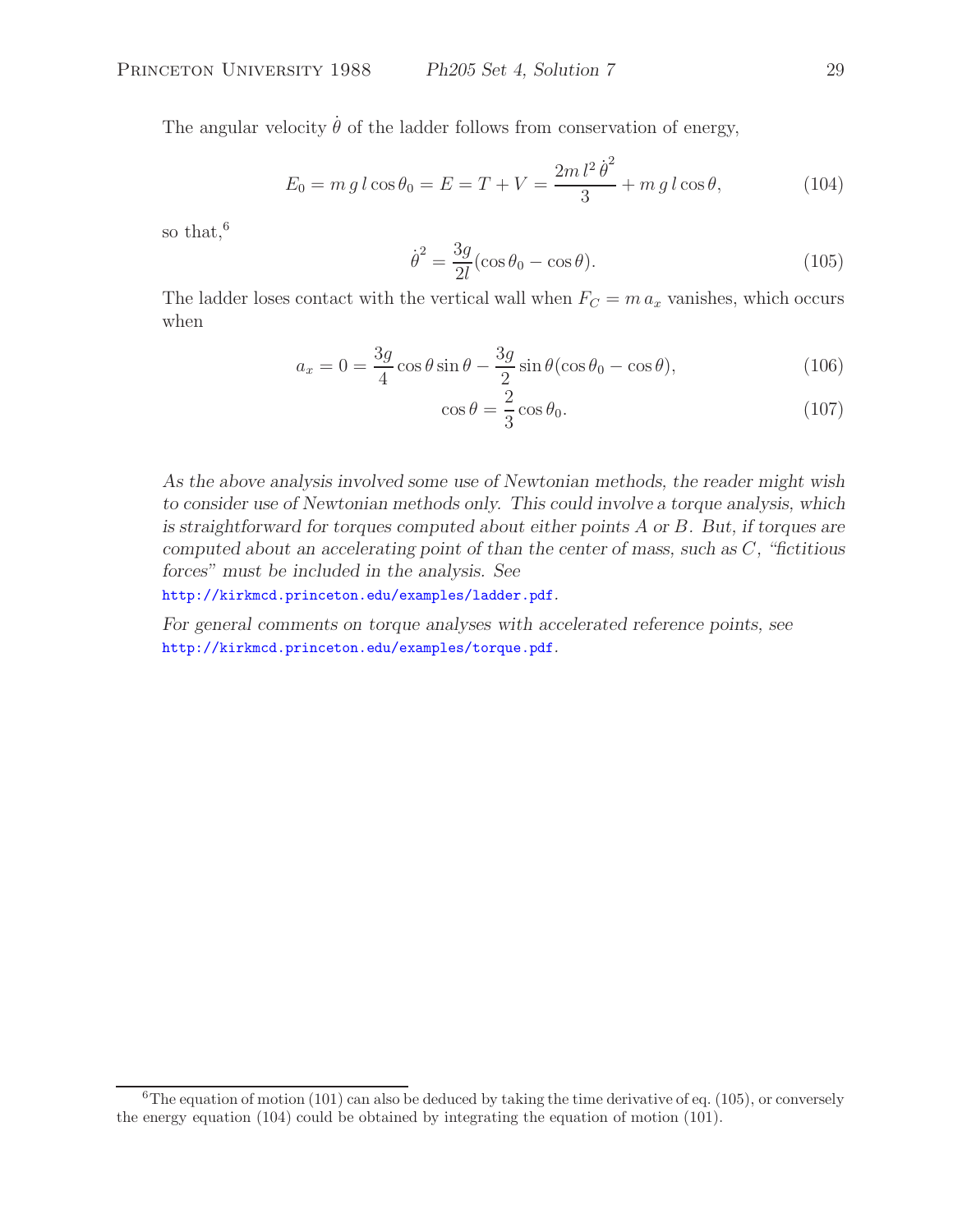8. This problem is Ex. 12, p. 170 of E.J. Routh, The Elementary Part of a Treatise on the Dynamics of a System of Rigid Bodies,  $7<sup>th</sup>$  ed. (Macmillan, 1905), http://kirkmcd.princeton.edu/examples/mechanics/routh\_elementary\_rigid\_dynamics.pdf

After the mass at the left end of the rod has fallen off, we describe the system by five coordinates, x and y of the center of the rod relative to the center of the pulley, the angle  $\theta$  of the rod to the horizontal, the angle  $\phi$  to the vertical of the string from the pulley to the rod, and the vertical coordinate  $y'$  of the mass 3m. We suppose that the latter mass has no horizontal motion.



If the initial coordinates are  $x_0 = r$ ,  $y_0$ ,  $\theta_0 = 0 = \phi_0$  and  $y'_0$  (which also hold just after one mass m falls off), then the length of the string is  $y_0 + y'_0 + 2\pi r$ , which we take to be independent of time. In this case,  $y'$  is not an independent coordinate.

At a time after one mass m has fallen off, the length of the string from the pulley to the center of the rod is,

$$
l = \sqrt{(x - r\cos\phi)^2 + (y + r\sin\phi)^2} = \sqrt{x^2 + y^2 + r^2 - 2rx\cos\phi + 2ry\sin\phi}.
$$
 (108)

Then,

$$
y' = y_0 + y'_0 + 2\pi r - y - r(2\pi - \phi) - l
$$
  
=  $y_0 + y'_0 + r\phi - \sqrt{x^2 + y^2 + r^2 - 2rx\cos\phi + 2ry\sin\phi}.$  (109)

The general motion is complex, and deducing the equations of motion for all four independent coordinates x, y,  $\theta$  and  $\phi$  is tedious. However, if we confine our attention to the motion just after one mass falls off, we see that  $\ddot{x} = 0 = \phi$ , and only  $\ddot{y}$  and  $\theta$ are nonzero then. This simplification permits a Newtonian analysis.

The equation of motion for the mass  $3m$  is,

$$
3m\ddot{y}' = -3m\ddot{y} = 3mg - T,\tag{110}
$$

where T is the tension in the string, and  $\ddot{y}' = -\ddot{y}$  holds just after one mass falls off.

For the rod of mass  $m$  with another mass  $m$  at one end, we note that its center of mass is at distance  $a/2$  from the center of the rod. In general,

$$
y_{\rm cm} = y + \frac{a}{2}\sin\theta, \qquad \dot{y}_{\rm cm} = \dot{y} + \frac{a}{2}\cos\theta\,\dot{\theta}, \qquad \ddot{y}_{\rm cm} = \ddot{y} + \frac{a}{2}\cos\theta\,\ddot{\theta} - \frac{a}{2}\sin\theta\,\dot{\theta}^2, \tag{111}
$$

and just after one mass falls off,  $\ddot{y}_{cm} = \ddot{y} + (a/2) \ddot{\theta}$ . Hence the equation of motion for the center of mass of the rod system, just after one mass falls off, is,

$$
2m\ddot{y}_{\rm cm} = 2m\ddot{y} + ma\ddot{\theta} = 2mg - T.
$$
\n(112)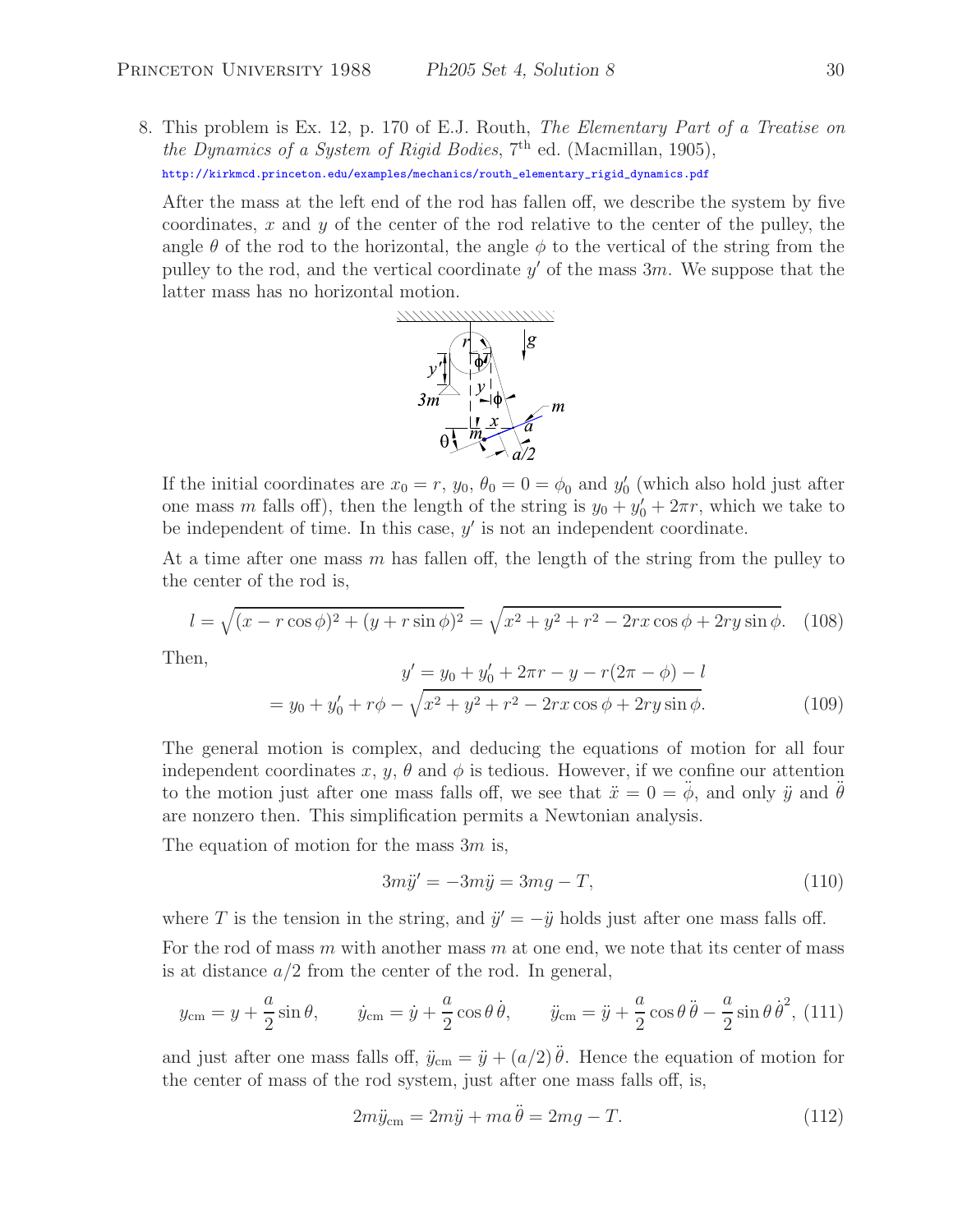Combining eqs. (110) and (112),

$$
\ddot{y} = -\frac{g + a\ddot{\theta}}{5}.
$$
\n(113)

To determine  $\ddot{\theta}$ , we consider the torque equation about the center of mass of the rod system, whose moment of inertia (about the cm) is,

$$
I_{\rm cm} = I_{\rm rod, cm} + m \left(\frac{a}{2}\right)^2 + m \left(\frac{a}{2}\right)^2 = \frac{5ma^2}{6}.
$$
 (114)

recalling that  $I_{\text{rod,cm}} = ma^2/3$ . Then, just after one mass falls off,

$$
I_{\rm cm} \ddot{\theta} = \frac{5ma^2}{6} \ddot{\theta} = mg \frac{a}{2} - mg \frac{a}{2} + T \frac{a}{2} = (3mg + 3m\ddot{y})\frac{a}{2}
$$

$$
= \left[ 3mg - \frac{3}{5}m(g + a\ddot{\theta}) \right] \frac{a}{2} = (12mg - 3ma\ddot{\theta})\frac{a}{10}, \tag{115}
$$

$$
\ddot{\theta} = \frac{18g}{17a} \,. \tag{116}
$$

Finally, the tension in the string just after one mass falls off is,

$$
T = 3mg + 3m\ddot{y} = \frac{12mg - 3ma\ddot{\theta}}{5} = \frac{mg}{5}\left(12 - \frac{54}{17}\right) = \frac{30mg}{17}.
$$
 (117)

*For a Lagrangian analysis to find the behavior just after one mass falls off, we could suppose that*  $x = x_0$  *and*  $\phi = 0$  *always, although this wouldn't give correct results for any finite time after the mass fell off.*

We might include the tension in the analysis via a Lagrange multiplier related to the *constraint*  $y' + y - y_0 - y'_0 = 0$  (supposing  $x = x_0$  and  $\phi = 0$  always), and taking y, y' and  $\theta$  *as independent variables. This is the approach used in* 

http://kirkmcd.princeton.edu/examples/Ph205/ph205sol4.pdf.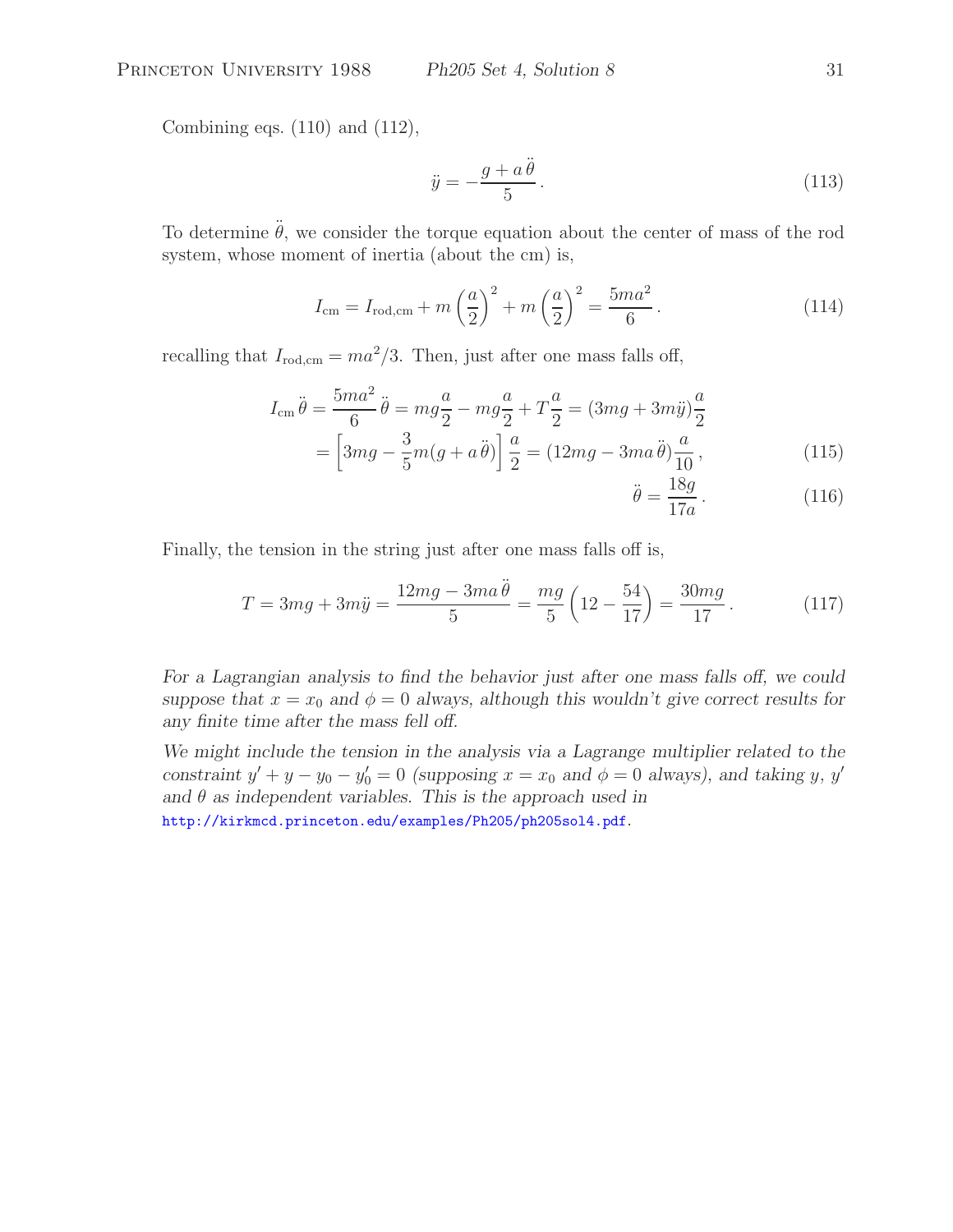9. This problem is Ex. 18, p. 180 of E.J. Routh, The Elementary Part of a Treatise on the Dynamics of a System of Rigid Bodies,  $7<sup>th</sup>$  ed. (Macmillan, 1905), http://kirkmcd.princeton.edu/examples/mechanics/routh\_elementary\_rigid\_dynamics.pdf

The general motion of the deforming, rotating, translating rhombus can be described by 4 coordinates  $q_i$ , such as the coordinates  $x_{cm}$ ,  $y_{cm}$ , the interior, acute angle  $\alpha$ , and the angle  $\theta$  of the line from point A to the center of mass to the original direction of the side struck by the impulse. Of these coordinates, perhaps only the choice of angle  $\theta$ is not straightforward. For example, we might instead use angle  $\phi$  between the struck side and its original direction.



The kinetic energy of translation of the center of mass, with no change in the angles, is just  $2m(\dot{x}^2 + \dot{y}^2)$ , where m is the mass of each side of the rhombus.

The kinetic energy of rotation about a fixed center of mass, with no deformation ( $\alpha$ constant), is  $I_{cm} \dot{\vec{\theta}^2}/2 = 4(ma^2/3 + ma^2)\dot{\vec{\theta}^2}/2 = 8ma^2\dot{\vec{\theta}^2}/3$ , since the center of each side is at distance a from the center of mass. This shows that  $\theta$  rather than  $\phi$  is a desirable coordinate.

The kinetic energy of deformation ( $\alpha$  variable while x, y and  $\theta$  constant) is  $4ma^2(\dot{\alpha}/2)^2/2+$  $4I_{\text{side}}(\dot{\alpha}/2)^2/2 = 4(4ma^2/3)(2\dot{\alpha}^2) = ma^2 \dot{\alpha}^2/2 + 4(m\dot{a}^2/3)\dot{\alpha}^2/8 = 2ma^2 \dot{\alpha}^2/3.$ 

Lagrange's equations for the impulsive motion can be written as,

$$
\Delta \frac{\partial T}{\partial \dot{q}_j} = I_j,\tag{118}
$$

where  $I_j$  is the generalized impulse associate with coordinate  $j$ ,

$$
I_j = \mathbf{P} \cdot \frac{\partial \mathbf{r}_P}{\partial q_j},\tag{119}
$$

where  $P = \int \mathbf{F}_{\text{impulse}} dt$  is the 3-force impulse, and  $\mathbf{r}_P$  is its point of application. If  $I_j = 0$  for some coordinate j, then there is no impulsive motion associated with that coordinate.

In the present example, noting that  $D = 2a \cos(\alpha/2)$ ,

$$
\mathbf{r}_{\mathbf{P}} = (x_A + d\cos(\theta - \alpha/2), y_A + d\sin(\theta - \alpha/2))
$$
  
=  $(x_{\text{cm}} - D\cos\theta + d\cos(\theta - \alpha/2), y_{\text{cm}} - D\sin\theta + d\sin(\theta - \alpha/2))$   
=  $(x_{\text{cm}} - 2a\cos(\alpha/2)\cos\theta + d\cos(\theta - \alpha/2), y_{\text{cm}} - 2a\cos(\alpha/2)\sin\theta + d\sin(\theta - \alpha/2)).$  (120)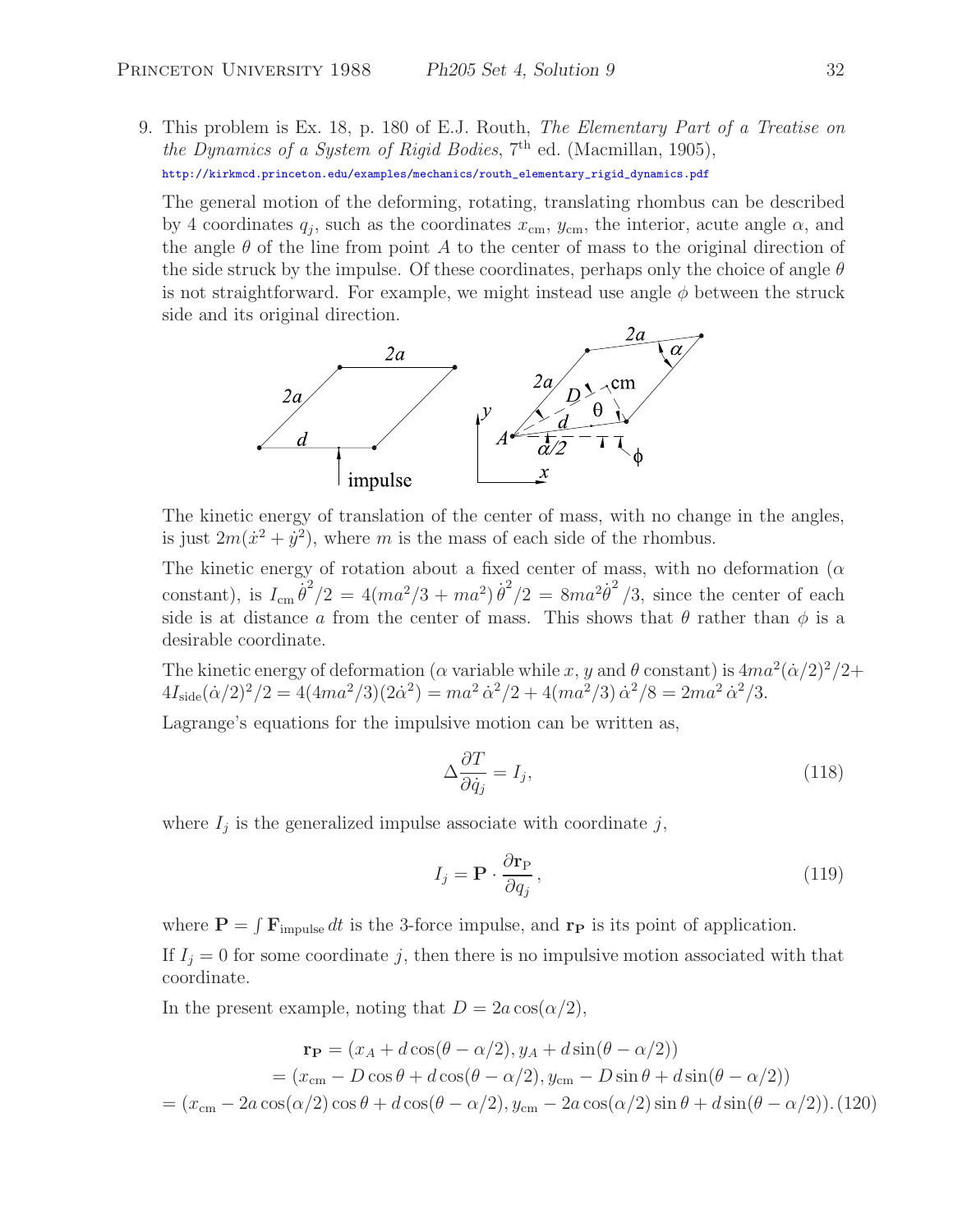If we want the rhombus to move without deformation after the impulse, then we require that  $I_{\alpha} = 0$ . If we use coordinate  $\theta$ , then,

$$
0 = I_{\alpha} = \mathbf{P} \cdot \frac{\partial \mathbf{r}_{\mathrm{P}}}{\partial \alpha} = P \frac{\partial r_{R,y}}{\partial \alpha} = P \left[ a \sin \frac{\alpha}{2} \sin \theta - \frac{d}{2} \cos \left( \theta - \frac{\alpha}{2} \right) \right],\tag{121}
$$

for the initial values of  $\alpha$  and  $\theta$ , namely  $\theta = \alpha/2$ . Hence,

$$
d = 2a\sin^2\frac{\alpha}{2} = a(1 - \cos\alpha). \tag{122}
$$

If instead we desire the diagonal of the rhombus not to rotate after the impulse, then  $I_{\theta}=0,$ 

$$
0 = I_{\theta} = \mathbf{P} \cdot \frac{\partial \mathbf{r}_{P}}{\partial \theta} = P \frac{\partial r_{R,y}}{\partial \theta} = P \left[ -2a \cos \frac{\alpha}{2} \cos \theta + d \cos \left( \theta - \frac{\alpha}{2} \right) \right],\tag{123}
$$

for the initial values of  $\alpha$  and  $\theta$ , namely  $\theta = \alpha/2$ . Hence,

$$
d = 2a\cos^2\frac{\alpha}{2} = a(1 + \cos\alpha),\tag{124}
$$

such that the impulse points directly at the center of mass of the initial rhombus. Indeed, we might have concluded this with no calculation, since for no rotation of the rhombus as a whole, the impulse must exert no torque about its center of mass.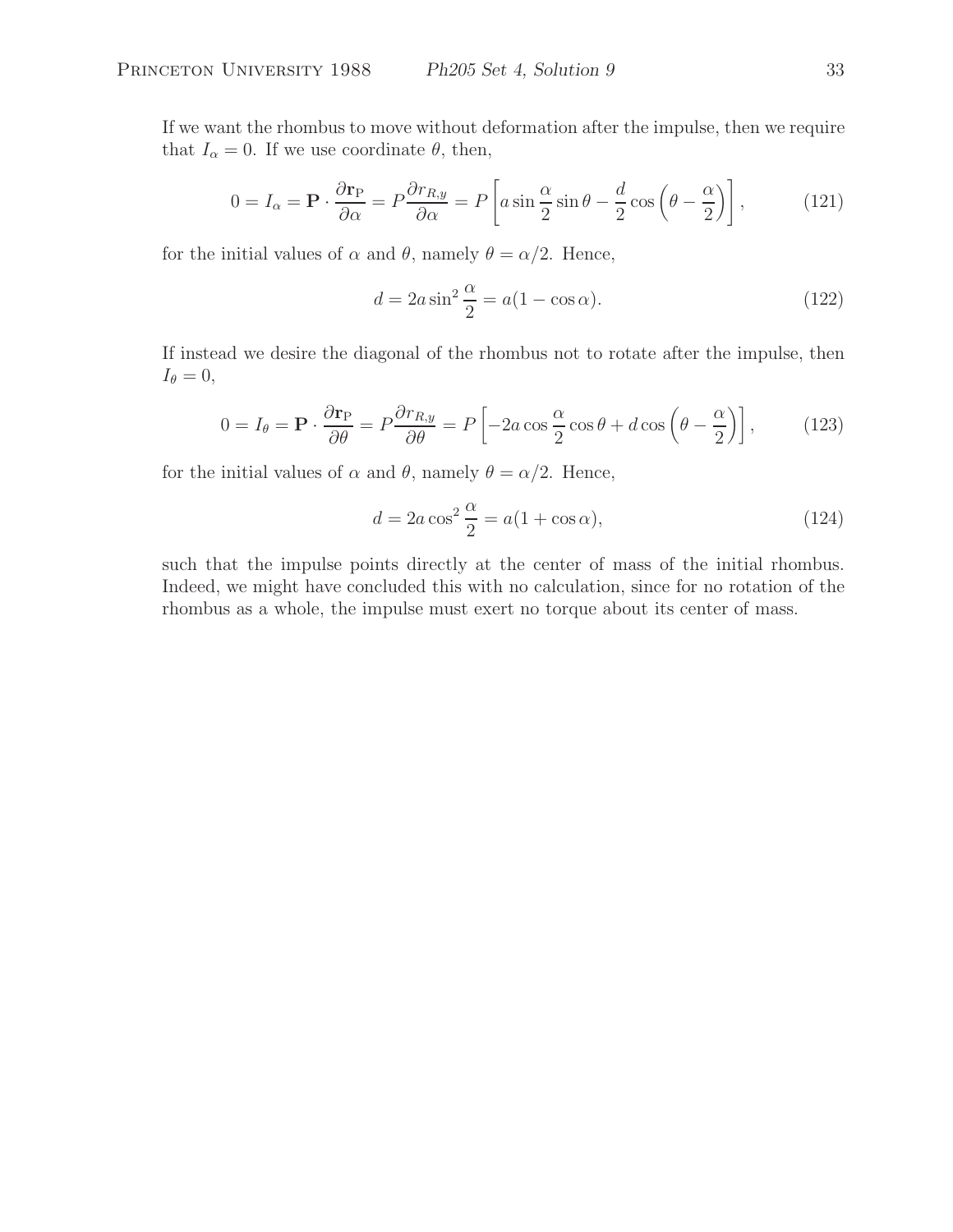10. The physics of an idealized Super-Ball was first discussed by G.L. Strobel, *Matrices and Superballs*, Am. J. Phys. **50**, 856 (1988), http://kirkmcd.princeton.edu/examples/mechanics/strobel\_ajp\_36\_834\_68.pdf and by R.L. Garwin, *Kinematics of an Ultraelastic Rough Ball*, Am. J. Phys. **37**, 88 (1969), http://kirkmcd.princeton.edu/examples/mechanics/garwin\_ajp\_37\_88\_69.pdf.

Angular momentum is conserved about the point of contact of the Super-Ball with floor during the collision,

$$
L_z = -mrv_x + kmr^2 \omega = L'_z = -mrv'_x + kmr^2 \omega', \qquad v'_x - v_x = kr(\omega' - \omega), \tag{125}
$$

where the Super-Ball has mass m, radius r,  $k = 2/5$  for a uniform sphere, and  $v_x(v'_x)$ and  $\omega(\omega')$  are its x-velocity and the z-component of its angular velocity just before(after) the collision (with  $\omega_x = \omega_y = 0 = \omega'_x = \omega'_y$ ).

We first suppose that **energy of the** y**-motion is conserved** in the collision with the floor, and, separately, the energy of the x-motion plus rotational motion is conserved. Then, the vertical velocity after the collision with the floor is,

$$
v_y' = -v_y > 0,\t\t(126)
$$

where  $v_y < 0$  is the vertical velocity just before the collision and  $v'_y$  is the vertical velocity just after.



Before (after) the collision with the floor, the center of the Super-Ball has horizontal velocity  $v_x\left(v'_x\right)$ .

Conservation of energy of the x-motion and the rotational motion implies that,

$$
\frac{mv_x^2}{2} + \frac{kmr^2\,\omega^2}{2} = \frac{mv_x'^2}{2} + \frac{kmr^2\,\omega'^2}{2} \,, \qquad v_x'^2 - v_x^2 = kr^2(\omega^2 - \omega'^2), \tag{127}
$$

$$
(v'_x - v_x)(v'_x + v_x) = kr^2(\omega - \omega')(\omega + \omega'). \tag{128}
$$

Dividing eq. (128) by (125), we have that,

$$
v'_x + v_x = -r(\omega + \omega'), \qquad v_c = v_x + r\,\omega = -(v'_x + r\,\omega') = -v'_c,\tag{129}
$$

where  $v_c$  is the (horizontal) velocity of the point on the ball just before the collision that will become the point of contact with the floor. Thus, we find that the velocity of the point of contact of the ball with the floor reverses during the collision (which is not consistent with no slipping there).

We can now eliminate  $v'_x$  from eqs. (125) and (129) to find,

$$
r\,\omega' = -\frac{1-k}{1+k}r\,\omega - \frac{2}{1+k}v_x = -\frac{3}{7}r\,\omega - \frac{10}{7}v_x.\tag{130}
$$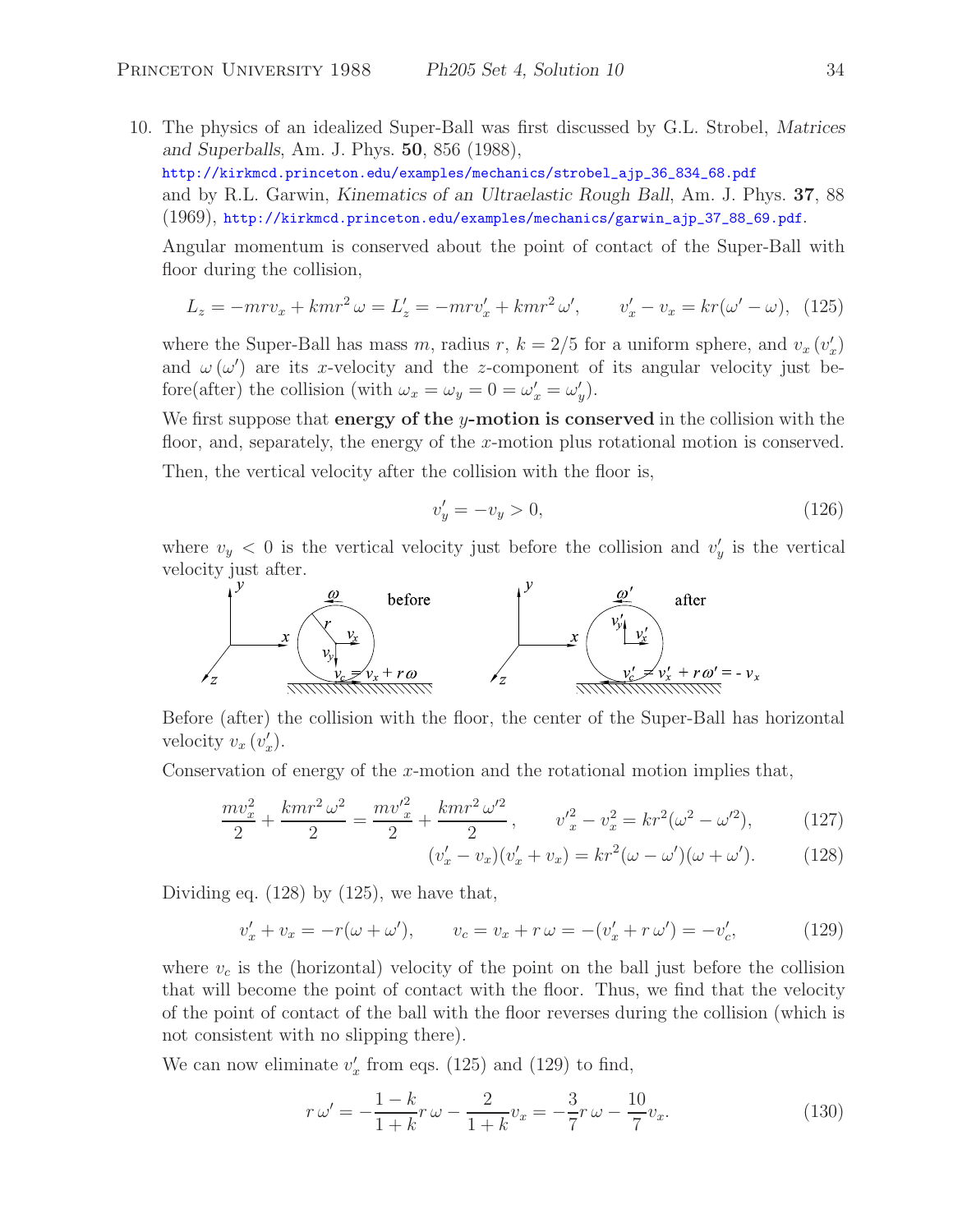Finally, eq. (130) and either of eqs. (125) or (129) gives,

$$
v_x' = -\frac{2k}{1+k}r\,\omega + \frac{1-k}{1+k}v_x = -\frac{4}{7}r\,\omega + \frac{3}{7}v_x.\tag{131}
$$

We now consider some examples:

(a) A Super-Ball of mass m and radius r is dropped vertically with spin from height h onto a hard floor.

If the spin had a vertical component, the idealization of no slipping at the point of contact implies that this component would disappear during the first bound on the floor.

So, it suffices to consider that the initial angular velocity  $\omega$  of the Super-Ball has only a horizontal component,  $\omega$  Then, the initial horizontal velocity is  $v_x = 0$ , and the vertical velocity is  $y_y = -\sqrt{2gh}$  when the ball strikes the floor.

From eqs. (126), (130) and (131), the motion just after the first collision is,

$$
v_x' = -\frac{4}{7}r\omega, \qquad v_y' = \sqrt{2gh}, \qquad r\,\omega' = -\frac{3}{7}r\,\omega. \tag{132}
$$

After the collision, the ball rises again to its original height  $h$ , and falls back onto the floor after time,

$$
t = \frac{2v'_y}{g} = \frac{2}{g}\sqrt{2gh},\tag{133}
$$

during which time the ball moves horizontally by distance,

$$
d = v_x' t = -\frac{8r\,\omega}{7} \sqrt{\frac{2h}{g}}.\tag{134}
$$

Then, just after the second collision of the ball with the floor,

$$
v''_x = -\frac{4}{7}r\,\omega' + \frac{3}{7}v'_x = \frac{3}{7}\frac{4}{7}r\,\omega + \frac{4}{7}\frac{3}{7}r\,\omega = 0, \qquad v''_y = -(-v'_y) = \sqrt{2gh}, \tag{135}
$$

$$
r\,\omega'' = -\frac{3}{7}r\,\omega' - \frac{10}{7}v_x' = \frac{3}{7}\frac{3}{7},\omega' + \frac{4}{7}\frac{10}{7}r\,\omega = r\,\omega.\tag{136}
$$

The ball rises again to height  $h$ , with zero horizontal velocity, and its initial angular velocity, but to the left of its original position by the distance of eq. (134). After this, the ball falls again, and again bounces to the left, in a perpetual sequence if energy is conserved.

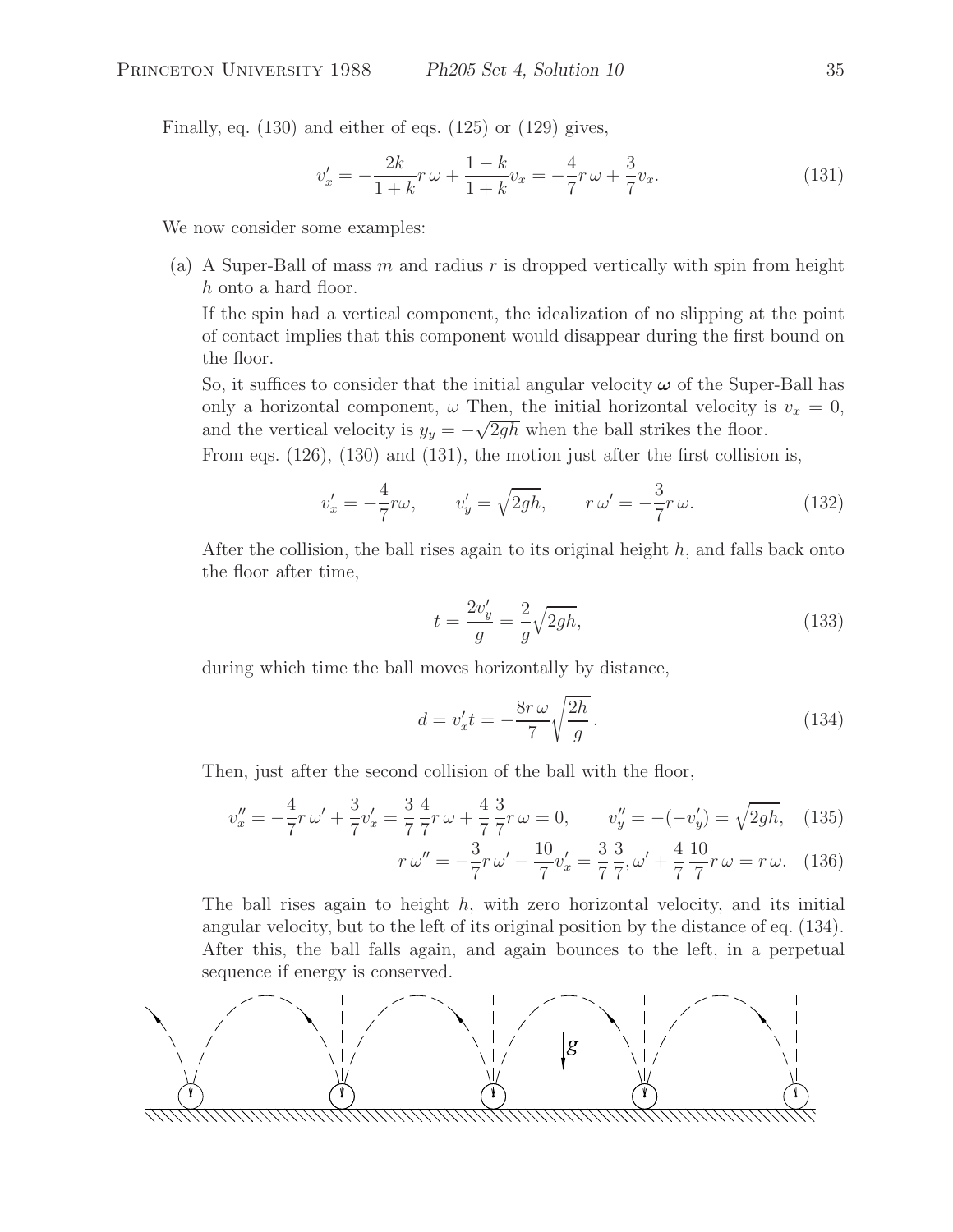(b) For the ball to bounce back and forth on the same trajectory, as in the figure below, both  $v_x$  and  $\omega$  must reverse during a collision with the floor.



That is, after the collision in the right figure above, the situation must look the same as in the left figure when the right figure is viewed from the other side, which changes x to x'' and z to z'', and consequently  $v'_x \to -v''_x$  and  $\omega' \to -\omega''$ , while we desire that  $v''_x = v_x$  and  $\omega'' = \omega$ .

According to eqs. (130) and (131), this requires,

$$
r\,\omega' = -\frac{3}{7}r\,\omega - \frac{10}{7}v_x = -r\,\omega, \qquad r\,\omega = \frac{10}{4}v_x,\tag{137}
$$

$$
v_x' = -\frac{4}{7}r\,\omega + \frac{3}{7}v_x = -v_x, \qquad v_x = \frac{4}{10}r\,\omega. \tag{138}
$$

(c) We trace the results of 3 collisions of the ball, first with the floor at point  $A$ , then with the underside of the table at point  $B$ , and again with floor at point  $C$ .



In the present model  $|v_y|$  is essentially constant if the velocity is large enough that effects of gravity are negligible.

The results of the collision at point  $A$ , from eqs. (130) and (131), are, for initial spin  $\omega = 0$  and initial horizontal velocity  $v_x$ ,

$$
r\,\omega'_A = -\frac{10}{7}v_x, \qquad v'_{A,x} = \frac{3}{7}v_x. \tag{139}
$$

To use these results as input to eqs.  $(130)$  and  $(131)$  for the collision at point B under the table, we must transform them to a right-handed coordinate system  $(x_B, y_B, z_B)$  associated with that point, with the  $y_B$  axis downward, as in the figure, and the  $x_B$  axis opposite to axis  $x_A$ . That is,

$$
r\,\omega_B = r\,\omega'_A = -\frac{10}{7}v_x, \qquad v_{B,x} = -v'_{A,x} = -\frac{3}{7}v_x. \tag{140}
$$

Then, the results of the collision at point  $B$  are,

$$
r\,\omega'_B = -\frac{3}{7}r\omega_B - \frac{10}{7}v_{B,x} = \frac{3}{7}\frac{10}{7}v_x + \frac{10}{7}\frac{3}{7}v_x = \frac{60}{49}v_x,\tag{141}
$$

$$
v'_{B,x} = -\frac{4}{7}r\omega_B + \frac{3}{7}v_{B,x} = \frac{4}{7}\frac{10}{7}v_x - \frac{3}{7}\frac{3}{7}v_x = \frac{31}{49}v_x.
$$
 (142)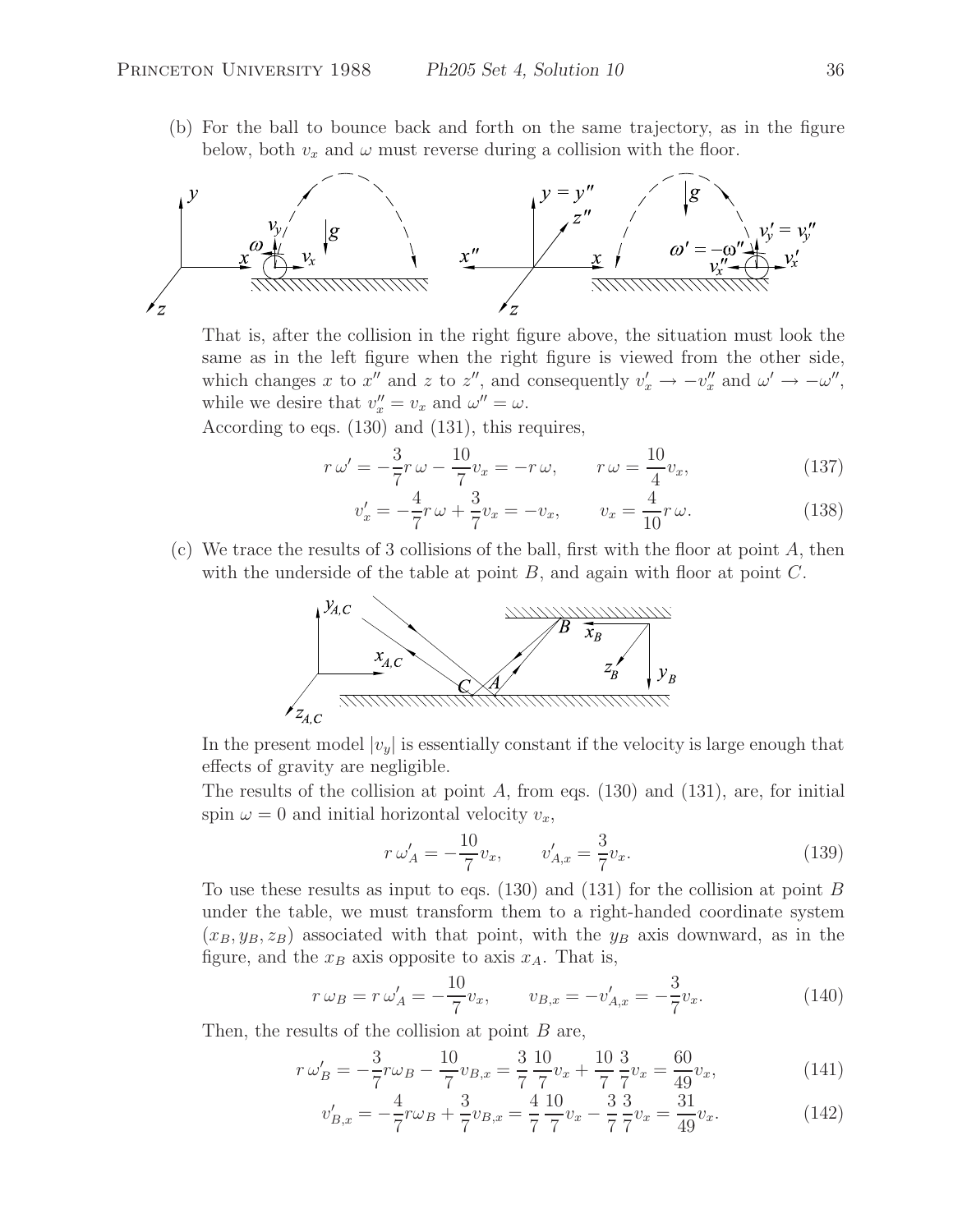The transform of these results to the input for collision  $C$  with the floor is,

$$
r\,\omega_C = r\,\omega'_B = \frac{60}{49}v_x, \qquad v_{C,x} = -v'_{B,x} = -\frac{31}{49}v_x,\tag{143}
$$

and the results of collision C are,

$$
r\,\omega'_C = -\frac{3}{7}r\,\omega_C - \frac{10}{7}v_{C,x} = -\frac{3}{7}\frac{60}{49}v_x + \frac{10}{7}\frac{31}{49}v_x = \frac{130}{343}v_x,\tag{144}
$$

$$
v'_{C,x} = -\frac{4}{7}r\,\omega_C + \frac{3}{7}v_{C,x} = -\frac{4}{7}\frac{60}{49}v_x - \frac{3}{7}\frac{31}{49}v_x = -\frac{333}{343}v_x \approx -v_x,\tag{145}
$$

$$
v'_{C,y} = -v_y. \qquad (146)
$$

The prediction is that the ball has almost exactly the reverse of its initial velocity after the 3 bounces  $A, B$  and  $C$ .

We next consider the alternative hypothesis of **no slipping at the point of contact** and conservation only of the total mechanical energy.

In this model, the velocity of the point on the ball in contact with the floor is zero during, and just after, the collision,

$$
0 = v'_c = v'_x + r\,\omega', \qquad v'_x = -r\,\omega', \tag{147}
$$

rather than eq. (129).

Just after the collision, the motion is rigid-body rotation about the point of contact, plus translation perpendicular to the floor. Conservation of angular momentum about the point of contact, eq. (125), can now be written as,

$$
L_z = -mrv_x + kmr^2 \omega = L'_z = -mrv'_x + kmr^2 \omega' = (1+k)mr^2 \omega', \qquad (148)
$$

$$
r\omega' = \frac{k}{1+k}r\,\omega - \frac{v_x}{1+k} = \frac{2}{7}r\,\omega - \frac{5}{7}v_x,\tag{149}
$$

$$
v_x' = -r\omega' = -\frac{2}{7}r\,\omega + \frac{5}{7}v_x. \tag{150}
$$

Finally, we determine  $v'_y$  by conservation of total mechanical energy,

$$
\frac{mv_x^2}{2} + \frac{mv_x^2}{2} + \frac{kmr^2\,\omega^2}{2} = \frac{mv_x^2}{2} + \frac{mv_y^2}{2} + \frac{kmr^2\,\omega^2}{2}
$$
\n
$$
= \frac{(1+k)m}{2} \left(\frac{k}{1+k}r\,\omega - \frac{v_x}{1+k}\right)^2 + \frac{mv_y^2}{2} \tag{151}
$$

$$
v_y'^2 = v_y^2 + \frac{(kr\,\omega - v_x)^2}{1 + k} = v_y^2 + \frac{(2r\,\omega - 5v_x)^2}{35}.
$$
 (152)

We now reconsider the third example, of a ball thrown without spin onto the floor and up under a table. We will find that the ball does not return, which disfavors the model of no slippage at the point of contact.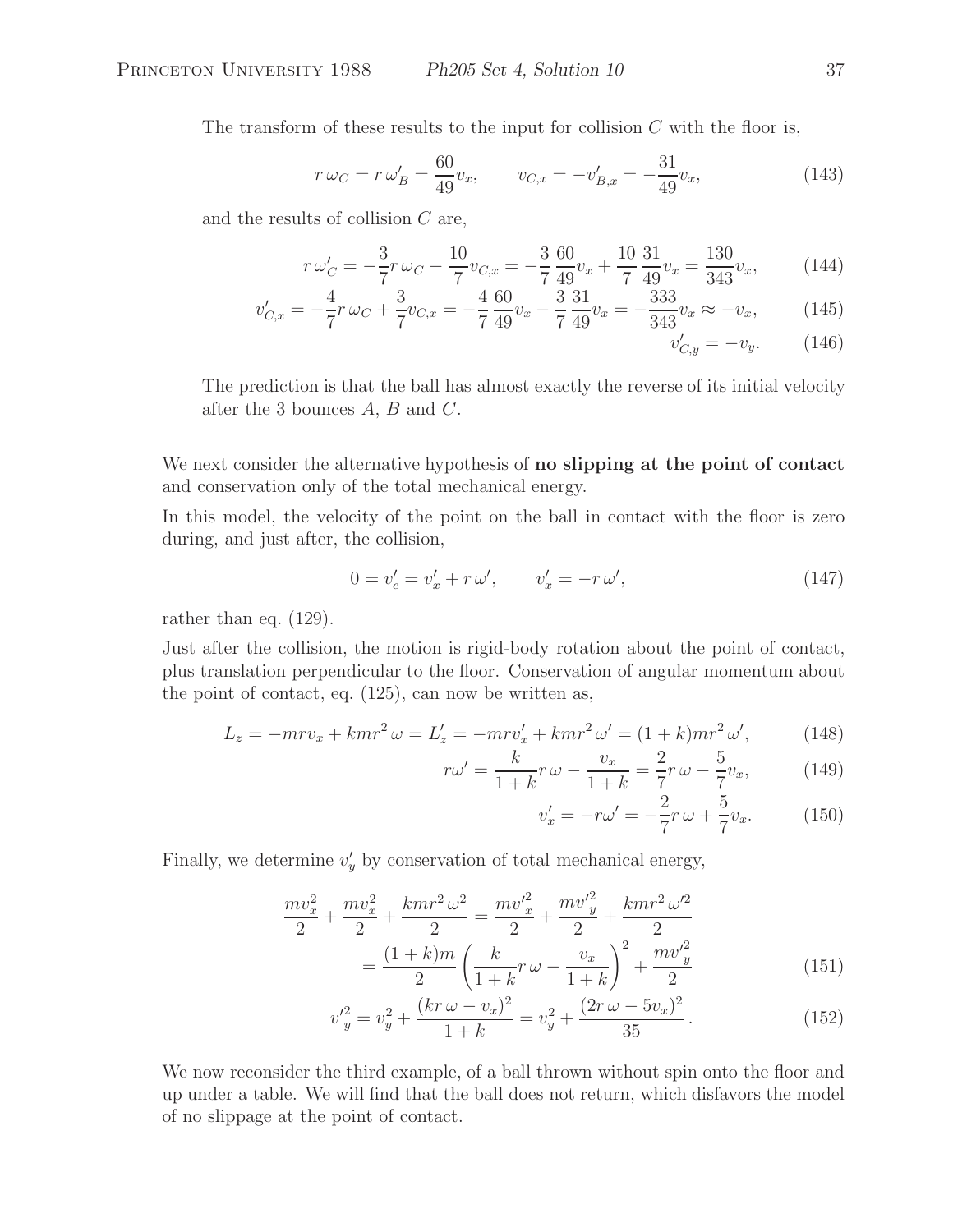We again trace the results of 3 collisions of the ball, first with the floor at point  $A$ , then with the underside of the table at point  $B$ , and again with floor at point  $C$ .



Again,  $|v_y|$  is essentially constant if the velocity is large enough that effects of gravity are negligible.

The results of the collision at point A, eqs. (149), (150) (152), are, for initial spin  $\omega = 0$ initial horizontal velocity  $v_x > 0$  and initial vertical velocity  $y_y < 0$ ,

$$
r\,\omega'_A = -\frac{5}{7}v_x, \qquad v'_{A,x} = -r\,\omega'_A = \frac{5}{7}v_x, \qquad v'^2_y = v^2_y + \frac{5v^2_x}{7} \,. \tag{153}
$$

To use these results as input for the collision at point B under the table, we must transform them to a right-handed coordinate system  $(x_B, y_B, z_B)$  associated with that point, with the  $y_B$  axis downward, as in the figure, and the  $x_B$  axis opposite to axis  $x_A$ . That is,

$$
r\,\omega_B = r\,\omega'_A = -\frac{5}{7}v_x, \quad v_{B,x} = -v'_{A,x} = -\frac{5}{7}v_x, \quad v_{B,y}^2 = v'^2_{A,y} = v_y^2 + \frac{5v_x^2}{7}.
$$
 (154)

Then, the results of the collision at point  $B$  are,

$$
r\,\omega'_B = \frac{2}{7}r\omega_B - \frac{5}{7}v_{B,x} = -\frac{2}{7}\frac{5}{7}v_x + \frac{5}{7}\frac{5}{7}v_x = \frac{15}{49}v_x,\tag{155}
$$

$$
v'_{B,x} = -r \,\omega'_B = -\frac{15}{49}v_x,\tag{156}
$$

$$
v'^{2}_{B,y} = v^{2}_{B,y} + \frac{5v^{2}_{B,x}}{7} = v^{2}_{y} + \frac{5v^{2}_{x}}{7} - \frac{5}{7}\frac{25}{49}v^{2}_{x} = v^{2}_{y} + \frac{120}{343}v^{2}_{x}.
$$
 (157)

The negative value of  $v'_{B,x}$  indicates that the ball will not return in this model. But, *we proceed to collision* C*.*

The transform of these results to the input for collision  $C$  with the floor is,

$$
r\,\omega_C = r\,\omega'_B = \frac{15}{49}v_x, \quad v_{C,x} = -v'_{B,x} = \frac{15}{49}v_x, \quad v^2_{C,y} = v'^2_{B,y} = v^2_y + \frac{120}{343}v^2_x. \tag{158}
$$

and the results of collision C are,

$$
r\,\omega'_C = \frac{2}{7}r\,\omega_C - \frac{5}{7}v_{C,x} = \frac{2}{7}\frac{15}{49}v_x - \frac{5}{7}\frac{15}{49}v_x = -\frac{45}{343}v_x,\tag{159}
$$

$$
v'_{C,x} = -r \,\omega'_C = \frac{45}{343} v_x,\tag{160}
$$

$$
v_{C,y}^{\prime 2} = v_{C,y}^2 + \frac{5v_{C,x}^2}{7} = v_y^2 + \frac{120}{343}v_x^2 + \frac{5}{7}\frac{225}{2401}v_x^2 = v_y^2 + \frac{7005}{16807}v_x^2.
$$
 (161)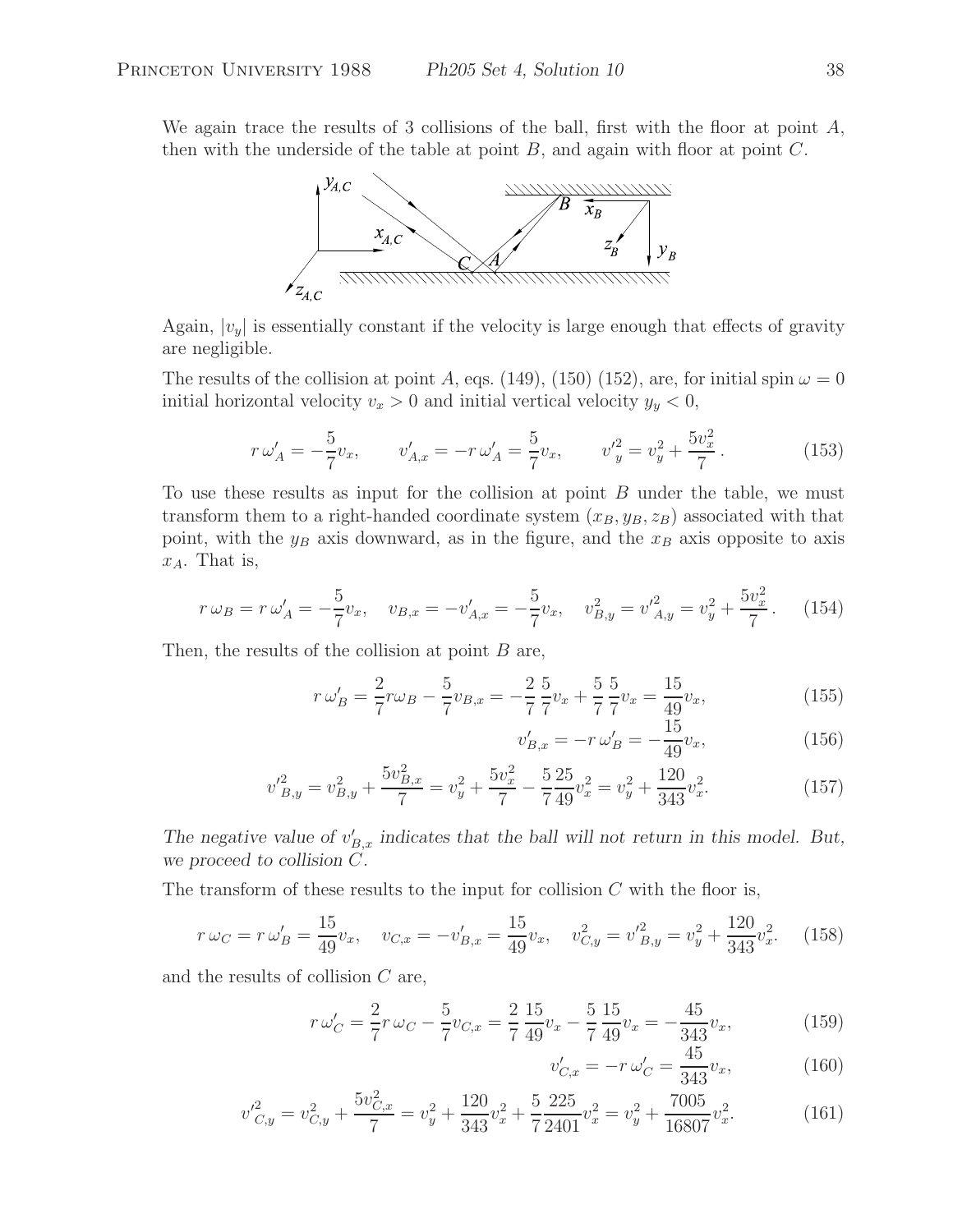In the model with no slippage at the point of contact, the ball does not return after collision C, in disagreement with experiment.

That, is, the model of no slippage is disfavored!<sup>7</sup>

<sup>&</sup>lt;sup>7</sup>It could be that while there is no slippage at the point of contact at the time of peak forces during the collision, some slippage occurs during the beginning and end of the collision, such that, in effect, the condition (147) does not hold.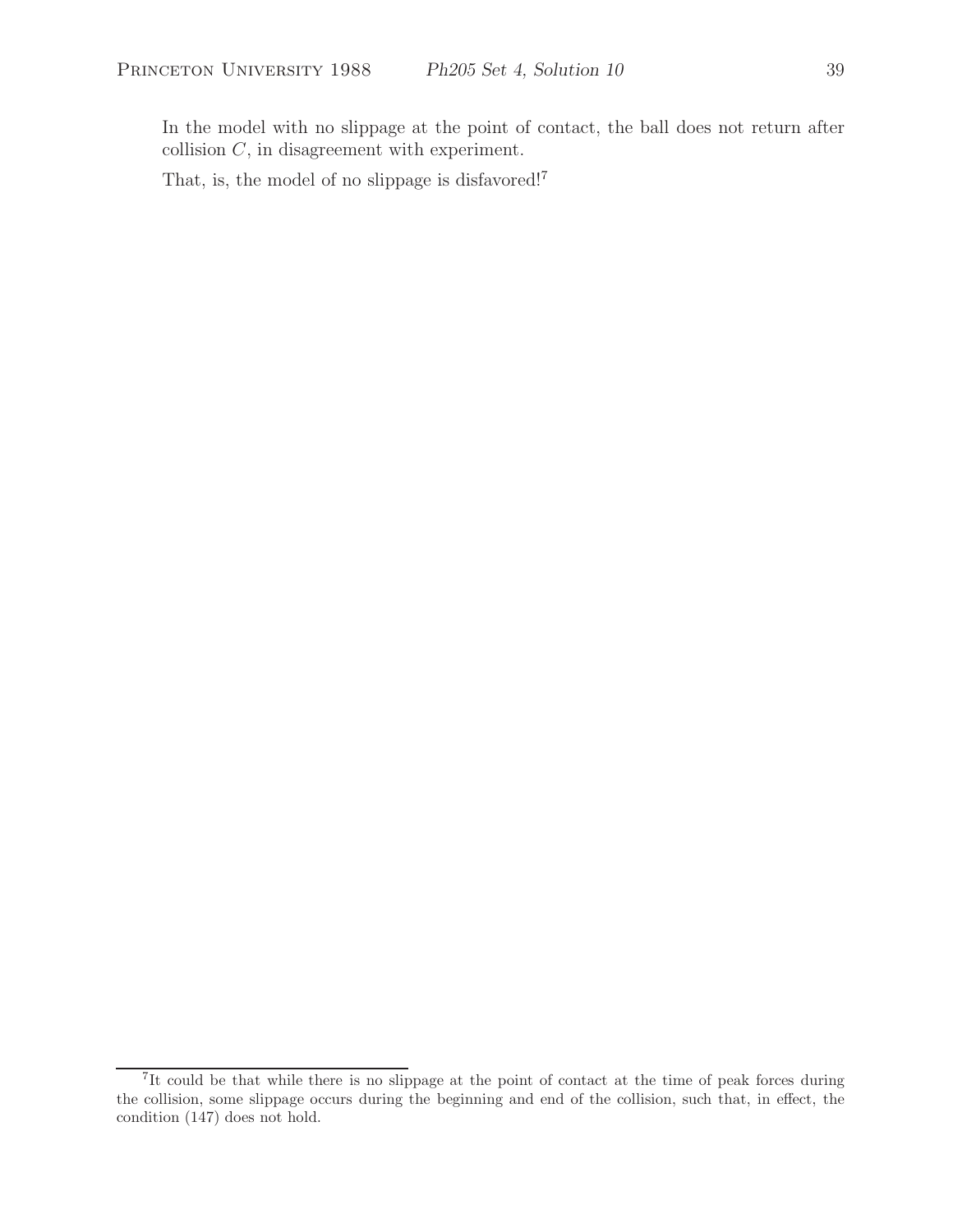11. (a) We use Lagrange's methods, with coordinates r and  $\theta$  of mass  $m_1$ , which is connected to mass  $m_2$  by a string of length  $l$ .



The kinetic energy is,

$$
T = \frac{m_1}{2}(\dot{r}^2 + r^2\dot{\theta}^2) + \frac{m_2}{2}\dot{r}^2.
$$
 (162)

and the potential energy can be written as,

$$
V = m_2 g(r - l). \tag{163}
$$

Then, Lagrange's equations for  $\mathcal{L} = T - V$  are,

$$
\frac{d}{dt}\frac{\partial \mathcal{L}}{\partial \dot{r}} = (m_1 + m_2)\ddot{r} = \frac{\partial \mathcal{L}}{\partial r} = m_1 r \dot{\theta}^2 - m_2 g,\qquad(164)
$$

$$
\frac{d}{dt}\frac{\partial \mathcal{L}}{\partial \dot{r}} = \frac{d}{dt}(m_1 r^2 \dot{\theta}) = \frac{\partial \mathcal{L}}{\partial \theta} = 0, \qquad m_1 r^2 \dot{\theta} = L_0 = \text{constant.} \tag{165}
$$

$$
(m_1 + m_2)\ddot{r} = \frac{L_0^2}{m_1 r^3} - m_2 g = -\frac{d}{dr} \left(\frac{L_0^2}{2m_1 r^2} + m_2 r g\right) \equiv -\frac{dV_{\text{eff}}}{dr} \,. \tag{166}
$$

The equilibrium radius is, for  $\ddot{r} = 0$ ,

$$
r_0 = \sqrt[3]{\frac{L_0^2}{m_1 m_2 g}}, \qquad L_0^2 = m_1 m_2 gr_0^3,
$$
 (167)

and the equilibrium angular velocity  $\dot{\theta}_0$  is related by  $L_0 = m_1 r_0^2 \dot{\theta}_0$ , such that,

$$
v_0 = r_0 \dot{\theta}_0 = \frac{L_0}{m_1 r_0} = \sqrt{\frac{m_2 gr_0}{m_1}}, \qquad T_0 = \frac{m_1 v_0^2}{2} = \frac{m_2 gr_0}{2}.
$$
 (168)

To determine the character of small oscillations about the equilibrium radius  $r_0$ , we expand the effective potential  $V_{\rm eff}$  about this,

$$
V_{\text{eff}}(r) \approx V_{\text{eff}}(r_0) + \frac{1}{2} \frac{d^2 V_{\text{eff}}(r_0)}{dr^2} (r - r_0)^2.
$$
 (169)

which is a springlike potential with effective spring constant,

$$
k_{\text{eff}}(r) = \frac{d^2 V_{\text{eff}}(r_0)}{dr^2} = \frac{3L_0^2}{m_1 r_0^4}
$$
\n(170)